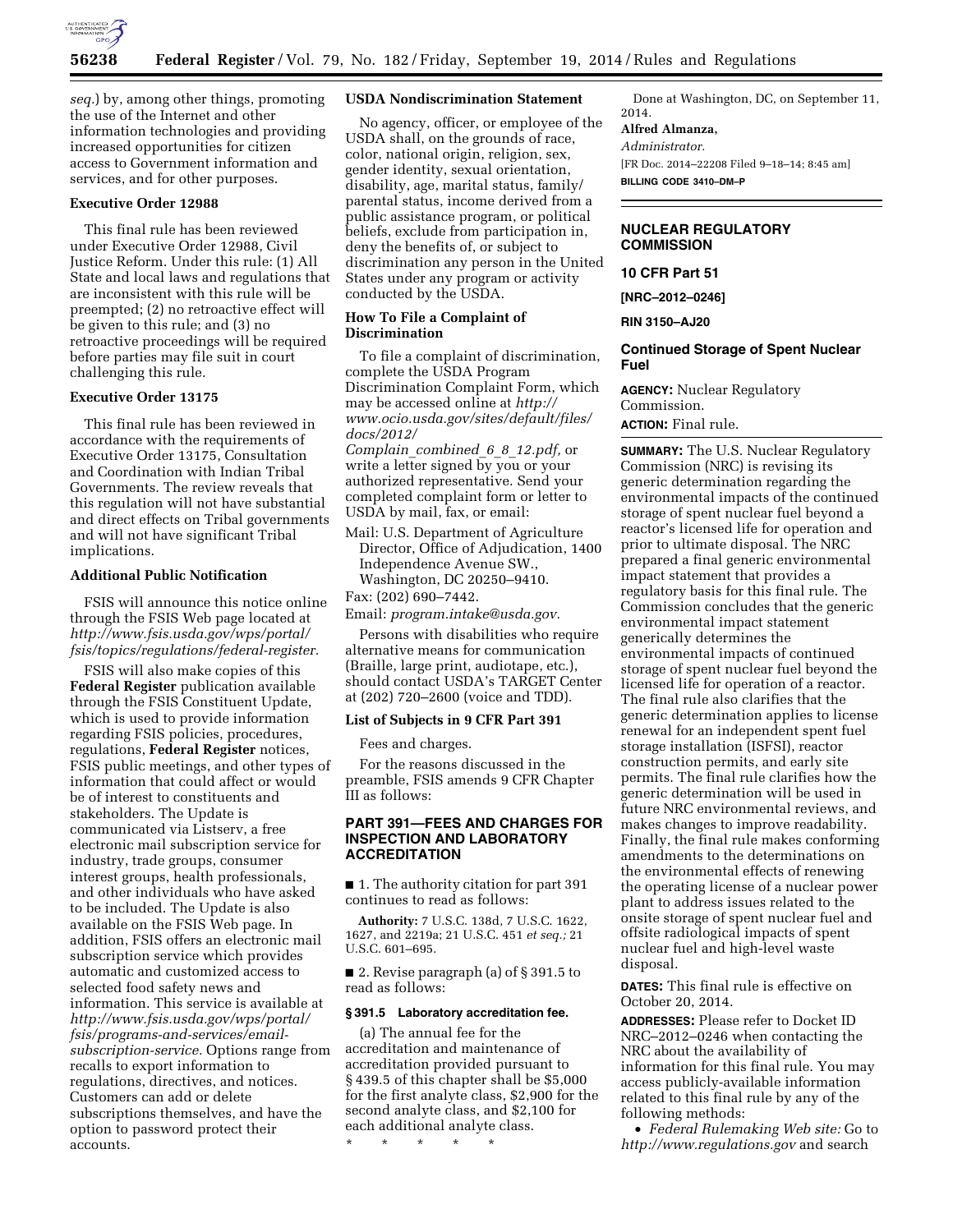for Docket ID NRC–2012–0246. Address questions about NRC dockets to Carol Gallagher; telephone: 301–287–3422; email: *[Carol.Gallagher@nrc.gov.](mailto:Carol.Gallagher@nrc.gov)* For technical questions, contact the individual listed in the **FOR FURTHER INFORMATION CONTACT** section of this final rule.

• *NRC's Agencywide Documents Access and Management System (ADAMS):* You may obtain publicly available documents online in the ADAMS Public Documents collection at *[http://www.nrc.gov/reading-rm/](http://www.nrc.gov/reading-rm/adams.html) [adams.html.](http://www.nrc.gov/reading-rm/adams.html)* To begin the search, select *''ADAMS Public Documents''* and then select ''Begin Web-based ADAMS Search.'' For problems with ADAMS, please contact the NRC's Public Document Room (PDR) reference staff at 1–800–397–4209, at 301–415–4737, or by email to *[pdr.resource@nrc.gov.](mailto:pdr.resource@nrc.gov)* The ADAMS accession number for each document referenced in this final rule (if that document is available in ADAMS) is provided the first time that it is mentioned in the **SUPPLEMENTARY INFORMATION** section. In addition, for the convenience of the reader, the ADAMS accession numbers are provided in a table in the ''Availability of Documents'' section of this document.

• *NRC's PDR:* You may examine and purchase copies of public documents at the NRC's PDR, Room O1–F21, One White Flint North, 11555 Rockville Pike, Rockville, Maryland 20852.

### **FOR FURTHER INFORMATION CONTACT:**

Merri Horn, Office of Nuclear Material Safety and Safeguards, U.S. Nuclear Regulatory Commission, Washington, DC 20555–0001; telephone: 301–287– 9167; email: *[Merri.Horn@nrc.gov.](mailto:Merri.Horn@nrc.gov)* 

# **SUPPLEMENTARY INFORMATION:**

#### **Executive Summary**

#### *A. Need for the Regulatory Action*

The purpose of this final rule (rule) is to preserve the efficiency of the NRC's licensing process by adopting into the NRC's regulations the Commission's generic determinations of the environmental impacts of the continued storage of spent nuclear fuel (spent fuel) beyond the licensed life for operations of a reactor (continued storage). The NRC has prepared a final generic environmental impact statement that addresses the environmental impacts of continued storage and provides a regulatory basis for this rule. This rule codifies the results of the analyses from the generic environmental impact statement in § 51.23 of Title 10 of the *Code of Federal Regulations* (10 CFR), ''Environmental impacts of continued storage of spent nuclear fuel beyond the licensed life for operation of a reactor.''

The NRC's licensing proceedings for nuclear reactors and ISFSIs have historically relied upon the generic determination in 10 CFR 51.23 to satisfy the agency's obligations under the National Environmental Policy Act (NEPA) with respect to the narrow area of the environmental impacts of continued storage. Environmental impact statements for future reactor and spent-fuel-storage facility licensing actions will not separately analyze the basis for the environmental impacts of continued storage and, as discussed in 10 CFR 51.23, the impact determinations from the generic environmental impact statement are deemed to be incorporated into these environmental impact statements. Environmental assessments for future reactor and spent-fuel-storage facility licensing actions will consider the environmental impacts of continued storage, if the impacts of continued storage of spent fuel are relevant to the proposed action.

#### *B. Major Provisions*

The major changes to the rule are summarized as follows:

• The heading of 10 CFR 51.23 is revised to ''Environmental impacts of continued storage of spent nuclear fuel beyond the licensed life for operation of a reactor.''

• Paragraph (a) of 10 CFR 51.23 is revised to provide the Commission's generic determination regarding the continued storage of spent nuclear fuel. The amendments state that the Commission has generically determined that the environmental impacts of continued storage of spent nuclear fuel beyond the licensed life for operation of a reactor are those impacts identified in NUREG–2157, ''Generic Environmental Impact Statement for Continued Storage of Spent Nuclear Fuel'' (GEIS).

• Paragraph (b) of 10 CFR 51.23 is revised to clarify that license renewals for ISFSIs, reactor construction permits, and early site permits are included in the scope of the generic determination. The rule also makes changes to improve readability and to clarify that applicants do not need to address continued storage in their environmental reports. The rule also clarifies that the NRC shall deem the impact determinations in NUREG–2157 regarding continued storage of spent fuel to be incorporated into environmental impact statements (EIS) and that the impact determinations shall be considered in environmental assessments (EA), if the impacts of continued storage are relevant to the proposed action.

• Conforming changes are made to 10 CFR 51.30, 51.50, 51.53, 51.61, 51.75,

51.80, 51.95, and 51.97 to clarify that ISFSI license renewals, construction permits, and early site permits are included in the scope of the generic determination, improve readability, clarify that applicants do not need to address continued storage in their environmental reports, clarify that the NRC shall consider the impact determinations in certain EAs, and clarify that the impact determinations are deemed incorporated into EISs.

• In Table B–1 in appendix B of subpart A of 10 CFR part 51, ''Summary of Findings on NEPA Issues for License Renewal of Nuclear Power Plants,'' the ''Offsite radiological impacts of spent nuclear fuel and high-level waste disposal'' issue is reclassified as a Category 1 issue with no impact level assigned and the finding column entry is revised to address existing radiation standards.

• In Table B–1 in appendix B of subpart A of 10 CFR part 51, the finding column entry for the ''Onsite storage of spent nuclear fuel'' issue is revised to include the impacts during the license renewal term and the impacts from the continued storage period.

#### **Table of Contents**

#### I. Background

- II. Discussion
	- A. General Information
	- *A1. What action is the NRC taking?*
	- *A2. What is the waste confidence*
	- *proceeding?*
	- *A3. Why is the NRC doing this now?*
	- *A4. Whom will this action affect?*
	- *A5. How can the NRC conduct a generic review when spent fuel is stored at specific sites?*
	- *A6. What types of wastes are addressed by the GEIS and rule?*
	- *A7. What activities are not covered by the GEIS and rule?*
	- *A8. How does this rulemaking relate to the licensing of future away-from-reactor ISFSIs?*
	- *A9. Will the rulemaking authorize the storage of spent fuel at the operating reactor site near me?*
	- *A10. How will the rule and GEIS be used in site-specific licensing actions?*
	- *A11. Why is there not a separate waste confidence decision document?*
	- *A12. What is the status of the extended storage effort?*
	- *A13. How can the NRC proceed with this rulemaking while research on the extended storage of spent fuel is ongoing?*
	- *A14. How frequently does the NRC plan to revisit the GEIS and rule?*
- B. Rulemaking
- *B1. What is the purpose of this rulemaking?*
- *B2. What is meant by the phrase ''licensed life for operation of a reactor?''*
- *B3. What timeframes are considered in the GEIS?*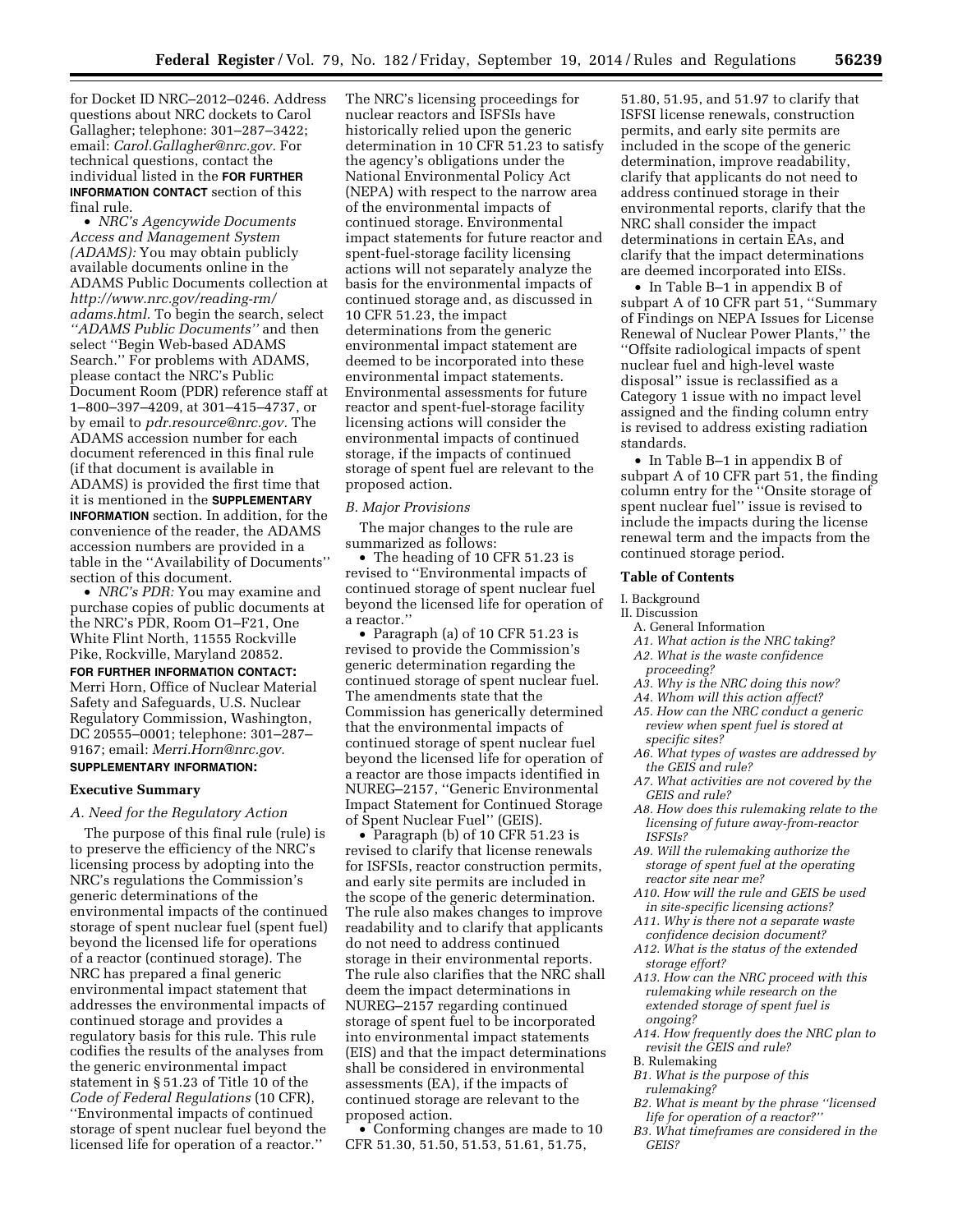- *B4. What are the key assumptions used in the GEIS?*
- *B5. How will significant changes in these assumptions be addressed under the NRC's regulatory framework?*
- *B6. What is the significance of the levels of impact in the GEIS (SMALL, MODERATE, LARGE)?*
- *B7. What are the environmental impacts of at-reactor continued storage?*
- *B8. What are the environmental impacts of away-from-reactor continued storage?*
- *B9. Does a potentially LARGE impact or a range of impacts affect the generic determination in the GEIS?*
- *B10. How does the rule address the impacts from continued storage of spent fuel?*
- *B11. What clarifying changes are addressed in the rule?*
- *B12. What changes in this rulemaking address continued storage for license renewal?*
- C. Repository and continued storage conclusions
- *C1. What is the basis of the NRC's conclusion that a geologic repository is feasible?*
- *C2. What is the basis for the NRC's conclusion that a repository will be available?*
- *C3. Does the rule address the feasibility and timing of a repository?*
- *C4. What is the basis for the NRC's conclusion regarding safe storage of spent fuel in spent fuel pools?*
- *C5. What is the basis for the NRC's conclusion regarding safe storage of spent fuel in dry casks?*
- *C6. How does the regulatory framework factor into the continued safe storage of spent fuel?*
- *C7. Does the rule address the safety of continued storage of spent fuel?*
- III. Rulemaking Procedure
- IV. Summary and Analysis of Public Comments on the Proposed Rule
- V. Discussion of Final Amendments by Section
- VI. Availability of Documents
- VII. Agreement State Compatibility
- IX. Voluntary Consensus Standards
- X. Record of Decision
- XI. Paperwork Reduction Act Statement
- XII. Regulatory Analysis
- XIII. Regulatory Flexibility Certification XIV. Plain Writing
- XV. Backfitting and Issue Finality
- XVI. Congressional Review Act

#### **I. Background**

In the late 1970s, a number of environmental groups and States challenged the NRC regarding issues related to the storage and disposal of spent fuel. In 1977, the Commission denied a petition for rulemaking (PRM), PRM–50–18, filed by the Natural Resources Defense Council (NRDC) that asked the NRC to determine whether radioactive wastes generated in nuclear power reactors can be disposed of without undue risk to public health and safety and to refrain from granting pending or future requests for reactor

operating licenses until the NRC made such a determination. The Commission stated in its denial that, as a matter of policy, it ''. . . would not continue to license reactors if it did not have reasonable confidence that the wastes can and will in due course be disposed of safely'' (42 FR 34391, 34393; July 5, 1977, pet. for rev. dismissed sub nom., *NRDC* v. *NRC,* 582 F.2d 166 (2d Cir. 1978)).

At about the same time, interested parties challenged license amendments that permitted expansion of the capacity of spent fuel pools at two nuclear power plants: Vermont Yankee and Prairie Island. In 1979, the U.S. Court of Appeals for the District of Columbia Circuit, in *Minnesota* v. *NRC,* 602 F.2d 412 (D.C. Cir. 1979), did not stay or vacate the license amendments, but remanded to the Commission the question of whether an offsite storage or disposal solution would be available for the spent fuel at the two facilities at the expiration of their licenses—at that time scheduled for 2007 and 2009–and, if not, whether the spent fuel could be stored safely at those reactor sites until an offsite solution became available.

In 1979, the NRC initiated a generic rulemaking proceeding that stemmed from these challenges and the Court's remand in *Minnesota* v. *NRC.* At that time, the purpose of the Waste Confidence rulemaking was to generically assess whether the Commission could have reasonable assurance that radioactive wastes produced by nuclear power plants ''can be safely disposed of, to determine when such disposal or offsite storage will be available, and to determine whether radioactive wastes can be safely stored onsite past the expiration of existing facility licenses until offsite disposal or storage is available'' (44 FR 61372, 61373; October 25, 1979). On August 31, 1984, the Commission published the Waste Confidence Decision (Decision) (49 FR 34658) and a final rule (49 FR 34688), codified at 10 CFR 51.23. This Decision provided an EA and Finding of No Significant Impact (FONSI) to support the rule. In the 1984 Decision the Commission made five findings (Findings):

1. The Commission finds reasonable assurance that safe disposal of radioactive waste and spent fuel in a mined geologic repository is technically feasible;

2. The Commission finds reasonable assurance that one or more mined geologic repositories for commercial high-level radioactive waste and spent fuel will be available by the years

 $2007 - 2009$ §<sup>1</sup> and that sufficient repository capacity will be available within 30 years beyond the expiration of any reactor operating license to dispose of existing commercial high-level radioactive waste and spent fuel originating in such reactor and generated up to that time;

3. The Commission finds reasonable assurance that high-level radioactive waste and spent fuel will be managed in a safe manner until sufficient repository capacity is available to assure the safe disposal of all high-level radioactive waste and spent fuel;

4. The Commission finds reasonable assurance that, if necessary, spent fuel generated in any reactor can be stored safely and without significant environmental impacts for at least 30 years beyond the expiration of that reactor's operating license at that reactor's spent fuel storage basin or at either onsite or offsite ISFSIs; and

5. The Commission finds reasonable assurance that safe independent onsite or offsite spent fuel storage will be made available if such storage capacity is needed.

The rule, 10 CFR 51.23, codified the analysis in the Decision and found that for at least 30 years beyond the expiration of a reactor operating license, no significant environmental impacts would result from the storage of spent fuel and expressed the Commission's reasonable assurance that a repository was likely to be available by 2007–2009. The rule also stated that, as a result of this generic determination, the agency did not need to assess the site-specific impacts of continuing to store the spent fuel in either an onsite or offsite storage facility in new reactor licensing EISs or EAs beyond the expiration dates of reactor licenses (10 CFR 51.23(b)). The rulemaking also amended 10 CFR part 50, ''Domestic licensing of production and utilization facilities,'' to require operating nuclear power reactor licensees to submit their plans for managing spent fuel at their site until the fuel is transferred to the U.S. Department of Energy (DOE) for disposal (see 10 CFR 50.54(bb)).

The Commission conducted its first review of the Decision and rule in 1989– 1990. This review resulted in the revision of the second and fourth Findings to reflect revised expectations for the date of availability of the first repository, and to clarify that the expiration of a reactor's licensed life for operation referred to the full 40-year initial license for operation and an

<sup>&</sup>lt;sup>1</sup>The original dates by which the licenses for the facilities at issue in *Minnesota* v. *NRC,* 602 F.2d 412 (D.C. Cir. 1979) would have expired.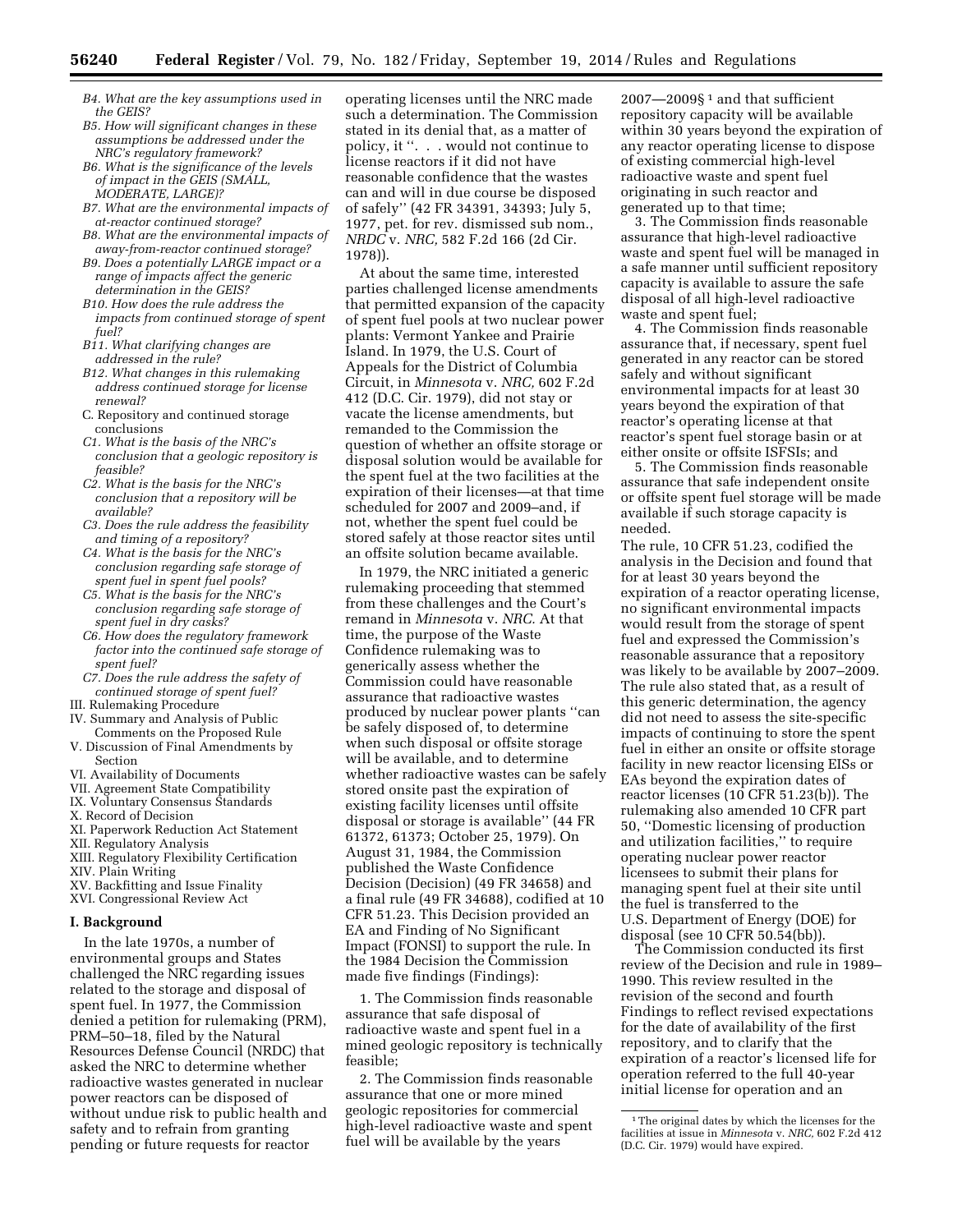additional 30 years (which may include the term of a revised or renewed license). On September 18, 1990, the Commission published the revised Decision (55 FR 38474) and the associated final rule (55 FR 38472). The revised Findings 2 and 4 in the 1990 revised Decision were:

Finding 2: The Commission finds reasonable assurance that at least one mined geologic repository will be available within the first quarter of the twenty-first century, and sufficient repository capacity will be available within 30 years beyond the licensed life for operation (which may include the term of a revised or renewed license) of any reactor to dispose of the commercial high-level radioactive waste and spent fuel originating in such reactor and generated up until that time.

Finding 4: The Commission finds reasonable assurance that, if necessary, spent fuel generated at any reactor can be stored safely and without significant environmental impacts for at least 30 years beyond the licensed life for operation (which may include the term of a revised or renewed license) of that reactor at its spent fuel storage basin or at either onsite or offsite ISFSIs.

The Commission also amended 10 CFR 51.23(a) to reflect the revised timing of the availability of a geologic repository to the first quarter of the twenty-first century. The rule was also revised to reflect that the licensed life for operation may include the term of a revised or renewed license.

The Commission conducted its second review of the Decision and rule in 1999 and concluded that experience and developments after 1990 had confirmed the Findings and made a comprehensive reevaluation of the Decision and rule unnecessary (64 FR 68005; December 6, 1999).

In 2007, the NRC amended 10 CFR 51.23 to indicate that the generic determination provisions applied to combined licenses (72 FR 49352; August 28, 2007).

In 2008, the Commission decided to conduct its third review of the Decision and rule as part of an effort to enhance the efficiency of upcoming combined license application proceedings. The Commission determined that it would be more efficient to resolve certain combined-license-proceeding issues generically, including those related to Waste Confidence. This review resulted in a revision of the second and fourth Findings to reflect revised expectations for the date of availability of the first repository and that spent fuel can be stored safely for at least 60 years beyond the licensed life for operation.

In December 2010, the Commission published its revised Decision (75 FR 81032; December 23, 2010) and associated final rule (75 FR 81037; December 23, 2010). The revised Findings 2 and 4 in the 2010 Decision were:

Finding 2: The Commission finds reasonable assurance that sufficient mined geologic repository capacity will be available to dispose of the commercial high-level radioactive waste and spent fuel generated by any reactor when necessary.

Finding 4: The Commission finds reasonable assurance that, if necessary, spent fuel generated in any reactor can be stored safely and without significant environmental impacts for at least 60 years beyond the licensed life for operation (which may include the term of a revised or renewed license) of that reactor in a combination of storage in its spent fuel storage basin and either onsite or offsite ISFSIs.

Section 51.23(a) of 10 CFR was amended to reflect revised Findings 2 and 4. The changes reflected that spent fuel could be safely stored for at least 60 years beyond the licensed life for operation of a reactor and that sufficient mined geologic repository capacity would be available when necessary.

In response to the 2010 Decision and rule, the States of New York, New Jersey, Connecticut, and Vermont; several public interest groups; and the Prairie Island Indian Community filed a lawsuit in the U.S. Court of Appeals for the District of Columbia Circuit that challenged the Commission's compliance with NEPA. On June 8, 2012, the Court ruled that some aspects of the 2010 proceeding did not satisfy the NRC's NEPA obligations and vacated and remanded the Decision and rule (*New York* v. *NRC,* 681 F.3d 471 (D.C. Cir. 2012) (ADAMS Accession No. ML12191A407). The Court concluded that the Waste Confidence rulemaking is a major federal action necessitating either an EIS or an EA that results in a FONSI. In vacating the 2010 Decision and rule, the Court identified three specific deficiencies in the analysis:

1. Related to the Commission's conclusion that permanent disposal will be available ''when necessary,'' the Court held that the Commission needed to examine the environmental effects of failing to establish a repository;

2. Related to continued storage of spent fuel, the Court concluded that the Commission had not adequately examined the risk of spent fuel pool leaks in a forward-looking fashion; and

3. Also related to the continued storage of spent fuel, the Court concluded that the Commission had not adequately examined the consequences of potential spent fuel pool fires.

In response to the Court's decision, on August 7, 2012, the Commission stated in Commission Order CLI–12–16 (ADAMS Accession No. ML12220A094) that it would not issue reactor or ISFSI licenses dependent upon the Waste Confidence Decision and rule until the Court's remand is appropriately addressed. The Commission stated, however, that this determination extends only to final license issuance and that all licensing reviews and proceedings should continue to move forward.

In the September 6, 2012, Staff Requirements Memorandum (SRM), ''Staff Requirements—COMSECY–12– 0016—Approach for Addressing Policy Issues Resulting from Court Decision to Vacate Waste Confidence Decision and Rule'' (ADAMS Accession No. ML12250A032), the Commission directed the staff to develop a generic EIS to support an updated Waste Confidence Decision and rule. In response, the NRC formed the Waste Confidence Directorate in the Office of Nuclear Material Safety and Safeguards (NMSS) to oversee the development of the generic EIS and an update that would replace the previous Waste Confidence Decision and rule.

#### **II. Discussion**

This discussion section has been divided into three subsections to better present information on the rule and the proceeding. Section A provides general information related to the proceeding. Section B provides information related to the rule changes. Lastly, Section C provides information on the technical feasibility and availability of safe storage and a repository. Sections A, B, and C present information in a question and answer format.

#### *A. General Information*

#### A1. What action is the NRC taking?

The NRC is issuing a rule to codify its generic determinations regarding the environmental impacts of continued storage of spent fuel at-reactor, or awayfrom-reactor sites beyond a reactor's licensed life for operation. The analysis in NUREG–2157, ''Generic Environmental Impact Statement for Continued Storage of Spent Nuclear Fuel'' (GEIS) (ADAMS Accession No. ML14196A105) provides a regulatory basis for the rule.

#### A2. What is the waste confidence proceeding?

Historically, the Commission's Waste Confidence proceeding represented the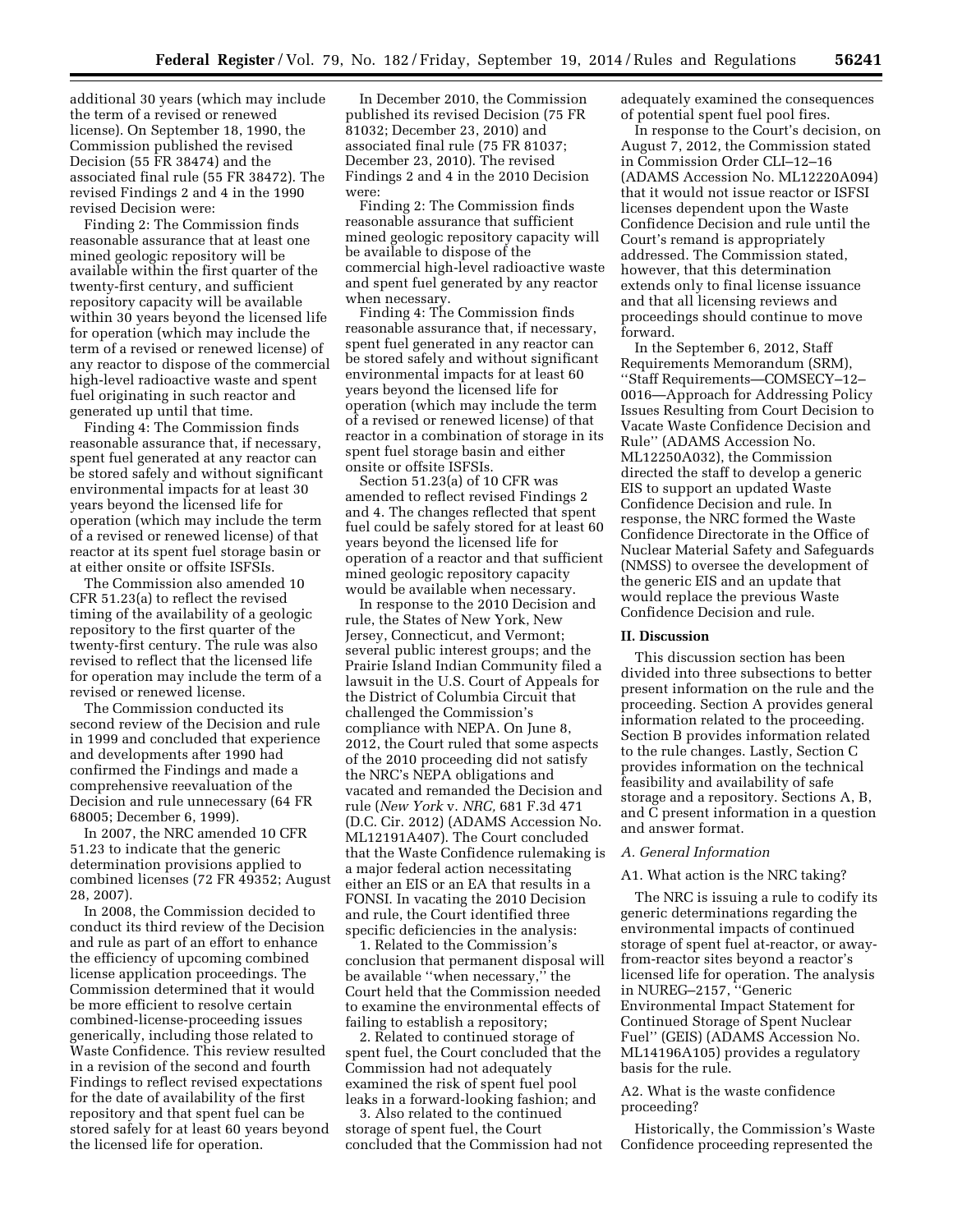Commission's generic determination and generic environmental analysis that spent fuel could be stored safely and without significant environmental impacts for a period of time past the licensed life for operation of a reactor. This generic environmental determination was reflected in 10 CFR 51.23, which addressed the NRC's NEPA obligations with respect to the continued storage of spent fuel.

This rule and GEIS represent a change in the format of the Commission's Waste Confidence proceeding. Because the Commission has prepared a generic EIS, which provides a detailed analysis of the environmental impacts associated with continued storage, it is no longer necessary to make a ''finding of no significant impact,'' or ''FONSI,'' as that term is used in NEPA. This final rule codifies the environmental impact determinations reflected in the GEIS. This is discussed in more detail in Question A.11.

#### A3. Why is the NRC doing this now?

On June 8, 2012, the U.S. Court of Appeals for the District of Columbia Circuit vacated the Commission's 2010 Waste Confidence rulemaking, and remanded the rulemaking to the NRC to address deficiencies related to the NRC's NEPA analysis. On September 6, 2012, the Commission instructed NRC staff to proceed with a generic EIS to analyze the environmental impacts of continued storage, address the issues raised in the Court's decision, and update the rule in accordance with the analysis in the EIS. The GEIS and this final rule implement the Commission's direction.

#### A4. Whom will this action affect?

This rule will affect any nuclear power reactor applicant and licensee seeking issuance or renewal of an operating license or construction permit for a nuclear power reactor under 10 CFR parts 50 or 54, ''Requirements for renewal of operating licenses for nuclear power plants;'' issuance of a combined license or early site permit for a nuclear power reactor under 10 CFR part 52, ''Licenses, certifications, and approvals for nuclear power plants;'' or some amendments of a license under 10 CFR parts 50 or 52. This rule will also affect the issuance of an initial, amended, or renewed license for storage of spent fuel at an ISFSI under 10 CFR part 72, ''Licensing requirements for the independent storage of spent nuclear fuel, high-level radioactive waste, and reactor-related greater than Class C waste.'' The rule could also affect participants in any proceeding addressing these licensing actions.

A5. How can the NRC conduct a generic review when spent fuel is stored at specific sites?

Since 1984, the NRC has generically addressed the environmental impacts of continued storage though a generic NEPA analysis and rule. Without a generic environmental impact analysis, site-specific consideration of the environmental impacts of continued storage would be necessary. In remanding the 2010 Waste Confidence rule to the NRC for additional analysis, the Court of Appeals for the District of Columbia Circuit continued the long history of federal courts approving a generic approach to the analysis of the environmental impacts of nuclear power reactor operation. In *New York* v. *NRC,*  the Court of Appeals endorsed the NRC's generic approach, stating that there is ''no reason that a comprehensive general analysis would be insufficient to examine on-site risks that are essentially common to all plants.'' (New York, 681 F.3d at 480). After conducting the analysis in the GEIS, the NRC concludes that the impacts of continued storage will not vary significantly across sites, despite variations in site-specific characteristics. Accordingly, the NRC believes that a generic approach is appropriate for this proceeding.

The NRC has determined in the GEIS that the direct and indirect environmental impacts of continued storage at reactors can be analyzed generically. This means that, for each of the resource areas analyzed in the GEIS, the NRC has reached a generic determination (SMALL, MODERATE, LARGE, or a range) that is appropriate for all sites. As discussed in the GEIS, these impact determinations are not expected to differ from those that would result from individual site-specific reviews for the continued storage period.

The NRC's evaluation of the environmental impacts of continued storage builds upon substantial operating experience over the licensed life of the reactor. The environmental impacts associated with spent fuel storage during the licensed life for operation are addressed during the NRC's review of license applications and license renewal applications. The environmental impacts associated with spent fuel storage in an at-reactor ISFSI during the licensed life for operation of a reactor are addressed through the 1989 environmental assessment supporting the final rule for 10 CFR part 72 general licenses, in the environmental assessments prepared to support rules approving Certificates of Compliance for

dry cask systems, in a site-specific environmental assessment for specifically licensed ISFSIs, or during the NRC's review of license renewal applications. Site-specific analyses capture the characteristics that most obviously vary from site to site, such as seismic activity, land use, ecosystem, and local population variations. During operation, facility operators and the NRC gain significant additional experience with site-specific issues, including those related to issues of site configuration and maintenance history. During the licensed life of a facility, many factors ensure that operational impacts, including those from accidents or off-normal releases, are within regulatory limits at any given site. These factors include the plant's operating experience, licensee compliance with NRC regulations, site-specific mitigation and controls informed by the licensing reviews, and ongoing regulatory oversight and enforcement actions. In the continued storage period, many of the environmental impacts related to storage of spent fuel are not expected to vary beyond the range experienced during operations. Changes in the environment during the continued storage periods examined in the GEIS are expected to be gradual and predictable. There are inherent uncertainties in determining impacts for the long-term and indefinite timeframes, and, with respect to some resource areas, those uncertainties could result in impacts that, although unlikely, could be larger than those that are to be expected at most sites and have therefore been presented as ranges rather than as a single impact level. Those uncertainties exist, however, regardless of whether the impacts are analyzed generically or site-specifically. Despite variations in site-specific characteristics, a generic analysis is capable of determining and expressing the environmental impacts that may result from continued storage.

The reasonableness of NRC's determinations about continued storage is supported by numerous environmental reviews of spent fuel storage. Spent fuel storage during the period of operations has been considered in site-specific licensing of new reactors (for spent fuel pools only), ISFSIs, and license renewals. Finally, concerned parties who meet the waiver criteria in 10 CFR 2.335 will be able to raise site-specific issues related to continued storage at the time of a specific license application.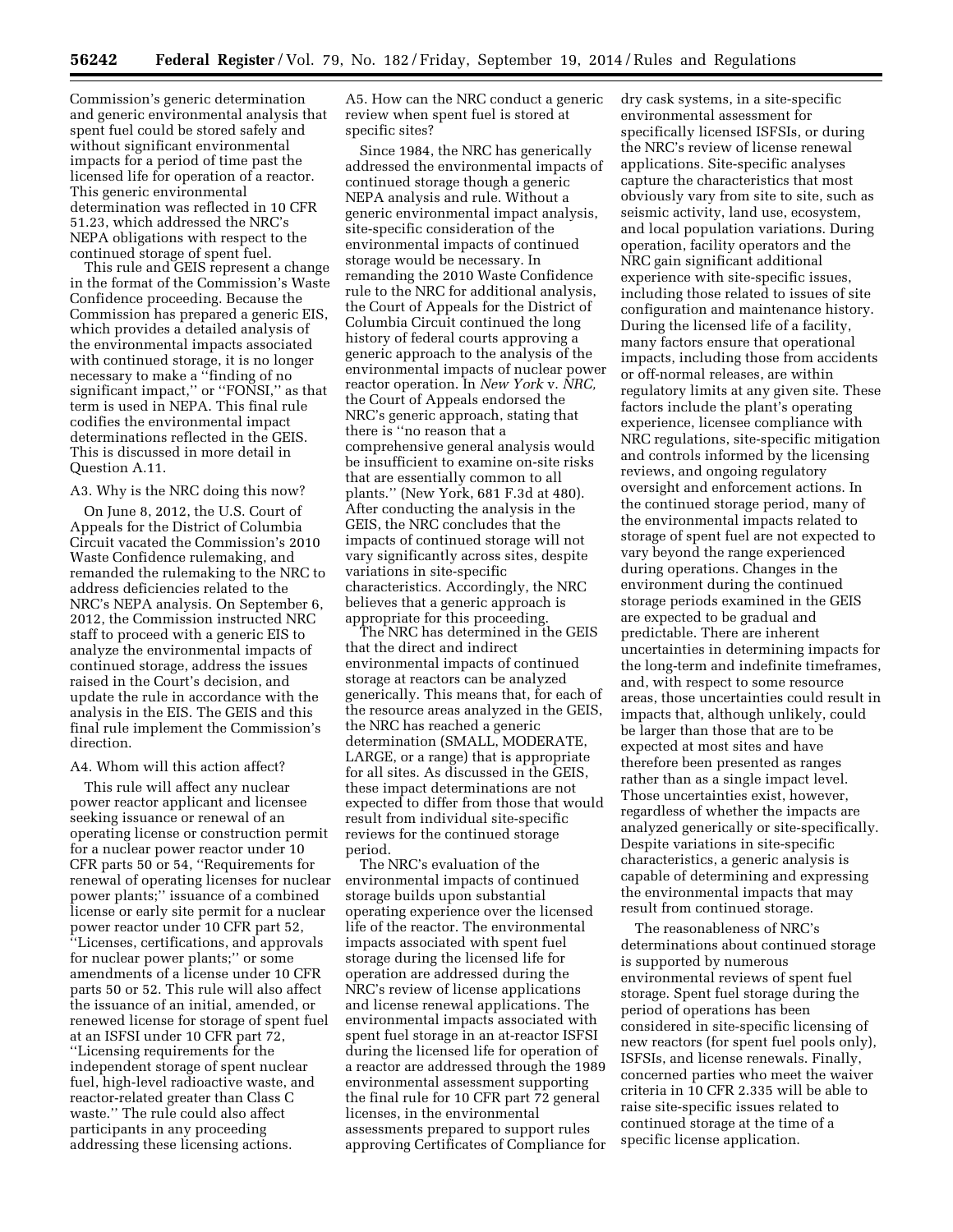A6. What types of wastes are addressed by the GEIS and rule?

The environmental analysis in the GEIS and the rule covers low and high burn-up spent fuel generated in lightwater nuclear power reactors. It also covers mixed oxide (MOX) fuel,2 since MOX fuel is substantially similar to existing light-water reactor fuel and is, in fact, being considered for use in existing light-water reactors in the United States. It also covers spent fuel from small modular light-water reactors. Small modular light-water reactors being developed will use fuel very similar in form and materials to the existing operating reactors and will not, therefore, introduce new technical challenges to the storage of spent fuel. The environmental analysis in the GEIS also covers the spent fuel from one hightemperature gas-cooled reactor (HTGR) built and commercially operated: Fort Saint Vrain.

A7. What activities are not covered by the GEIS and rule?

The GEIS and rule do not consider disposal of spent fuel or storage of spent fuel during the licensed life for operation of the power reactor. Additionally, the GEIS and rule do not address foreign spent fuel, non-power reactor spent fuel (e.g., fuel from research and test reactors), defense waste, Greater-than-Class C low-level waste, reprocessing of commercial spent fuel, or the need for nuclear power (see also question A9).

A8. How does this rulemaking relate to the licensing of future away-fromreactor ISFSIs?

The GEIS and rule do not satisfy the NRC's obligations under NEPA to analyze the environmental impacts of spent fuel storage during the term of a facility's license. The NRC must conduct a site-specific environmental analysis to support the licensing of any future away-from-reactor ISFSI. The NRC cannot use the rule and GEIS as a substitute for the environmental analysis associated with constructing and operating an away-from-reactor ISFSI. The site-specific NEPA analysis for an away-from-reactor ISFSI can only rely on the analysis in the GEIS and the requirements in the rule to satisfy the NRC's NEPA obligations with respect to the storage of spent fuel during the applicable continued storage period.

A9. Will the rulemaking authorize the storage of spent fuel at the operating reactor site near me?

No, the rule does not authorize the storage of spent fuel at any site. The rule reflects only the generic environmental analysis for the period of spent fuel storage beyond a reactor's licensed life for operation and before disposal in a repository. This proceeding is not a substitute for licensing actions that typically include site-specific NEPA analysis and site-specific safety analyses (see also question A10).

In addition, the NRC's GEIS and final rule do not pre-approve any particular waste storage or disposal site technology, nor do they require that a specific cask design be used for storage. Individual licensees and applicants, including any applicant for a high-level radioactive waste repository, are required to have a license from the NRC before storing or disposing of any spent fuel. Separately, every 10 CFR part 50 or part 52 nuclear power reactor licensee, by virtue of 10 CFR part 72, subpart K, has a general license authorizing storage of spent fuel in cask designs that are approved by the NRC.

A10. How will the rule and GEIS be used in site-specific licensing actions?

The rule, which adopts the generic impact determinations regarding continued storage from the GEIS, satisfies the NRC's NEPA obligations with respect to continued storage for initial, renewed, and amended licenses for reactors and ISFSIs, as well as for construction permits and early site permits. The rule does not satisfy the NRC's obligation to assess the environmental impacts of spent fuel storage during a facility's licensed life for operation. The impacts of storage during a proposed license term at a specific site, as distinct from the timeframes of continued storage covered by the rule, would be subject to the safety and environmental review as part of other licensing reviews.

The GEIS (NUREG–2157) only satisfies a portion of the NRC's NEPA obligations related to the issuance of a reactor or spent fuel storage facility license by generically evaluating the environmental impacts of continued storage. These generic determinations will not be revisited and may not be challenged in individual licensing proceedings without the grant of a waiver under 10 CFR 2.335. Taken together, the GEIS, the site-specific environmental review, and other applicable environmental reviews will provide the decision-maker in a licensing proceeding with a complete

environmental analysis of the impacts associated with spent fuel storage prior to disposal in a geologic repository.

Under final 10 CFR 51.23, the impact determinations in NUREG–2157 are deemed incorporated into an EIS that is prepared to support a licensing action for a power reactor or ISFSI. For a licensing action supported by an EA, the NRC will consider the impact determinations in NUREG–2157 in the EA, if the impacts of continued storage of spent fuel are relevant to the proposed action. This means that NUREG–2157 provides the determinations of the environmental impacts of continued storage to be used in site-specific environmental reviews. No additional analysis of the impacts of continued storage is required.

The findings of the site-specific environmental review may be challenged during the initial licensing of a facility and at license renewal. As a result of this rulemaking, what may not be considered in those proceedings—due to the generic determination in 10 CFR 51.23(a)—are the environmental impacts of continued storage of spent fuel beyond the licensed life for operation of the reactor contained in NUREG–2157. The NRC's regulations at 10 CFR 2.335, however, allow participants in NRC's licensing proceedings to request that a rule, including 10 CFR 51.23, not be applied, or be waived, in a particular proceeding because special circumstances are present that would prevent the application of the rule from satisfying the purpose of the rule.

The GEIS and rule are applicable only to future NRC licensing actions and do not apply to completed licensing actions.

A11. Why is there not a separate waste confidence decision document?

Historically, the Waste Confidence Decision contained five "Findings" that addressed the technical feasibility of a mined geologic repository, the degree of assurance that disposal would be available by a certain time, and the degree of assurance that spent fuel and high-level waste could be managed safely without significant environmental impacts for a certain period beyond the expiration of plants' operating licenses. Preparation of and reliance upon a GEIS is a fundamental departure from the approach used in past proceedings. The GEIS acknowledges the uncertainties inherent in a prediction of repository availability and provides an environmental analysis of three timeframes, including one where a repository does not become available. The relationship between the prior

<sup>2</sup>Mixed oxide fuel (often called MOX fuel) is a type of nuclear power reactor fuel that contains plutonium oxide mixed with either natural or depleted uranium oxide in ceramic pellet form.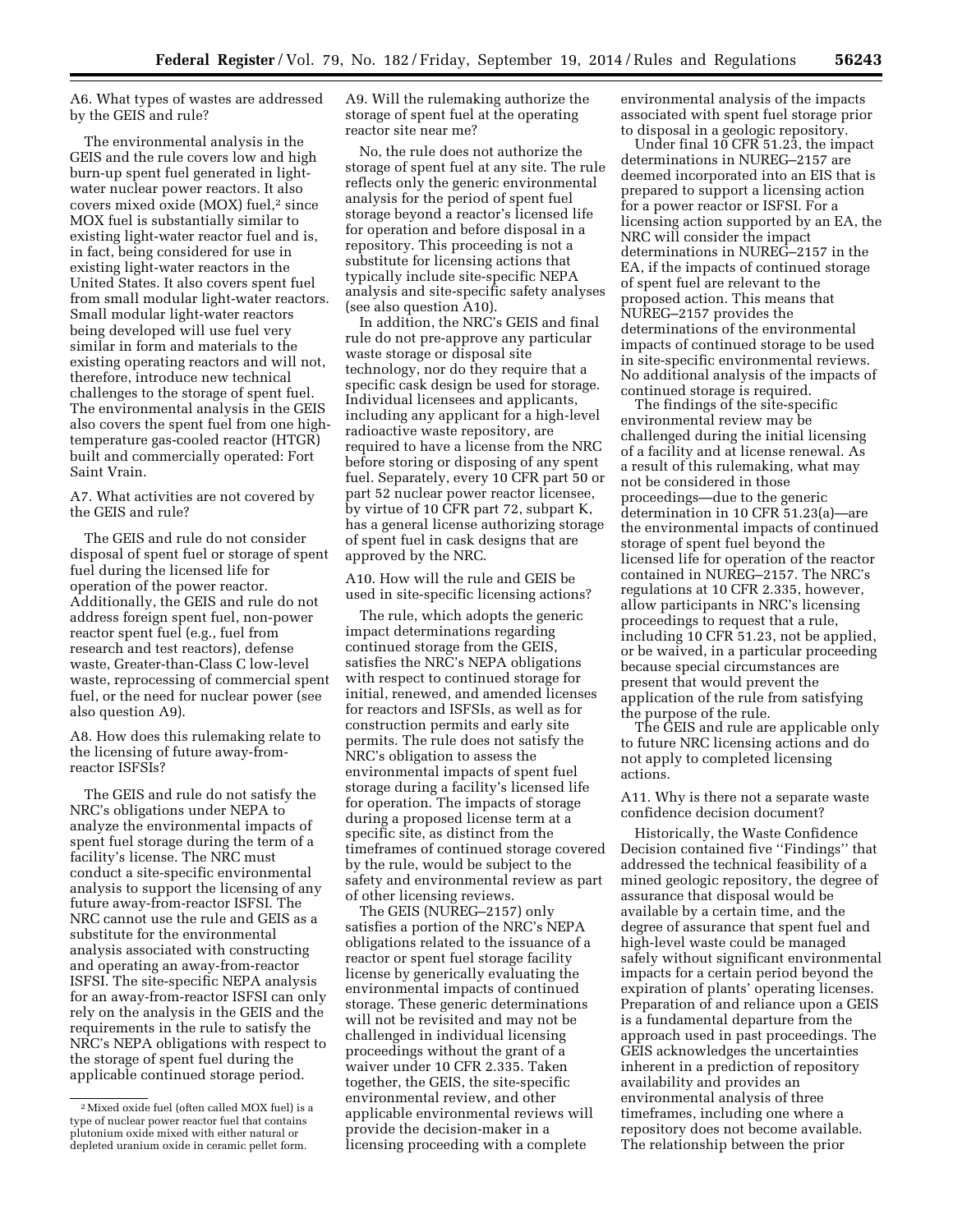''Findings'' and the technical feasibility analyses in the current GEIS is discussed in greater detail in Section D.2.4.1. As noted in the GEIS, the former ''Findings'' were outputs of previous Waste Confidence proceedings, which included an environmental assessment and finding of no significant impact. In contrast, the current GEIS provides a detailed analysis under NEPA and provides an analysis of specific impacts.

To support the analysis in the GEIS and the rule, the underlying assumptions in the GEIS address the issues assessed in the previous five ''Findings'' as conclusions regarding the technical feasibility and availability of a repository and conclusions regarding the technical feasibility of safely storing spent fuel in an at-reactor or away-fromreactor storage facility. The issue of the technical feasibility of a geologic repository was historically addressed in Finding 1 and is now discussed in Section B.2.1 of the GEIS and the availability of a repository was addressed in Finding 2 and is now discussed in Section B.2.2. The regulatory framework for spent fuel storage was previously addressed in Findings 3 and 5 and is now addressed in Section B.3.3. The safe storage of spent fuel pending ultimate disposal at a repository was previously addressed in Finding 4 and is now addressed in Sections B.3.1 and B.3.2. Thus, the GEIS fulfills the NRC's NEPA obligations for analyzing the environmental impacts of continued storage in a more traditional NEPA format.

A12. What is the status of the extended storage effort?

The extended storage effort is an activity that is separate from this proceeding and that focuses on technical and regulatory considerations for the continued effective regulation of spent fuel storage and subsequent transportation over extended periods (up to 300 years). Presently, the NRC believes that the existing regulatory framework used to renew current licenses can be extended to regulate the management of spent fuel for multiple renewal periods. The staff is examining technical areas associated with multiple renewals of fixed-term, dry storage licenses and certificates to address agerelated degradation of dry cask storage systems, structures, and components. The NRC acknowledges that current licensing practices may evolve over time in response to improved understanding, operational experience, and Commission policy direction. As technical, regulatory, and policy issues are resolved, the NRC will revise

guidance and staff qualification and training accordingly. Completion of the Extended Storage effort is planned for the end of the decade. The NRC will evaluate any new information that is developed during the Extended Storage effort to determine whether it is necessary to update the GEIS or 10 CFR 51.23.

A13. How can the NRC proceed with this rulemaking while research on the extended storage of spent fuel is ongoing?

Development of the GEIS and the NRC's ongoing research are two separate efforts that are not dependent on each other. This rulemaking updates the NRC's environmental rules in 10 CFR part 51. The GEIS, NUREG–2157, which was prepared to satisfy the NRC's NEPA obligations, provides a regulatory basis for the rule. Under NEPA, an EIS, such as the one prepared to support this rulemaking, need only consider currently available information. As the Commission recently stated, ''NEPA requires that we conduct our environmental review with the best information available today. It does not require that we wait until inchoate information matures into something that later might affect our review.'' (*Luminant Generation Co. LLC*  (Comanche Peak Nuclear Power Plant, Units 3 and 4), et al., CLI–12–7, 75 NRC 379, 391–92 (2012)). Further, the United States Court of Appeals for the District of Columbia Circuit explained that ''creating [the agency's] models with the best information available when it began its analysis and then checking the assumptions of those models as new information became available, was a reasonable means of balancing competing considerations, particularly given the many months required to conduct full modeling with new data.'' (*Village of Bensenville* v. *Federal Aviation Administration,* 457 F.3d 52, 71–72 (D.C. Cir. 2006)). The United States Supreme Court held that ''an agency need not supplement an EIS every time new information comes to light after the EIS is finalized. To require otherwise would render agency decision making intractable, always awaiting updated information only to find the new information outdated by the time a decision is made.'' (*Marsh* v. *Oregon Natural Resources Council,* 490 U.S. 360, 374 (1989)).

In the GEIS, the NRC has concluded that sufficient information exists to perform an analysis of continued storage impacts for the three timeframes analyzed. Nonetheless, the NRC continues to identify and resolve potential issues associated with the

storage and transportation of spent fuel for periods beyond an ISFSI's initial licensing and first renewal. The ongoing research into the extended storage of spent fuel is part of the NRC's effort to continuously evaluate and update its safety regulations. The NRC is not aware of any deficiencies in its current regulations that would challenge the continued safe storage of spent fuel in spent fuel pools or dry cask systems.

If, at some time in the future, the NRC were to identify a concern with the safe storage of spent fuel, the NRC would evaluate the issue and take whatever action or make whatever change in its regulatory program necessary to protect public health and safety. The NRC will continue to monitor the ongoing research into spent fuel storage. When warranted by significant events that may call into question the appropriateness of the rule, the NRC will review the GEIS and rule to determine if revisions are necessary.

A14. How frequently does the NRC plan to revisit the GEIS and rule?

The Commission has reviewed the rule and supporting analysis four times since 1984; in 1990, 1999, 2010, and now in 2014. The NRC does not have a schedule for revisiting the GEIS and rule after this current update. The NRC will review the GEIS and rule for possible revision when warranted by significant events that may call into question the appropriateness of the rule.

#### *B. Rulemaking*

### B1. What is the purpose of this rulemaking?

Historically, the NRC and license applicants have relied on 10 CFR 51.23 to conclusively address the environmental impacts of continued storage in environmental reports, EISs, and EAs. The NRC's use of 10 CFR 51.23 to satisfy its NEPA obligations with respect to continued storage will enhance efficiency in individual licensing reviews by incorporating the determinations from the generic analysis of the environmental impacts of continued storage into environmental impact statements that need to address continued storage. For EAs that need to address continued storage, the NRC will consider the environmental impacts of continued storage, as provided in 10 CFR 51.23. Having confirmed that the environmental impacts of continued storage can be analyzed generically, the Commission has decided to codify the GEIS impact determinations in a revised rule, 10 CFR 51.23. Because the impacts of continued storage have been generically assessed in the GEIS, NEPA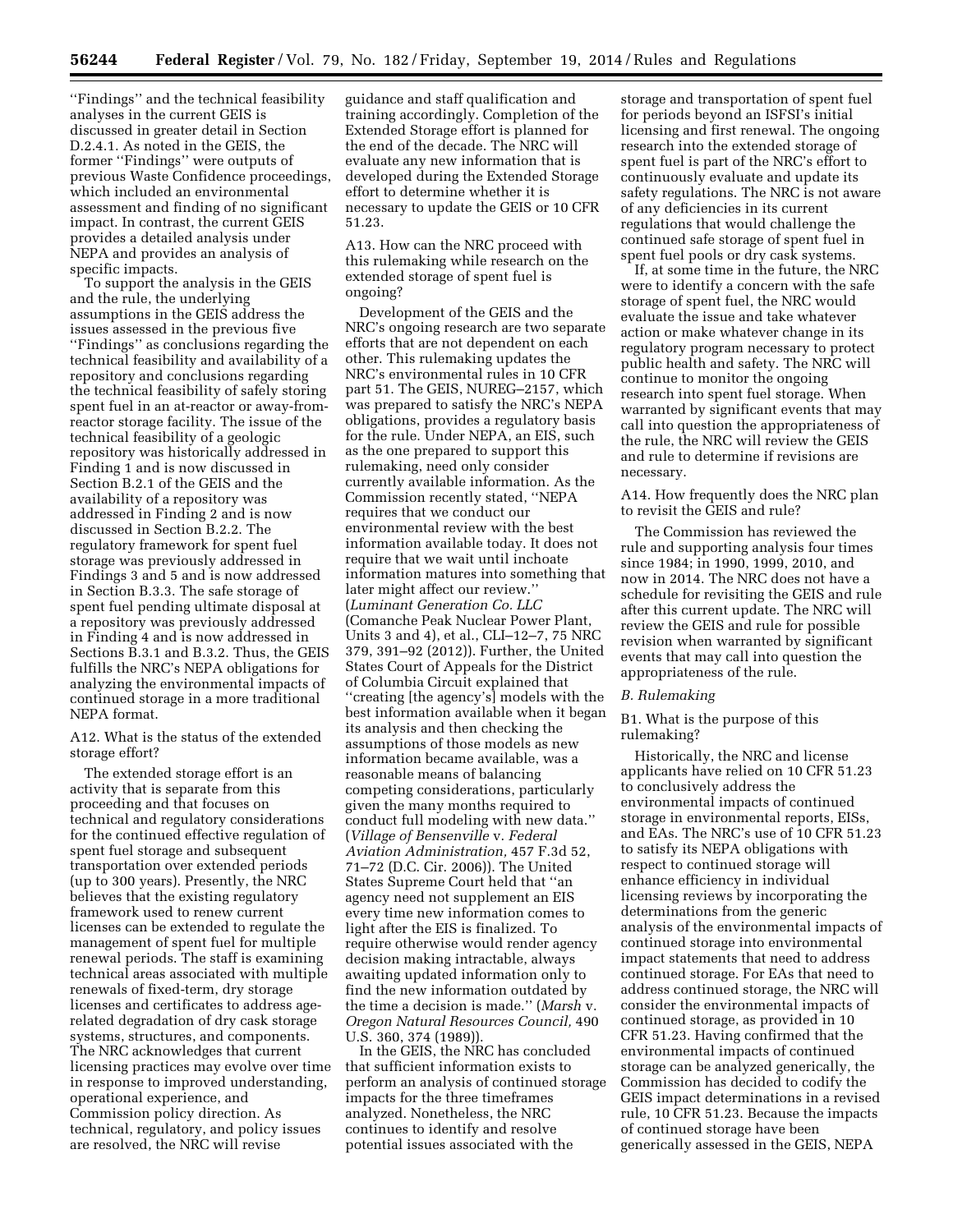analyses for relevant future reactor and spent fuel storage facility licensing actions will not need to separately determine the environmental impacts of continued storage. The analysis in the GEIS constitutes a regulatory basis for the rule at 10 CFR 51.23.

Part of the environmental analysis for a nuclear power reactor or storage facility license includes a review of the impacts caused by the spent fuel generated in the reactor. That analysis must assess the impacts of the spent fuel from generation through disposal. As codified, the impact determinations in the GEIS will inform the decisionmakers in licensing proceedings of the reasonably foreseeable environmental impacts of continued storage. These determinations will be weighed along with other impacts determined by the NRC on a site-specific basis for the facility or an activity. Thus, in the course of an individual licensing proceeding, the decision-maker will be able to compare all the environmental impacts of a proposed licensing action (e.g., licensing a nuclear power reactor), including continued storage impacts, to the environmental impacts of reasonable alternatives, including the no-action alternative.

B2. What is meant by the phrase ''licensed life for operation of a reactor''?

The phrase ''licensed life for operation of a reactor'' refers to the term of the license to operate a reactor. The GEIS assumes an original licensed life of 40 years and up to two 20-year license extensions<sup>3</sup> for each reactor, for a total of up to 80 years of operation. The phrase, ''beyond licensed life for operation of a reactor,'' refers to the period beyond the initial license term to operate a reactor and, if the license is extended, beyond the renewed license term. The date of permanent cessation of operations (shut down) does not necessarily mark the transition to ''beyond licensed life for operation.'' Because the continued storage analysis informs the larger NEPA analysis that occurs before a license is issued, even if a reactor is shut down years before the end of its initial or extended license term, ''licensed life for operation'' continues to refer to the initial or renewed license term, and not the actual operational period of a reactor. The environmental analysis supporting spent fuel storage during the licensed

life for operation of each reactor covers the full period for which the license or license renewal was issued, even if operation of the reactor ended before the license expired. Thus, continued storage begins at the end of the licensed life for operation of a reactor. The starting point for continued storage does not depend on whether the spent fuel is stored in a spent fuel pool, dry casks under a general license, or dry casks under a specific license.

B3. What timeframes are considered in the GEIS?

The NRC has analyzed three timeframes in the GEIS that represent various scenarios for the length of continued storage that may be needed before spent fuel is sent to a repository. The first timeframe is the short-term timeframe, which analyzes 60 years of continued storage after the end of a reactor's licensed life for operation. The NRC considers the short-term timeframe to be the most likely scenario for continued storage; and the GEIS assumes that a repository would become available by the end of the short-term timeframe. The GEIS also analyzed two additional timeframes: Long-term and indefinite. The long-term timeframe considers the environmental impacts of continued storage for 160 years after the end of a reactor's licensed life for operation. Finally, the GEIS includes an analysis of an indefinite timeframe, which assumes that a repository never becomes available.

By the end of the short-term timeframe, some spent fuel could be between 100 and 140 years old. Shortterm storage of spent fuel includes the following:

• Continued storage of spent fuel in spent fuel pools (at-reactor only) and ISFSIs;

• Routine maintenance of spent fuel pools and ISFSIs (e.g., maintenance of concrete pads); and

• Handling and transfer of spent fuel from spent fuel pools to ISFSIs (all spent fuel is assumed to be removed from the spent fuel pool by the end of the short-term timeframe).

Long-term storage is continued storage of spent fuel for an additional 100 years after the short-term timeframe for a total of 160 years beyond the licensed life for operation of a reactor. The GEIS assumes that all spent fuel has been transferred from the spent fuel pool to an ISFSI by the end of the shortterm period. The GEIS also assumes that a repository would become available by the end of the long-term timeframe. By the end of the long-term timeframe, some spent fuel could be between 200

and 240 years old. Long-term storage activities include the following:

• Continued storage of spent fuel in ISFSIs, including routine maintenance;

• One time replacement of ISFSIs and spent fuel canisters and casks; and

• Construction, operation, and one replacement of a dry transfer system (DTS).

The third timeframe analyzed by the GEIS is the indefinite timeframe, which assumes that a repository does not become available. The Commission does not believe that this scenario is likely to occur, but its inclusion in the analysis allows the NRC to fully analyze the environmental impacts associated with continued storage. The activities during the indefinite timeframe are the same as those that would occur for the long-term timeframe; however, without a repository the replacement activities would occur every 100 years.

B4. What are the key assumptions used in the GEIS?

To guide its analysis, the NRC relied upon certain assumptions regarding storage of spent fuel. A detailed discussion of these assumptions is contained in Section 1.8.3 of the GEIS. Key assumptions used in the GEIS include, but are not limited to the following:

• Institutional controls, including the continued regulation of spent fuel, will continue.

• Spent fuel canisters and casks would be replaced approximately once every 100 years.

• A DTS would be built at each ISFSI location for fuel repackaging and the ISFSIs and DTS facilities would be replaced approximately once every 100 years.

• All spent fuel would be removed from spent fuel pools to dry storage by the end of the short-term timeframe (60 years after licensed life).

• An ISFSI of sufficient size to hold all spent fuel generated during licensed life for operation will be constructed before the end of the reactor's licensed life for operation.

• In accordance with NEPA, the NRC's analysis in the GEIS is based on current technology and regulations.

B5. How will significant changes in these assumptions be addressed under the NRC's regulatory framework?

The NRC has historically reviewed the rule as the policy and technological foundations for spent fuel storage and disposal have evolved. Technological changes that might require revisiting the assumptions, such as revisions to the NRC's safety regulations that allow or require a shorter or longer period of

<sup>3</sup>The Commission's regulations provide that renewed operating licenses may be subsequently renewed, although no licensee has yet submitted an application for such a subsequent renewal. The GEIS assumes two renewals in evaluating potential environmental impacts.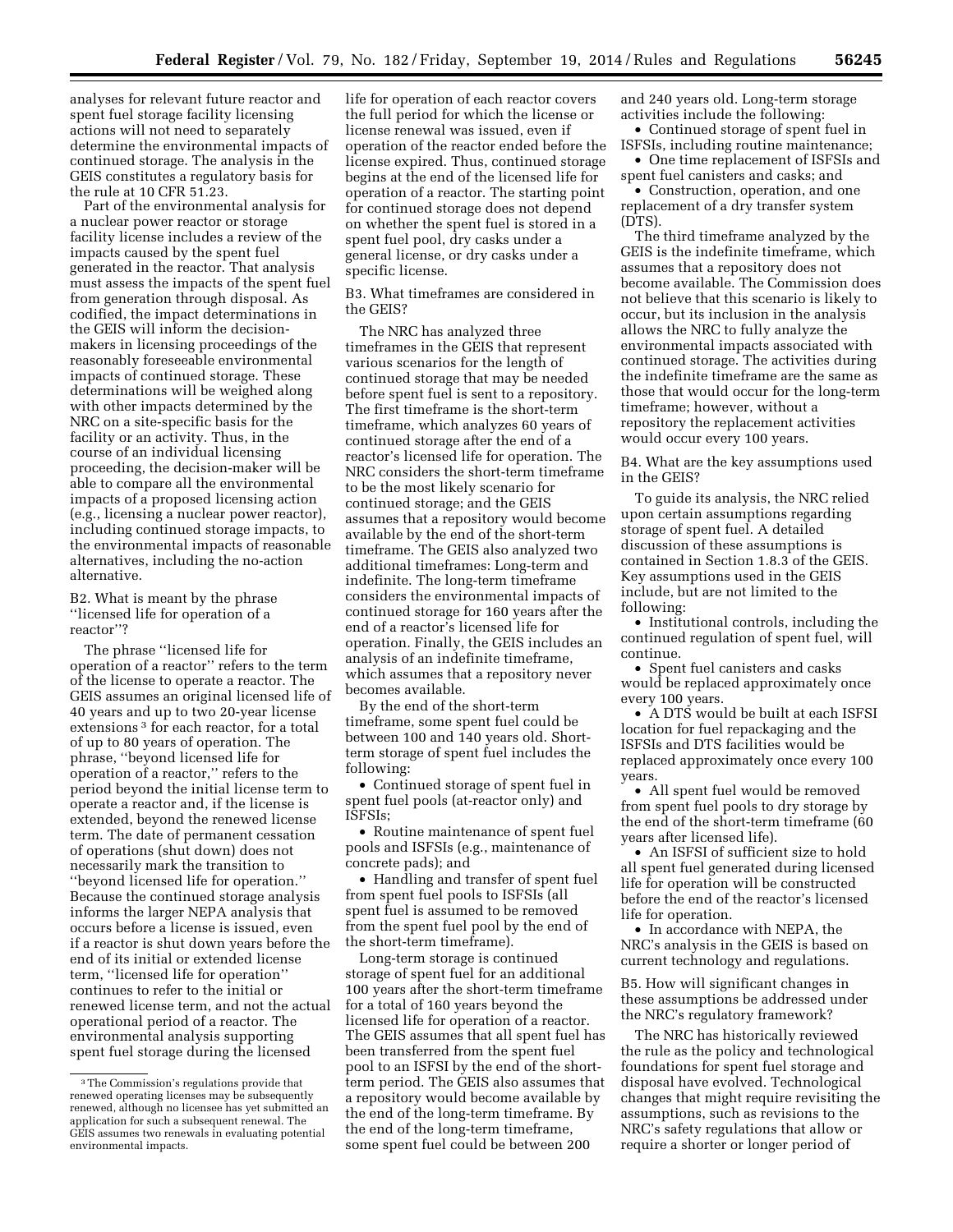time before repackaging, are not likely to affect the overall conclusions in the GEIS that provide a regulatory basis for the rule and, accordingly, every future change in the assumptions underlying the GEIS would not necessarily justify an update to the rule. These technological changes could require licensees to amend their licenses, which would be accompanied by site-specific safety and environmental reviews related to the specific amendments. The NRC will continue to monitor changes in national policy and developments in spent fuel storage and disposal technology. When warranted by significant events that may call into question the appropriateness of the rule, the NRC will review the GEIS and rule to determine if revisions are necessary.

### B6. What is the significance of the levels of impact in the GEIS (SMALL, MODERATE, LARGE)?

The NRC describes the affected environment in terms of resource areas: land use, socioeconomics, environmental justice, air quality, climate change, geology and soils, surface water, groundwater, terrestrial resources, aquatic ecology, special status species and habitats, historic and cultural resources, noise, aesthetics, waste management, transportation, and public and occupational health. The GEIS contains analyses of the environmental impacts associated with each resource area. Additionally, the GEIS considers the impacts on resource areas caused by postulated acts of terrorism and accidents. The significance of the magnitude of the impact for most of the resource areas evaluated is expressed as SMALL, MODERATE, or LARGE. The general definitions of significance levels are:

SMALL: The environmental effects are not detectable or are so minor that they will neither destabilize nor noticeably alter any important attribute of the resource. For the purposes of assessing radiological impacts, the Commission has concluded that radiological impacts that do not exceed permissible levels in the Commission's regulations are considered small.

MODERATE: The environmental effects are sufficient to alter noticeably, but not to destabilize, important attributes of the resource.

LARGE: The environmental effects are clearly noticeable and are sufficient to

destabilize important attributes of the resource.

The GEIS discussion of each resource area includes an explanation of how the significance category was determined. For issues in which the significance determination is based on risk (i.e., the probability of occurrence as well as the potential consequences), the probability of occurrence as well as the potential consequences have been factored into the determination of significance. For some resource areas, the impact determination language is specific to the authorizing regulation, executive order, or guidance.

B7. What are the environmental impacts of at-reactor continued storage?

The environmental impacts of continued storage are analyzed in the GEIS. The GEIS contains a detailed analysis of the impacts for short-term storage, long-term storage, and indefinite storage. The analysis considers both at-reactor storage and away-from-reactor storage.4 Impacts attributable to at-reactor storage are addressed here and the impacts from away-from-reactor storage are addressed in question B8.

For at-reactor storage, the unavoidable adverse environmental impacts for each resource area are SMALL for all timeframes with the exception of waste management impacts, which are SMALL to MODERATE for the indefinite storage timeframe, and historic and cultural resource impacts, which are SMALL to LARGE for the long-term and indefinite storage timeframes. These elevated impact conclusions are influenced, in part, by the uncertainties regarding the specific circumstances of continued storage over long timeframes, including site-specific characteristics that could affect the intensity of potential environmental impacts, and the resulting analysis assumptions that have been made by the NRC as documented in detail in Chapter 4 of the GEIS. The MODERATE waste-management impacts are associated with the volume of nonhazardous solid waste generated by assumed facility replacement activities for the indefinite timeframe. The historic and cultural resource impacts would range from SMALL to

LARGE for the long-term and indefinite timeframes. This range takes into consideration routine maintenance and monitoring (i.e., no ground-disturbing activities), the absence or avoidance of historic and cultural resources, and potential ground-disturbing activities that could impact historic and cultural resources. In addition, the analysis considers uncertainties inherent in analyzing this resource area over long timeframes. These uncertainties include any future discovery of previously unknown historic and cultural resources; resources that gain significance within the vicinity and the viewshed (e.g., nomination of a historic district) due to improvements in knowledge, technology, and excavation techniques; and changes associated with predicting resources that future generations will consider significant. A SMALL impact would occur if replacement activities occur in previously disturbed areas, there are no historic or cultural resources present, or if historical and cultural resources can be avoided. A potential MODERATE or LARGE impact would result if historic and cultural resources are present at a site and, because they cannot be avoided, are impacted by grounddisturbing activities during the longterm or indefinite timeframe.

For some resource areas, the impact determination language is specific to the authorizing regulation, executive order, or guidance. For special status species, continued storage impacts would be determined as part of an Endangered Species Act consultation and the Magnuson-Stevens Fishery Conservation and Management Act. Continued at-reactor storage is not expected to cause disproportionately high and adverse human health and environmental effects on minority and low-income populations. In addition, as indicated in the Commission's policy statement, environmental justice impacts would be considered during site-specific environmental reviews for specific licensing actions.

Table 1 provides a summary of the environmental impacts of continued atreactor storage. Detailed discussion for each resource area can be found in Chapter 4 of the GEIS. Cumulative impacts are addressed in Chapter 6 of the GEIS. Chapter 8 of the GEIS provides a summary of the impacts.

<sup>4</sup>For the purposes of the GEIS impact analysis, the GEH-Morris facility and the DOE TMI–2 ISFSI at Idaho Falls, Idaho were considered under the atreactor storage evaluation.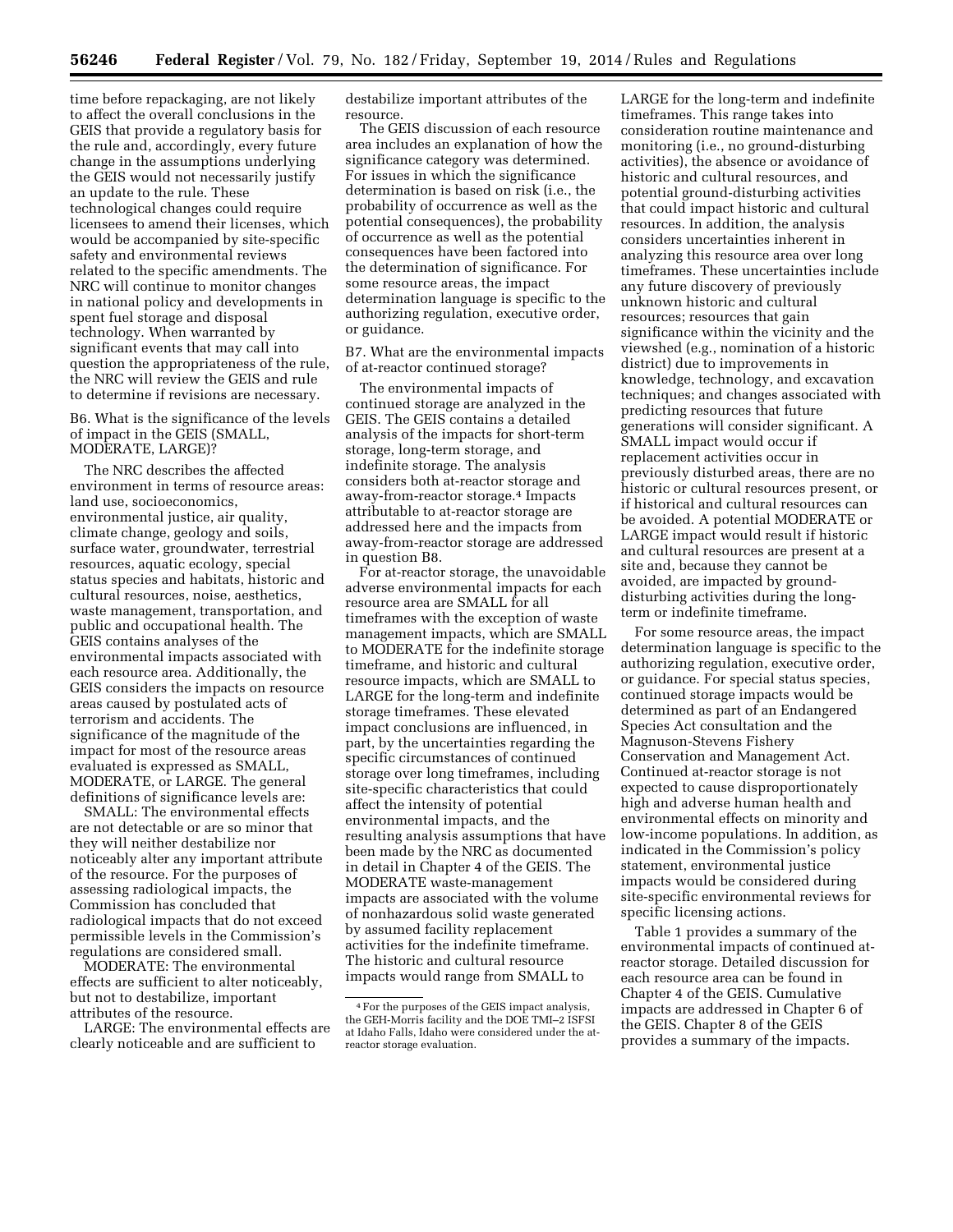## TABLE 1—ENVIRONMENTAL IMPACTS OF AT-REACTOR CONTINUED STORAGE OF SPENT FUEL

| Resource area                                                                                                                                                                                                                                   | Short-term storage                                                                                                       | Long-term storage                                                                                      | Indefinite storage                                                                               |  |
|-------------------------------------------------------------------------------------------------------------------------------------------------------------------------------------------------------------------------------------------------|--------------------------------------------------------------------------------------------------------------------------|--------------------------------------------------------------------------------------------------------|--------------------------------------------------------------------------------------------------|--|
| Socioeconomics                                                                                                                                                                                                                                  |                                                                                                                          |                                                                                                        | SMALL.<br>SMALL.                                                                                 |  |
| Environmental Justice                                                                                                                                                                                                                           | Disproportionately high and adverse impacts are not expected.                                                            |                                                                                                        |                                                                                                  |  |
| Air Quality:<br>Air Emissions<br>Thermal Release<br>Climate Change<br>Geology and Soils<br>Surface Water:<br>Consumptive Use<br>Groundwater:<br>Consumptive Use<br>Terrestrial Resources<br>Aquatic Ecology<br>Special Status Species and Habi- |                                                                                                                          | Impacts for Federally threatened and endangered species and Essential Fish Habitat would be determined | SMALL.<br>SMALL.<br>SMALL.<br>SMALL.<br>SMALL.<br>SMALL.<br>SMALL.<br>SMALL.<br>SMALL.<br>SMALL. |  |
| tats.                                                                                                                                                                                                                                           | as part of consultations for the Endangered Species Act and Magnuson-Stevens Fishery Conservation<br>and Management Act. |                                                                                                        |                                                                                                  |  |
| Historic and Cultural Resources<br>Waste Management:<br>Mixed Waste                                                                                                                                                                             |                                                                                                                          | SMALL to LARGE                                                                                         | SMALL to LARGE.<br>SMALL.<br>SMALL.<br>SMALL.<br>SMALL.                                          |  |
| Nonradioactive Waste<br>Transportation:<br>Health impacts<br>Public and Occupational Health<br>Sabotage or Terrorism                                                                                                                            |                                                                                                                          |                                                                                                        | SMALL to MODERATE.<br>SMALL.<br>SMALL.<br>SMALL.<br>SMALL.<br>SMALL.                             |  |

B8. What are the environmental impacts of away-from-reactor continued storage?

The away-from-reactor environmental impacts analyzed in the GEIS include the impacts from constructing the ISFSI. Although an away-from-reactor ISFSI would be subject to a site-specific licensing review that includes an EIS that would assess the environmental impacts due to construction, the impacts due to construction are included in the GEIS due to the potential for that construction to occur during the timeframes analyzed in the GEIS. Inclusion of the away-fromreactor ISFSI in the GEIS does not mean that the NRC is proposing an interim or consolidated storage facility.

For away-from-reactor storage, the unavoidable adverse environmental impacts for each resource area is SMALL except for air quality, terrestrial ecology, aesthetics, waste management, and transportation where the impacts are SMALL to MODERATE. Socioeconomic impacts range from SMALL (adverse) to LARGE (beneficial) and historic and cultural resource impacts could be SMALL to LARGE.

The potential MODERATE impacts on air quality, terrestrial wildlife, and transportation are based on potential construction-related fugitive dust emissions, terrestrial wildlife direct and indirect mortalities, terrestrial habitat loss, and temporary construction traffic impacts. The potential MODERATE impacts on aesthetics and waste management are based on noticeable changes to the viewshed from constructing a new away-from-reactor ISFSI, and the volume of nonhazardous solid waste generated by assumed ISFSI and DTS replacement activities for the indefinite timeframe. The potential LARGE (beneficial) impacts on socioeconomics are due to local economic tax revenue increases from an away-from-reactor ISFSI. The potential impacts to historic and cultural resources during the short-term storage timeframes would range from SMALL to LARGE. The magnitude of adverse effects on historic properties and impacts on historic and cultural resources largely depends on where facilities are sited, what resources are present, the extent of proposed land disturbance, whether the area has been

previously surveyed to identify historic and cultural resources, and if the licensee has management plans and procedures that are protective of historic and cultural resources. Even a small amount of ground disturbance (e.g., clearing and grading) could affect a small but significant resource. In most instances, placement of storage facilities on the site can be adjusted to minimize or avoid impacts on any historic and cultural resources in the area. However, the NRC recognizes that this is not always possible. The NRC's site-specific environmental review and compliance with the National Historic Preservation Act (NHPA) process could identify historic properties, identify adverse effects, and potentially resolve adverse effects on historic properties and impacts on other historic and cultural resources. Under the NHPA, mitigation does not eliminate a finding of adverse effect on historic properties. The potential impacts to historic and cultural resources during the long-term and indefinite storage timeframes would range from SMALL to LARGE. This range takes into consideration routine maintenance and monitoring (i.e., no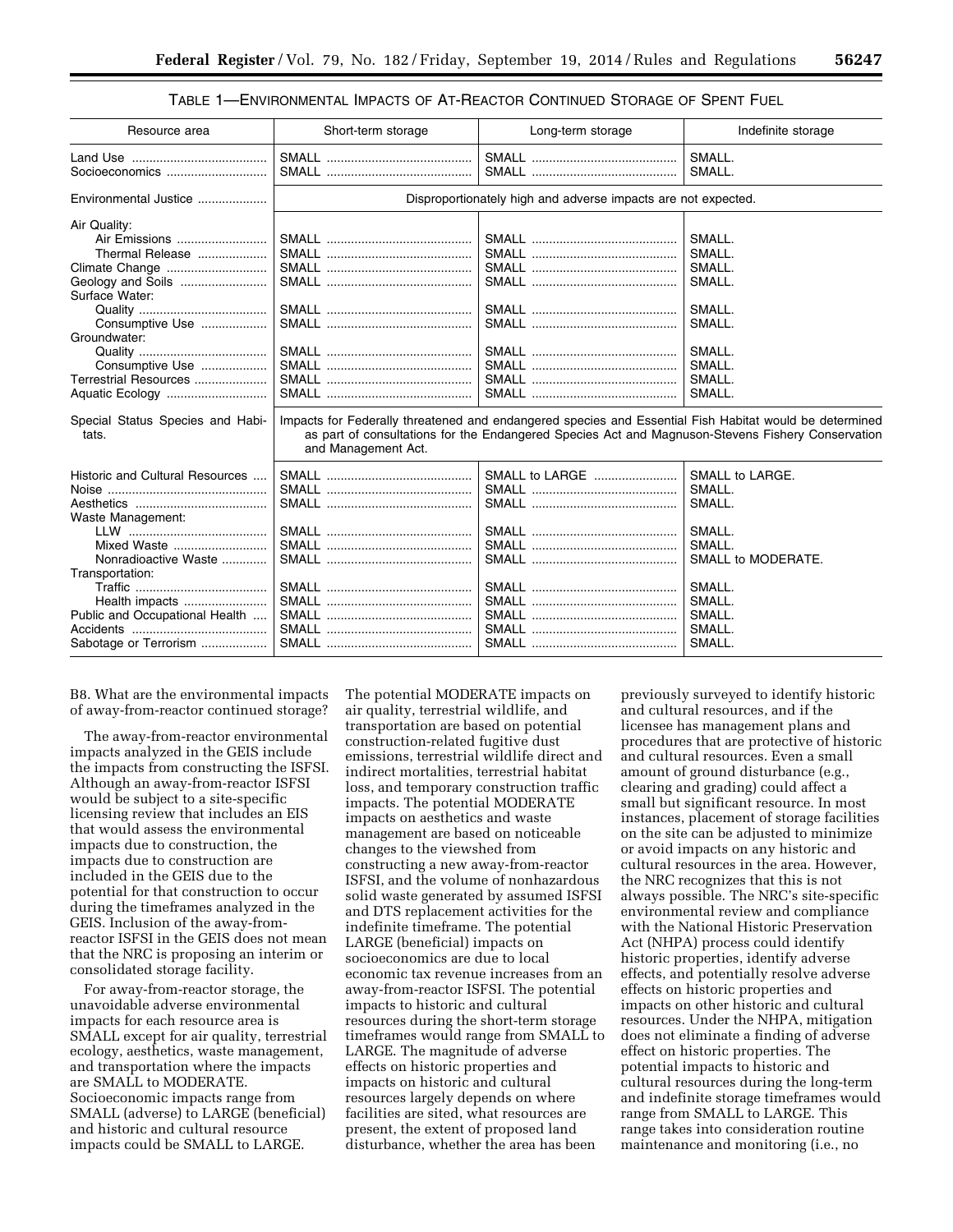ground-disturbing activities), the absence or avoidance of historic and cultural resources, and potential ground-disturbing activities that could affect historic and cultural resources. The analysis also considers uncertainties inherent in analyzing this resource area over long timeframes. These uncertainties include any future discovery of previously unknown historic and cultural resources; resources that gain significance within the vicinity and the viewshed (e.g., nomination of a historic district) due to improvements in knowledge, technology, and excavation techniques and changes associated with predicting resources that future generations will consider significant. If construction of a DTS and replacement of the ISFSI and DTS occurs in an area with no historic

or cultural resource present or construction occurs in a previously disturbed area that allows avoidance of historic and cultural resources then impacts would be SMALL. By contrast, a MODERATE or LARGE impact could result if historic and cultural resources are present at a site and, because they cannot be avoided, are impacted by ground-disturbing activities during the long-term and indefinite timeframes.

Impacts on Federally listed species, designated critical habitat, and essential fish habitat would be based on sitespecific conditions and determined as part of consultations required by the Endangered Species Act and the Magnuson-Stevens Fishery Conservation and Management Act. Continued storage at an away-fromreactor ISFSI is not expected to cause

disproportionately high and adverse human health and environmental effects on minority and low-income populations. In addition, as indicated in the Commission's policy statement, should the NRC receive an application for a proposed away-from-reactor ISFSI, a site-specific NEPA analysis would be conducted, and this analysis would include consideration of environmental justice impacts.

Table 2 provides a summary of the environmental impacts of away-fromreactor continued storage. Detailed discussion for each resource area can be found in Chapter 5 of the GEIS. Cumulative impacts are addressed in Chapter 6 of the GEIS. Chapter 8 of the GEIS provides a summary of the impacts.

TABLE 2—ENVIRONMENTAL IMPACTS OF AWAY-FROM REACTOR CONTINUED STORAGE OF SPENT FUEL

| Resource area                                                | Short-term storage                                                                                                                                                                                                                           | Long-term storage                           | Indefinite storage                                          |  |  |
|--------------------------------------------------------------|----------------------------------------------------------------------------------------------------------------------------------------------------------------------------------------------------------------------------------------------|---------------------------------------------|-------------------------------------------------------------|--|--|
|                                                              | SMALL (adverse) to LARGE (ben-<br>eficial).                                                                                                                                                                                                  | SMALL (adverse) to LARGE (ben-<br>eficial). | <b>SMALL</b><br>SMALL (adverse) to LARGE (ben-<br>eficial). |  |  |
| Environmental Justice                                        | Disproportionately high and adverse impacts are not expected.                                                                                                                                                                                |                                             |                                                             |  |  |
| Geology and Soils<br>Surface Water:                          | SMALL to MODERATE                                                                                                                                                                                                                            |                                             | SMALL.<br>SMALL.<br>SMALL.                                  |  |  |
| Consumptive Use<br>Groundwater:                              |                                                                                                                                                                                                                                              |                                             | SMALL.<br>SMALL.                                            |  |  |
| Consumptive Use<br>Terrestrial Resources                     | SMALL to MODERATE                                                                                                                                                                                                                            |                                             | SMALL.<br>SMALL.<br>SMALL.                                  |  |  |
| Aquatic Ecology<br>Special Status Species and Habi-<br>tats. | SMALL.<br>Impacts for Federally threatened and endangered species and Essential Fish Habitat would be determined<br>as part of consultations for the Endangered Species Act and Magnuson-Stevens Fishery Conservation<br>and Management Act. |                                             |                                                             |  |  |
| Historic and Cultural Resources<br>Waste Management:         | SMALL to LARGE<br>SMALL to MODERATE                                                                                                                                                                                                          | SMALL to LARGE<br>SMALL to MODERATE         | SMALL to LARGE.<br>SMALL.<br>SMALL to MODERATE.             |  |  |
| Mixed Waste<br>Nonradioactive Waste<br>Transportation:       |                                                                                                                                                                                                                                              |                                             | SMALL.<br>SMALL.<br>SMALL to MODERATE.                      |  |  |
| Public and Occupational Health<br>Sabotage or Terrorism      | SMALL to MODERATE                                                                                                                                                                                                                            | SMALL to MODERATE                           | SMALL to MODERATE.<br>SMALL.<br>SMALL.<br>SMALL.<br>SMALL.  |  |  |

B9. Does a potentially LARGE impact or a range of impacts affect the generic determination in the GEIS?

No, the generic determinations found in the GEIS are not affected by a potentially LARGE impact or a range of impacts. The NRC has determined in the GEIS that the direct and indirect environmental impacts of continued

storage can be analyzed generically. This means that, for each of the resource areas analyzed in the GEIS, the NRC has reached a generic determination (SMALL, MODERATE, LARGE, or a range) that is appropriate for all sites. These impact determinations are not expected to differ from those that would result from individual site-specific

reviews for the continued storage period. There are inherent uncertainties in determining impacts for the longterm and indefinite timeframes, regardless of whether the impacts are analyzed generically or site-specifically. Because the impacts of continued storage are not expected to vary significantly across sites, despite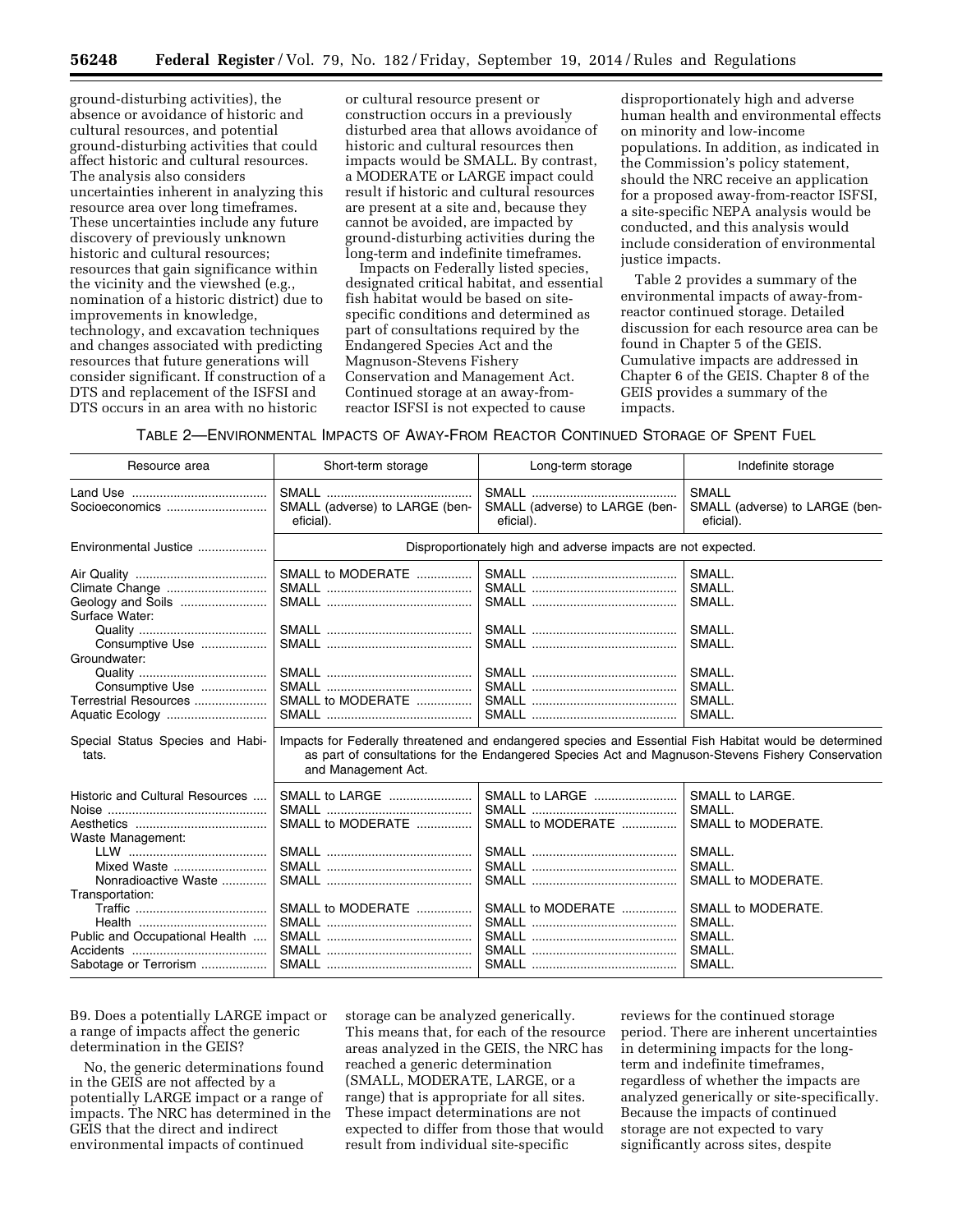variations in site-specific characteristics, a generic analysis is appropriate to determine the reasonably foreseeable environmental impacts that may result from continued storage.

B10. How does the rule address the impacts from continued storage of spent fuel?

The NRC is revising 10 CFR 51.23(a) to reflect the environmental impact determinations of the GEIS (NUREG– 2157). Final 10 CFR 51.23(a) provides that the Commission has generically determined that the environmental impacts of continued storage of spent nuclear fuel beyond the licensed life for operation of a reactor are those impacts identified in NUREG–2157. The NRC will use the impact determinations in NUREG–2157 to inform the decisionmakers in licensing proceedings of the impacts of continued storage.

B11. What clarifying changes are addressed in the rule?

Paragraph (b) of 10 CFR 51.23 is revised to clarify that ISFSI license renewals, reactor construction permits, and early site permits are included in the scope of the generic determination in 51.23(a). Additionally, paragraph (b) is revised for readability by restructuring the paragraph and separating the requirements that apply to an applicant from those that apply to the NRC. This paragraph is also revised to provide additional clarity regarding how the generic determination in 10 CFR 51.23(a) will be implemented in future NRC NEPA reviews. These amendments to 10 CFR 51.23(b) are intended to clarify how the NRC has interpreted and implemented 10 CFR 51.23 and how it will do so in future licensing activities. The approach taken for an EA differs slightly from the approach for EISs because under the terms of the revised 10 CFR 51.23 an EA must consider the impact determinations from the GEIS, while for an EIS the impact determinations are deemed incorporated into the EIS. Consistent with current practice, applicants will not be required to address continued storage in environmental reports submitted to support applications for issuance, renewal, or amendment of an operating license or construction permit for a nuclear power reactor under 10 CFR parts 50 and 54; issuance, renewal, or amendment of an early site permit or combined license for a nuclear power reactor under 10 CFR parts 52 and 54; or the issuance, renewal, or amendment of a license for storage of spent nuclear fuel at an ISFSI under 10 CFR part 72. The impact determinations are deemed

incorporated into any EIS prepared to support issuance, renewal, or amendment of an operating license or construction permit for a nuclear power reactor under 10 CFR parts 50 and 54; issuance, renewal, or amendment of an early site permit or combined license for a nuclear power reactor under 10 CFR parts 52 and 54; or the issuance, renewal, or amendment of a license for storage of spent nuclear fuel at an ISFSI under 10 CFR part 72. The impact determinations will be considered in EAs, if the impact determinations of continued storage of spent fuel are relevant to the proposed action. The NRC is making conforming changes to 10 CFR 51.30(b), 51.50(a). 51.50(b), 51.50(c), 51.53(b), 51.53(c), 51.53(d), 51.61, 51.75(a), 51.75(b), 51.75(c), 51.80(b), 51.95(b), 51.95(c), 51.95(d), and 51.97(a) to clarify that ISFSI license renewals, reactor construction permits, and early site permits are included in the scope of the generic determination; to reflect how the generic determination will be used in future NEPA reviews; and to improve readability of the rule language.

With respect to early site permits, the NRC has consistently acknowledged its intent to apply 10 CFR 51.23 in its early site permit reviews, and this interpretation has been approved by a number of Atomic Safety and Licensing Boards. See, (e.g., *Exelon Generation Co., LLC* (Early Site Permit for Clinton ESP Site), LBP-04-17, 60 NRC 229, 246–47 (2004); *Dominion Nuclear North Anna, LLC* (Early Site Permit for North Anna ESP Site), LBP–04–18, 60 NRC 253, 268–69 (2004)). The omission of early site permits from the text of 10 CFR 51.23(b) was highlighted by a public comment (see Section D.2.3.5 of the GEIS), and the NRC has decided that clarification of its continued storage rule to explicitly include early site permits is appropriate. The NRC has further determined that the same clarification is warranted with regard to the environmental review of a construction permit application. A construction permit is issued prior to issuance of a reactor operating license; the construction permit holder can subsequently receive an operating license for the constructed facility if applicable requirements are met. *See* 10 CFR 50.23 and 50.56. Thus, like an early site permit, a construction permit is a precursor to issuance of a reactor operating license and therefore falls within the scope of licensing activities specified in 10 CFR 51.23(b) for which clarification is warranted. The NRC is therefore amending 10 CFR 51.23(b) to clarify that the rule applies to early site

permits and construction permits. The NRC notes that this clarification responds to the public comments on early site permits and builds on the clarification in the proposed rule to add ISFSI license renewals to the listed actions in 10 CFR 51.23(b), thus making the rule's application to these licensing activities equally explicit. See 78 FR 56804–56805.

Given the regulatory history of the waste confidence rules, the NRC's use of the generic determination in early site permit proceedings, and the NRC's extensive discussion of the purpose and objectives of the proposed rule in the statements of consideration, the public could have reasonably ascertained that the NRC would make clarifying changes in the final rule, including the addition of early site permits and construction permits, as a natural outgrowth of the proposed rule. These changes clarify the Commission's approach to ensure consistent evaluation of the environmental impacts of continued storage in all proceedings where spent fuel impacts arising from reactor operation may be considered, including the NEPA reviews for early site permits and construction permits, and thereby fully implement the NRC's objectives for this latest rule revision.

These changes to add early site permits and construction permits do not affect and are independent of the NRC's conclusions regarding the analysis in NUREG–2157, in 10 CFR 51.23(a), or the application of 10 CFR 51.23(b) to the licensing actions specified in the proposed rule. Accordingly, the Commission has determined that the balance of the rule for which prior notice was given can function sensibly and independently without these additional changes, and therefore intends that the balance of the rule be treated as severable to the extent possible. See *MD/DC/DE Broadcasters Ass'n* v. *FCC,* 236 F.3d 13, 22 (D.C. Cir. 2001).

With respect to changes to improve the rule's readability, the revisions do not change the requirements for applicants and do not modify the substantive standards by which the NRC evaluates license applications. The changes made to address readability do not affect and are independent of the NRC's conclusions regarding the analysis in NUREG–2157 as applied in 10 CFR 51.23(a) or the application of 10 CFR 51.23(b) to the licensing actions specified in the proposed rule.

The 2010 version of 10 CFR 51.23(b) provided that no discussion of any environmental impact of spent fuel continued storage is required in any NRC EA or EIS prepared in connection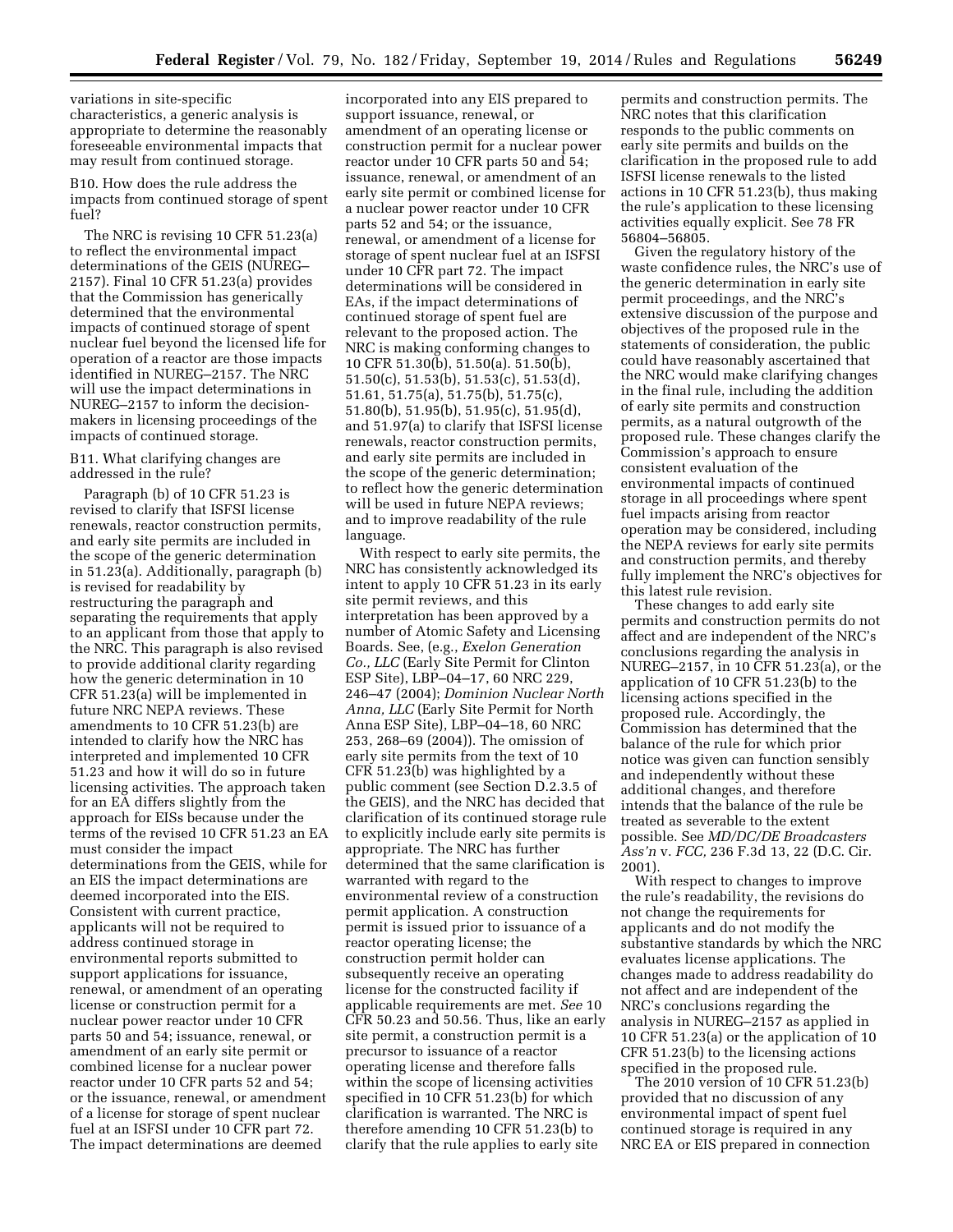with the issuance or amendment of an operating license for a nuclear power reactor under 10 CFR parts 50 and 54; or issuance or amendment of a combined license for nuclear power reactor under 10 CFR parts 52 and 54; or the issuance of an initial license or amendment for an ISFSI under 10 CFR part 72. In practice, the NRC does include a brief discussion of the generic determination of 10 CFR 51.23 in these EISs. See, (e.g., NUREG–1947, *Final Supplemental Environmental Impact Statement for Combined License (COLs) for Vogtle Electric Generating Plant Unit 3 and 4* and NUREG–1714, *Final Environmental Impact Statement for the Construction and Operation of an Independent Spent Fuel Storage Installation on the Reservation of the Skull Valley Band of Goshute Indians and the Related Transportation Facility in Tooele County, Utah)*. Under NEPA, the NRC must analyze the impacts of continued storage pending ultimate disposal for both power reactors and ISFSIs. Although the 2010 rule as worded did not require any discussion, the NRC has historically met this NEPA obligation in practice in the EISs for power reactors and ISFSIs by relying on the generic determination. Because the NRC will now be relying on the GEIS for the generic determination instead of a FONSI, the NRC needs to clarify how the generic determination will be used in future NEPA documents to ensure consistent use. Section 51.23(b) is revised to state that the impact determinations in NUREG–2157 are deemed to be incorporated into EISs and that the NRC will consider the impact determinations in EAs, if the impacts of continued storage of spent fuel are relevant to the proposed action. This means that the NRC will use the impact determinations in NUREG–2157 to evaluate the contribution of the environmental impacts of continued storage as part of the overall NEPA analysis. For agency actions that have already been taken, the NRC will not prepare new analyses or revise the existing analyses with respect to the environmental impacts of continued storage; rather, when preparing EAs and EISs for pending and future licensing actions, the NRC's review will simply consider the incorporated impact determinations along with the other environmental impacts associated with the proposed action. The revisions do not change the requirements for applicants and do not modify the substantive standards by which the NRC evaluates license applications. The changes made to clarify how the generic determination will be used in future

NEPA reviews do not affect and are independent of the NRC's conclusions regarding the analysis in NUREG–2157 as applied in 10 CFR 51.23(a).

B12. What changes in this rulemaking address continued storage for license renewal?

Table B–1, ''Summary of Findings on NEPA Issues for License Renewal of Nuclear Power Plants,'' addresses the environmental impacts of license renewal activities by resource area. Table B–1 is located in appendix B to subpart A of 10 CFR part 51, ''Environmental Effect of Renewing the Operating License of a Nuclear Power Plant."<sup>5</sup> In 1996, the Commission determined that offsite radiological impacts of spent nuclear fuel and highlevel waste disposal would be a Category 1 issue with no impact level assigned (61 FR 28467, 28495; June 5, 1996). The Commission analyzed the U.S. Environmental Protection Agency (EPA) generic repository standards and dose limits in existence at the time and concluded that offsite radiological impacts warranted a Category 1 determination (61 FR 28467, 28478; June 5, 1996). In its 2009 proposed rule preceding the 2013 final rule, the Commission stated its intention to reaffirm that determination. (74 FR 38117, 38127; July 31, 2009). However, when the Commission issued the 2013 final rule, which amended Table B–1 along with other 10 CFR part 51 regulations—it stated that upon finalization of the Waste Confidence rule and accompanying technical analyses, the NRC would make any necessary conforming amendments to Table B–1 (78 FR 37282, 37293; June 20, 2013).

In this current rulemaking, the NRC is revising determinations related to two environmental issues in Table B–1: Onsite storage of spent fuel during the term of an extended license (resulting from the renewal of the plant's operating license) and the offsite radiological impacts of spent nuclear fuel and high-level waste disposal. Although the GEIS for this rulemaking does not include high-level waste disposal in the analysis of impacts, it does address the technical feasibility of a repository in Appendix B of the GEIS and concludes that a geologic repository

for spent fuel is technically feasible and the same analysis applies to the feasibility of geologic disposal for highlevel waste.

The Table B–1 finding for ''Onsite storage of spent nuclear fuel'' is revised to add the phrase ''during the license renewal term'' in two places in the first paragraph to make clear that the SMALL impact is for the license renewal term only. Some minor clarifying changes are also made to the paragraph. The first paragraph of the column entry now reads, ''During the license renewal term, SMALL. The expected increase in the volume of spent nuclear fuel from an additional 20 years of operation can be safely accommodated onsite during the license renewal term with small environmental impacts through dry or pool storage at all plants.'' In addition, a new paragraph is added to address the impacts of onsite storage of spent fuel during the continued storage period. The second paragraph of the column entry reads, ''For the period after the licensed life for reactor operations, the impacts of onsite storage of spent nuclear fuel during the continued storage period are discussed in NUREG– 2157 and as stated in 10 CFR 51.23(b), shall be deemed incorporated into this issue.'' The changes reflect that this issue covers the environmental impacts associated with the storage of spent nuclear fuel during the license renewal term as well as the period after the licensed life for reactors operations.

The Table B–1 entry for ''Offsite radiological impacts of spent nuclear fuel and high-level waste disposal'' is revised by reclassifying the impact determination as a Category 1 6 issue with no impact level assigned. The finding column entry for this issue includes reference to the existing radiation protection standards.

Although the status of a repository, including a repository at Yucca Mountain, is uncertain and outside the scope of the generic environmental analysis conducted to support this rulemaking, the NRC believes that it is appropriate to refer to the radiation standard for Yucca Mountain because it is the current standard. The changes to these two issues finalize the Table B–1 entries that the NRC had intended to promulgate in its 2013 rulemaking, but was unable to because the 2010 Waste Confidence rule had been vacated.

While the bases for the specific conclusions in Table B–1 are found elsewhere (e.g., the 1996 rule that issued

<sup>5</sup>The Commission issued Table B–1 in June, 1996 (61 FR 28467; June 5, 1996). The Commission issued an additional rule in December, 1996 that made minor clarifying changes to, and added language inadvertently omitted from, Table B–1 (61 FR 66537; December 18, 1996). The NRC revised Table B–1 and other regulations in 10 CFR part 51, relating to the NRC's environmental review of a nuclear power plant's license renewal application in a 2013 rulemaking (78 FR 37282; June 20, 2013).

<sup>6</sup>For purposes of Table B–1, a designation as Category 1 means that the generic analysis of the issue may be adopted in each site-specific review. Category 2 means that additional plant-specific review is required.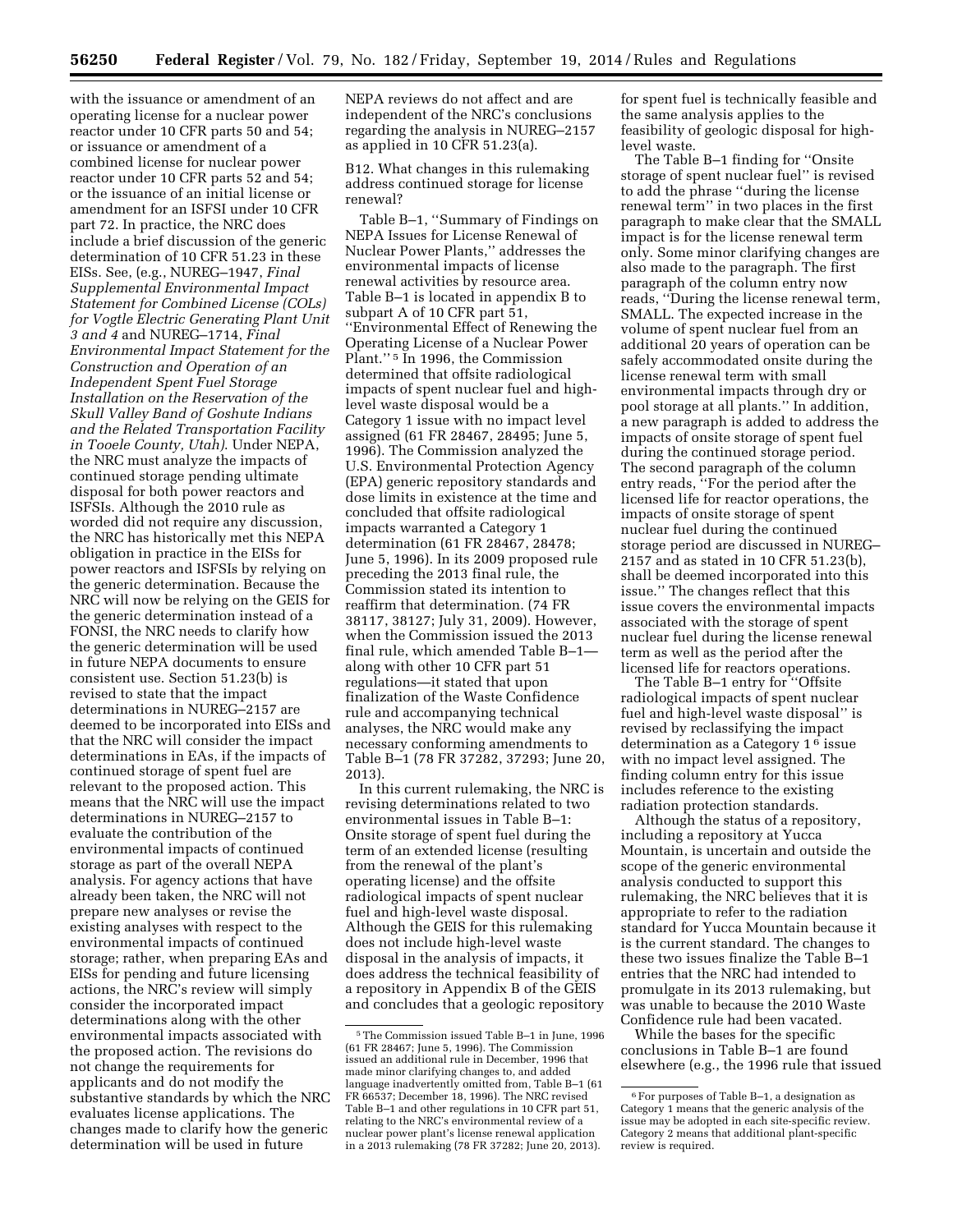Table B–1 and the 1996 license renewal GEIS, which provided the technical basis for that rulemaking, as reaffirmed by the 2013 rulemaking and final GEIS), the Commission has concluded in this GEIS that deep geologic disposal remains technically feasible. This rulemaking accordingly revises the entries for these two issues in Table B– 1. The NRC provided notice of this revision in the **Federal Register** for the proposed rule (78 FR 56776; September 13, 2013) and received two comments on the table. See Sections D.2.3.6 and D.2.3.9 of Appendix D of the GEIS.

### *C. Repository and Continued Storage Conclusions*

C1. What is the basis of the NRC's conclusion that a geologic repository is feasible?

The technical feasibility of a repository is addressed in Section B.2.1 of the GEIS. Technical feasibility simply means whether a geologic repository is technically possible using existing technology (i.e., without any fundamental breakthroughs in science and technology). As discussed in Section B.2.1, the consensus within the scientific and technical community engaged in nuclear waste management is that safe geologic disposal is achievable with currently available technology. Currently, 25 countries, including the United States, are considering disposal of spent or reprocessed nuclear fuel in deep geologic repositories.

As noted in Section B.2.1 of the GEIS, ongoing research in both the United States and other countries supports a conclusion that geological disposal remains technically feasible and that acceptable sites can be identified. After decades of research into various geological media, no insurmountable technical or scientific problem has emerged to challenge the conclusion that safe disposal of spent fuel and highlevel radioactive waste can be achieved in a mined geologic repository. Over the past two decades, significant progress has been made in the scientific understanding and technological development needed for geologic disposal.

As discussed in Section B.2.1, activities of European countries, experience in reviewing the DOE's Yucca Mountain license application, and DOE defense-related activities at the Waste Isolation Pilot Plant all support the technical feasibility of a deep geologic repository. Based on national and international research, proposals, and experience with geological disposal, the NRC concludes that a geologic

repository continues to be technically feasible.

C2. What is the basis for the NRC's conclusion that a repository will be available?

The availability of a repository is addressed in Section B.2.2 of the GEIS. Progress in development of repositories internationally provides useful experience in building confidence that the most likely scenario is that a repository can and will be developed in the United States in the short-term timeframe. Based on the examination of a number of international programs and DOE's current plans, the NRC continues to believe that 25 to 35 years is a reasonable period for repository development (i.e., candidate site selection and characterization, final site selection, licensing review, and initial construction for acceptance of waste). A discussion of international repository programs and DOE's current plans can be found in Section B.2.2 of the GEIS.

As discussed in Section B.2.2 of the GEIS, the time DOE will need to develop a repository site will depend upon a variety of factors, including Congressional action and funding. Public acceptance will also influence the time it will take to implement geologic disposal. As stated in its ''Strategy for the Management and Disposal of Used Nuclear Fuel and High-Level Radioactive Waste'' (ADAMS Accession No. ML13011A138), DOE's current plans predict that a repository will be available by 2048. Although the NRC believes that 25–35 years is a reasonable timeframe for repository development, the NRC acknowledges that there is sufficient uncertainty in this estimate that the possibility that more time will be needed cannot be ruled out. International and domestic experience clearly demonstrate that technical knowledge and experience alone are not sufficient to bring about the broad social and political acceptance needed to construct a repository. The time needed to develop a societal and political consensus for a repository could add to the time to site and license a repository or overlap it to some degree. Given this uncertainty, the GEIS evaluates a range of scenarios for the timeframe of the development of a repository, including indefinite storage. As discussed in Section B.2.2, the NRC believes that the United States will open a repository within the short-term time frame of 60 years, but, to account for all possibilities, has included a second, longer time frame as well as the scenario in which a repository never becomes available. This analysis does not

constitute an endorsement of extended onsite storage of spent fuel as the appropriate long-term solution for disposition of spent fuel and high-level waste.

C3. Does the rule address the feasibility and timing of a repository?

No. As discussed in Issue 1 (see Section IV, ''Summary and Analysis of Public Comments on the Proposed Rule''), the NRC specifically sought public comment on this issue and decided not to address the feasibility and timing of a repository in the rule text itself, instead analyzing various time scenarios for repository availability in the GEIS, including the possibility that a repository will not be available. A discussion of the feasibility and timing of a repository can be found in Appendix B of the GEIS.

C4. What is the basis for the NRC's conclusion regarding safe storage of spent fuel in spent fuel pools?

Section B.3.1 of the GEIS discusses the feasibility of safe storage of spent fuel in spent fuel pools and addresses a number of technical considerations. First, the integrity of spent fuel and cladding within the environment of a spent fuel pool's controlled water chemistry is supported by operational experience and a number of scientific studies. Based on available information and operational experience as discussed in Section B.3.1.1, degradation of the fuel cladding occurs very slowly over time in the spent fuel pool environment. Degradation of the spent fuel should be minimal over the short-term storage timeframe. In the GEIS, the NRC assumes that the spent fuel pool will be decommissioned before the end of the short-term storage timeframe; however, the NRC is not aware of any information that would call into question the technical feasibility of continued safe storage of spent fuel in spent fuel pools beyond the short-term storage timeframe.

Second, the spent fuel pool's robust structural design protects against a range of natural and human-induced challenges, which are discussed in detail in Section B.3.1.2 and in the body of the GEIS. Spent fuel pools are massive seismically-designed structures that are constructed from thick, reinforced concrete walls and slabs. Section B.3.1.2 discusses a number of studies and evaluations on storage of spent fuel in a spent fuel pool and the associated accident risk. In Section B.3.1.2, the NRC concludes that the likelihood of major accidents at spent fuel pools resulting in offsite consequences is very remote. In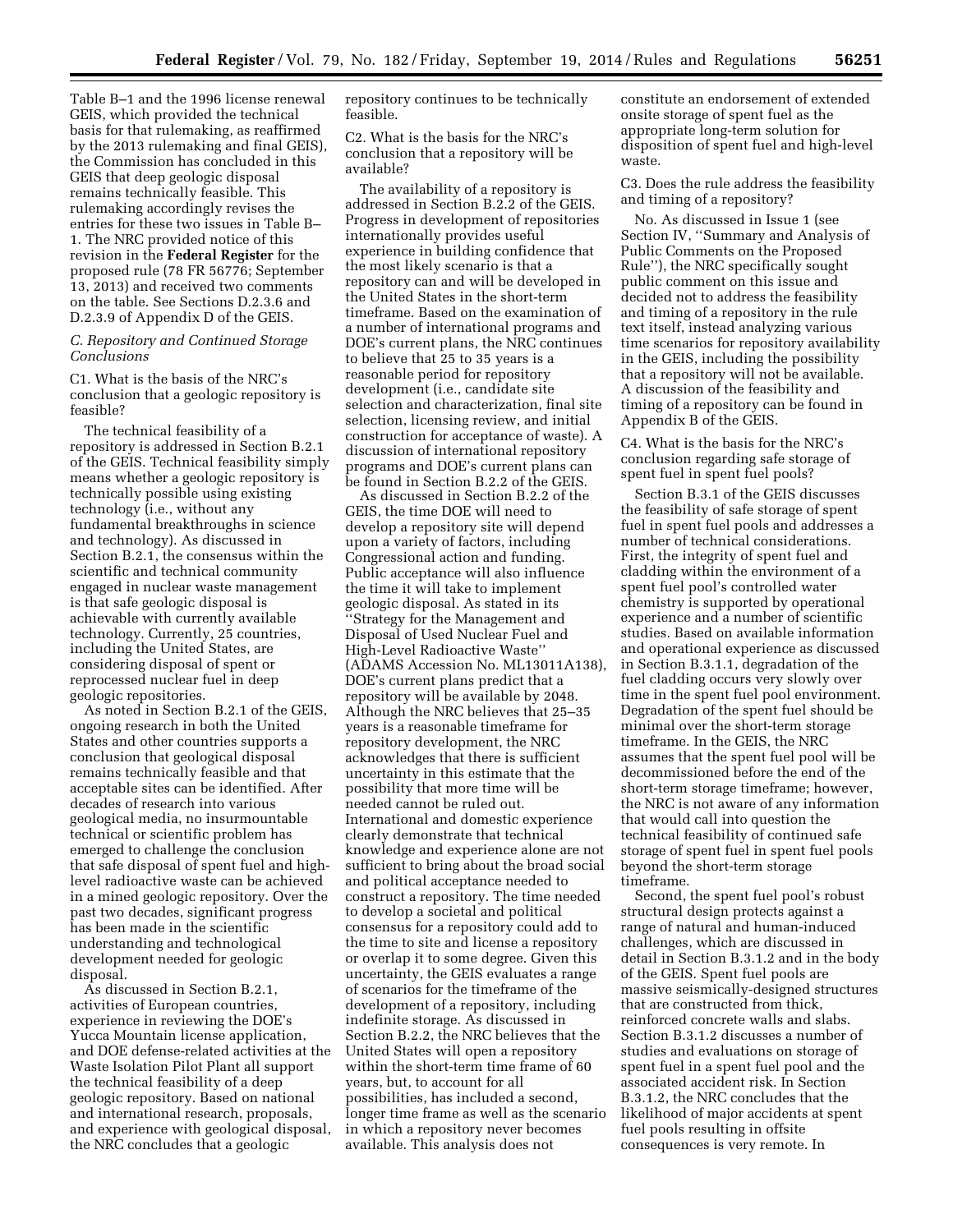particular, Appendix F supports the NRC's determination that the environmental impacts from spent fuel pool fires are SMALL during the shortterm storage timeframe based on the low risk of a spent fuel pool fire. As noted in Section B.3.1.2, the NRC is not aware of any study that would cause it to question the low risk of spent fuel pool accidents and thereby question the technical feasibility of continued safe storage of spent fuel in spent fuel pools for the short-term timeframe considered in the GEIS. Further, as described in Appendix E, the NRC has determined that the public health impact from potential spent fuel pool leaks is SMALL.

C5. What is the basis for the NRC's conclusion regarding safe storage of spent fuel in dry casks?

As explained in Section B.3.2 of the GEIS, the feasibility of dry cask storage is supported by years of experience and technical studies and NRC reviews that examined and confirmed the integrity of spent fuel and cladding under the controlled environment within dry cask storage systems. The technical feasibility of these systems is further supported by the robustness of the structural design of the dry cask storage system against a variety of challenges, both natural and human-induced. Based on available information and operational experience as discussed in Section B.3.2.1, degradation of the spent fuel should be minimal over the shortterm storage timeframe if conditions inside the canister are appropriately maintained (e.g., consistent with the technical specifications for storage). Thus, it is expected that only routine maintenance will be needed over the short-term storage timeframe. In the GEIS, the NRC conservatively assumes that the dry casks would need to be replaced if storage continues beyond the short-term storage timeframe. The NRC assumes replacement of dry casks after 100 years of service life, even though studies and experience to date do not preclude a longer service life. Accidents associated with repackaging spent fuel are evaluated in Section 4.18, and the NRC determined that the environmental impacts are SMALL because the accident consequences would not exceed the NRC accident dose standard contained in 10 CFR 72.106. Dry cask storage systems are passive systems that are inherently robust, massive, and highly resistant to damage. To date, the NRC and licensee experience with ISFSIs and cask certification indicates that spent fuel can be safely and effectively stored using passive dry cask storage technology. As explained in

Section B.3.2.2, technical studies and practical operating experience to date confirm the physical integrity of dry cask storage structures and thereby demonstrate the technical feasibility of continued safe storage in dry cask storage systems for the time periods considered in the GEIS.

As noted in Sections B.3.2.1 and B.3.2.2, the NRC is not aware of any issue that would cause it to question the technical feasibility of continued safe storage of spent fuel in dry casks for the timeframes considered in the GEIS. However, as part of continued oversight, the NRC continues to evaluate aging management programs and to monitor dry cask storage so that it can update its service life assumptions as necessary and consider any circumstances that might require repackaging spent fuel earlier than anticipated.

C6. How does the regulatory framework factor into the continued safe storage of spent fuel?

A strong regulatory framework that involves regulatory oversight, continuous improvement based on research and operating experience, and licensee compliance with regulatory requirements is important to the continued safe storage of spent fuel until repository capacity is available. As part of its oversight, the NRC can issue orders and new or amended regulations to address emerging issues that could impact the safe storage of spent fuel, as well as issue generic communications such as generic letters and information notices. The regulatory framework is discussed in Section B.3.3 of the GEIS. The NRC's upgrades of safety, environmental, and security requirements following historic events such as the September 11, 2001, terrorist attacks, and the March 11, 2011, earthquake and subsequent tsunami that struck the Fukushima Dai-ichi nuclear power plant demonstrate the NRC's capability for prompt and vigorous response to new developments that warrant increased regulatory attention. Thus, the vitality and evolution of the NRC's regulatory requirements support a reasonable conclusion that continued storage, even over extended periods of time beyond those regarded as most likely, will continue to be safe with the same or less environmental impact. Section B.3.3.1 discusses the NRC's oversight related to routine operations, accidents, and terrorist activity in more detail. Section B.3.3.2 and Appendix E discuss the NRC's response to spent fuel pool leaks and Section B.3.3.3 discusses the regulatory framework related to dry cask storage.

The NRC continues to improve its understanding of long term dry storage issues and is separately examining the regulatory framework and potential technical issues related to extended storage and subsequent transportation of spent fuel for multiple ISFSI license renewal periods extending beyond 120 years. As part of this effort, the NRC is also closely following DOE and industry efforts to study the effects of storing high burn-up spent fuel in casks. As information becomes available, the NRC will analyze the information to determine if additional or different actions are necessary. If necessary, the NRC will issue orders or enhance its regulatory requirements for storage of spent fuel, as appropriate, to continue providing adequate protection of public health and safety and the common defense and security.

As discussed in Section B.3.3.4, the NRC will continue its regulatory control and oversight of spent fuel storage through both specific and general 10 CFR part 72 licenses. Decades of operating experience and ongoing NRC inspections demonstrate that the reactor and ISFSI licensees continue to meet their obligation to safely store spent fuel in accordance with the requirements of 10 CFR parts 50, 52, and 72. If the NRC were to find noncompliance with these requirements or otherwise identify a concern with the safe storage of the spent fuel, the NRC would evaluate the issue and take whatever action or change in its regulatory program is necessary to protect the public health and safety and the environment.

Section B.3.4 concludes that the NRC believes that for the storage timeframes considered in the GEIS, regulatory oversight will continue in a manner consistent with the NRC's regulatory actions and oversight in place today to provide for continued storage of spent fuel in a safe manner until sufficient repository capacity is available for the safe disposal of all spent fuel.

C7. Does the rule address the safety of continued storage of spent fuel?

No. As discussed in Issue 2 (see Section IV, ''Summary and Analysis of Public Comments on the Proposed Rule''), the NRC specifically sought public comment on this issue and decided not to address the continued safe storage of spent fuel in the rule text itself. Appendix B of the GEIS discusses the feasibility of safe storage of spent fuel. Additionally, feasibility of continued safe storage and the regulatory framework are addressed in Questions C4, C5, and C6.

In summary, storage of spent fuel will be necessary until a repository is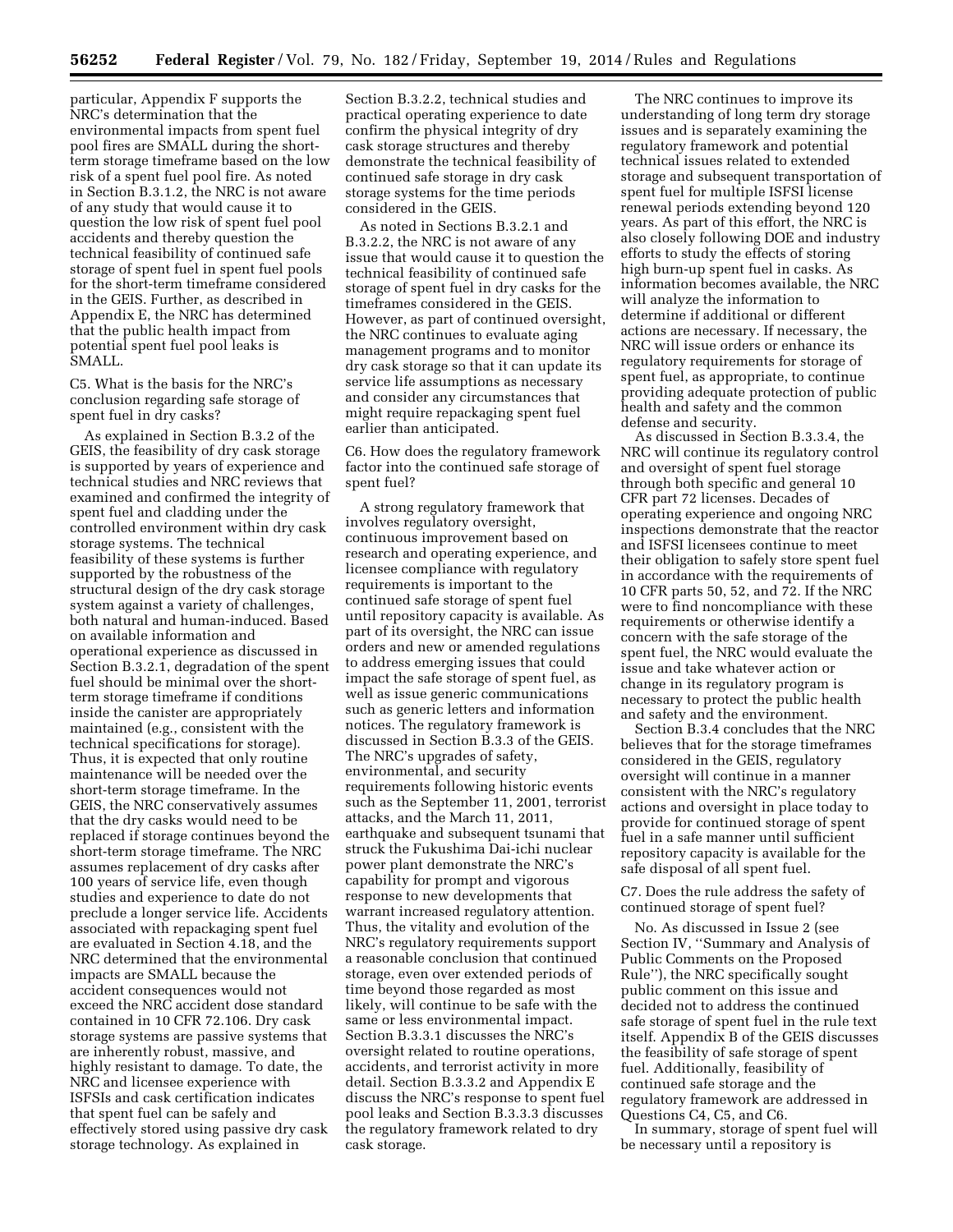available for permanent disposal. The storage of spent fuel in any combination of spent fuel pools or dry casks will continue as a licensed activity under regulatory controls and oversight. Licensees continue to develop and successfully use onsite spent fuel storage capacity in the form of spent fuel pools and dry casks in a safe and environmentally sound fashion. Technical understanding and experience continues to support the technical feasibility of safe storage of spent fuel in spent fuel pools and in dry casks, based on their physical integrity over long periods of time. However, the safety determinations associated with licensing of these activities are contained in the appropriate regulatory provision addressing licensing requirements and in the specific licenses for facilities. While those safety determinations are not the subject of this rulemaking they serve to inform the analysis of likely environmental impacts. The NRC concludes that spent fuel can continue to be safely managed in spent fuel pools and dry casks and that regulatory oversight exists to ensure the aging management programs continue to be updated to address the monitoring and maintenance of structures, systems, and components that are important to safety. Based on all of the information set forth in Appendix B of the GEIS, the NRC concludes that spent fuel can be safely managed in spent fuel pools in the short-term timeframe and dry casks during the short-term, long-term, and indefinite timeframes evaluated in the GEIS.

### **III. Rulemaking Procedure**

Under the Administrative Procedure Act (5 U.S.C. 553(b)(A)), an agency may waive the normal notice and comment requirements if the rule is an interpretive rule, a general statement of policy, or a rule of agency organization, procedure, or practice.

As authorized by 5 U.S.C. 553(b)(A), the NRC has waived the notice and comment requirements for the additional clarifying amendments to 10 CFR 51.23(b) and conforming amendments to 10 CFR 51.50(a), 51.50(b), 51.75(a), and 51.75(b) that were not included in the proposed rule. The additional amendments expand the list of licensing proceedings for which site-specific consideration of the environmental impacts of continued storage is not needed, to include construction permits and early site permits. Paragraph 51.23(b) of 10 CFR is a rule of agency procedure and practice that governs how the NRC implements NEPA. This paragraph describes how the NRC will implement the NRC's

generic determination in 10 CFR 51.23(a) in site-specific NEPA reviews in licensing proceedings (i.e., by precluding a duplicative review in an individual licensing proceeding). The changes to 10 CFR 51.23(b) do not modify the substantive standards by which the NRC will evaluate license applications and do not alter the generic determination in 10 CFR 51.23(a). Rather, the additional changes to 10 CFR 51.23(b) clarify that the generic finding in 10 CFR 51.23(a) also precludes a duplicative NRC review of the environmental effects of continued storage in early site permit and construction permit application reviews, no different than the other NRC licensing proceedings already listed in that paragraph. NEPA is a procedural statute directed at Federal agencies, and 10 CFR 51.23 (including the additional clarifying amendments) addresses the manner by which the NRC complies with NEPA with respect to the subject of continued storage. These amendments do not require action by any person or entity regulated by the NRC, nor do these amendments modify the substantive responsibilities of any person or entity regulated by the NRC. That the additional amendments do not impose any substantive responsibilities or require or prohibit action by any persons or entities regulated by the NRC is indicative of the character of the amendments as matters of NRC procedure and practice.

As authorized by 5 U.S.C. 553(b)(A), the NRC has also waived the notice and comment requirements for the additional amendments to 10 CFR 51.23(b), 51.30(b), 51.50(c), 51.53(b), 51.53(c), 51.53(d), 51.61, 51.75(c), 51.80(b), 51.95(b), 51.95(c), 51.95(d), and 51.97(a) that were not included in the proposed rule. These additional amendments are made to improve readability and to clarify how the generic determination will be used in future NEPA documents for power reactors and ISFSIs. The changes do not modify the substantive standards by which the NRC will evaluate license applications and do not alter the generic determination in 10 CFR 51.23(a). Rather, the additional changes improve the readability of the regulations to make it easier to understand and provide consistency in how the generic finding in 10 CFR 51.23(a) will be used in NRC NEPA documents. NEPA is a procedural statute directed at Federal agencies, and 10 CFR 51.23 (including the additional clarifying amendments) addresses the manner by which NRC complies with NEPA with respect to the subject of continued storage. These

amendments do not require action by any person or entity regulated by the NRC, nor do these amendments change the substantive responsibilities of any person or entity regulated by the NRC. That the additional amendments do not impose any substantive responsibilities or require or prohibit action by any persons or entities regulated by the NRC is indicative of the character of the amendments as matters of NRC procedure and practice.

### **IV. Summary and Analysis of Public Comments on the Proposed Rule**

The proposed rule was published on September 13, 2013 (78 FR 56776), for a 75-day public comment period that would have ended on November 27, 2013. The draft GEIS was also noticed for public comment on the same day. Due to the lapse in appropriations and the subsequent shutdown of the NRC, the NRC published a **Federal Register**  notice on November 7, 2013 (78 FR 66858), that extended the public comment period until December 20, 2013. The NRC also held 13 public meetings during the comment period to obtain public comment on the proposed rule and draft GEIS. The NRC received 33,099 comment submissions from organizations and individuals. Of those comments, 924 represented unique comment submissions and the remainder were considered form comments sponsored by various organizations. In addition, a number of individuals provided oral comments at the public meetings that resulted in more than 1,600 pages of transcribed comments. The commenters on the proposed rule and draft GEIS included Tribal governments, State governments, industry groups, advocacy groups, licensees, and individuals. The EPA also provided comments under its authority to review EISs.

In general, there was a range of views from commenters concerning the rulemaking and draft GEIS, both in support and in opposition. Many individuals provided comments that expressed opposition to or support for nuclear power and licensing of nuclear facilities in general and comments related to actions at specific nuclear power plants. Commenters expressed concerns related to the NEPA process, continued safe storage of spent fuel, repository availability, reliance on institutional controls, costs, climate change, pool fires, pool leaks, and accidents among other things. In this section the NRC summarizes the four issues on which the NRC specifically requested input: (1) Whether specific policy statements regarding the timeline for repository availability should be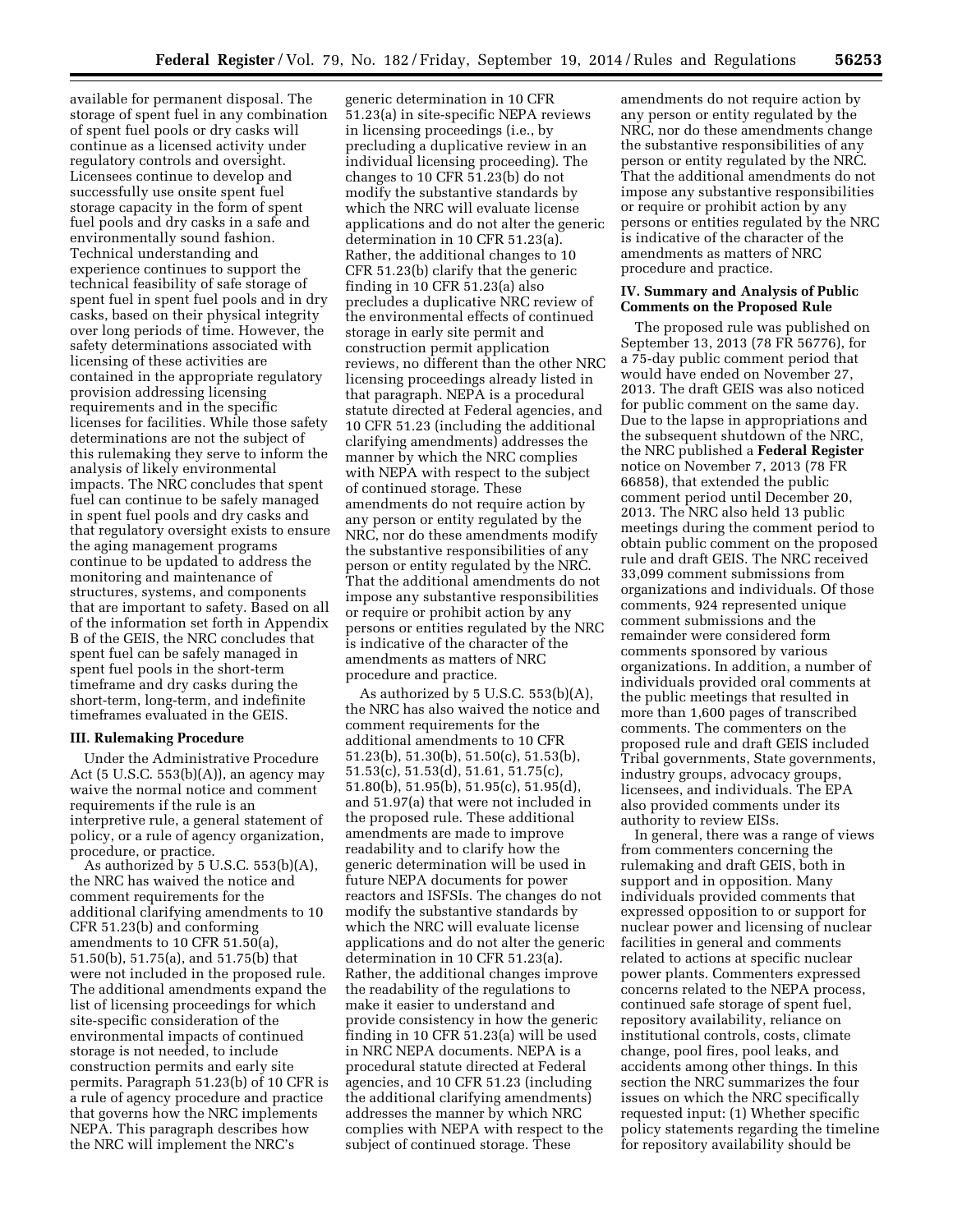removed from the rule text; (2) whether specific policy statements regarding the safety of continued spent fuel storage should be made in the rule text given the expansive and detailed information in the draft GEIS; (3) whether the Discussion portion of the Statements of Consideration should be streamlined by removing content that is repeated from the draft GEIS in order to improve clarity of the discussion; and (4) whether the title of the rule should be changed in light of a GEIS being issued instead of a sep(arate Waste Confidence Decision. Responses to the comments received on the proposed rule and draft GEIS are provided in Appendix D of the GEIS, *Generic Environmental Impact Statement for Continued Storage of Spent Nuclear Fuel,* Volume 2 (ADAMS Accession No. ML14196A107). Separately, the NRC published a document containing the text of all identified unique comments, ''Comments on the Waste Confidence Draft Generic Environmental Impact Statement and Proposed Rule,'' which is located in ADAMS under Accession No. ML14154A175. This separate document provides individual comments organized by comment category, and comment author tables.

#### *Issue 1*

In the proposed rule, the NRC invited comment on whether the timeline for repository availability should be included in the rule text. Commenters were requested to comment on whether specific policy statements regarding the timeline for repository availability should be removed from the proposed rule text. A total of 13 commenters responded.

Commenters who responded to Issue 1 generally expressed support for removing a statement regarding the repository availability timeline from the rule text. Reasons for this support varied, but commonly included a lack of NRC control over repository timelines; previous failures to predict when a repository would become available; the inadequacy of a basis for any particular timeline; that a timeline is not required under NEPA; and the concern that including a statement about repository availability ties the United States to repository disposal of spent fuel to the exclusion of reprocessing or other options.

The few commenters who expressed support for retaining a statement regarding the timeline for repository availability indicated that the timeline is an important element of the ''contract'' the public has with the nuclear industry; that the availability of a repository is the most critical issue

affecting long-term dry cask storage; that inclusion of a statement regarding repository availability in the rule text indicates the importance the Commission places on this key assumption of the GEIS; and that these findings are useful in framing the NRC's assessment of the safety and environmental impacts of continued storage.

After considering the comments, the NRC has decided not to retain the timeline in the rule text. With the development of the GEIS, the relationship between repository availability and the consideration of environmental impacts from continued storage has changed from previous proceedings. In previous proceedings, the date of future repository availability was the end point of the temporal scope of the NRC's analysis of the environmental impacts from continued storage. In this rulemaking, there is no end point to the temporal scope of the NRC's analysis of the environmental impacts of continued storage. Further, the NRC agrees that there is no legal requirement to include a timeline in the rule text. Although future repository availability remains an important consideration because it provides an eventual disposition path for spent fuel, there no longer is a need to provide a time limit for the environmental impacts analysis. To support the analysis in the GEIS, the NRC has determined that a repository is technically feasible and that it is technically feasible to safely store the spent fuel. The removal of a timeframe from the rule language does not mean that the Commission is endorsing indefinite storage of spent fuel. The United States national policy remains disposal of spent fuel in a geologic repository, and, as stated in the GEIS, the NRC believes that the most likely scenario is that a repository will become available by the end of the short-term timeframe (60 years beyond the licensed life for operation of a reactor).

Further, the GEIS recognizes the uncertainty inherent in predicting when a repository will become available. It therefore contains an analysis of two additional timeframes: A long-term timeframe that contemplates an additional 100 years of storage and an indefinite timeframe that looks at the environmental impacts that could occur if a repository never becomes available. Appendix B of the GEIS and Section II.C of this notice contain a discussion of repository feasibility.

#### *Issue 2*

In the proposed rule, the NRC invited comment on the issue of including

statements regarding the safety of continued spent fuel storage in the rule text. Commenters were requested to comment on whether specific policy statements regarding the safety of continued spent fuel storage should be made in the rule text given the expansive and detailed information in the GEIS. A total of 13 commenters provided responses to the specific question on this subject.

Commenters who responded to Issue 2 generally expressed support for making a policy statement regarding safety of continued storage in the rule text. However, their reasons varied widely. Some commenters indicated that including a statement about safety enhanced openness and transparency or supported the language because storage is, in fact, safe. Other commenters indicated that it should be included because safety determinations are more important to NRC decisions and to members of the public than environmental issues in spent fuel matters; because the public should have the benefit of the NRC's determination that spent fuel may be stored for extended periods with reasonable assurance of safety; because a safety statement would facilitate opposition to nuclear power; because it is consistent with the long-standing approach to addressing continued storage; and because it addresses legal precedents.

Commenters who opposed a policy statement regarding safety of continued storage in the rule text asserted that a statement is unnecessary to the rule; that it is not possible to project the future safety of spent fuel storage; that statements related to safety of spent fuel storage are entirely unrelated and unnecessary to the intended purpose of the rule; and that there are too many unknowns and open issues related to storage that must be resolved before any statement regarding safety can be made.

After considering the comments, the NRC has decided not to make a policy statement about safe storage in the rule text. The generic conclusion that spent fuel can be stored safely beyond the operating life of a power reactor has been a component of all past Waste Confidence proceedings. However, this continued storage rulemaking proceeding is markedly different from past proceedings. Unlike earlier proceedings, the NRC has prepared a GEIS that analyzes the impacts of continued storage of spent fuel. The GEIS fulfills the NRC's NEPA obligations and provides a regulatory basis for the rule rather than addressing the agency's responsibilities to protect public health and safety under the Atomic Energy Act (AEA), of 1954 as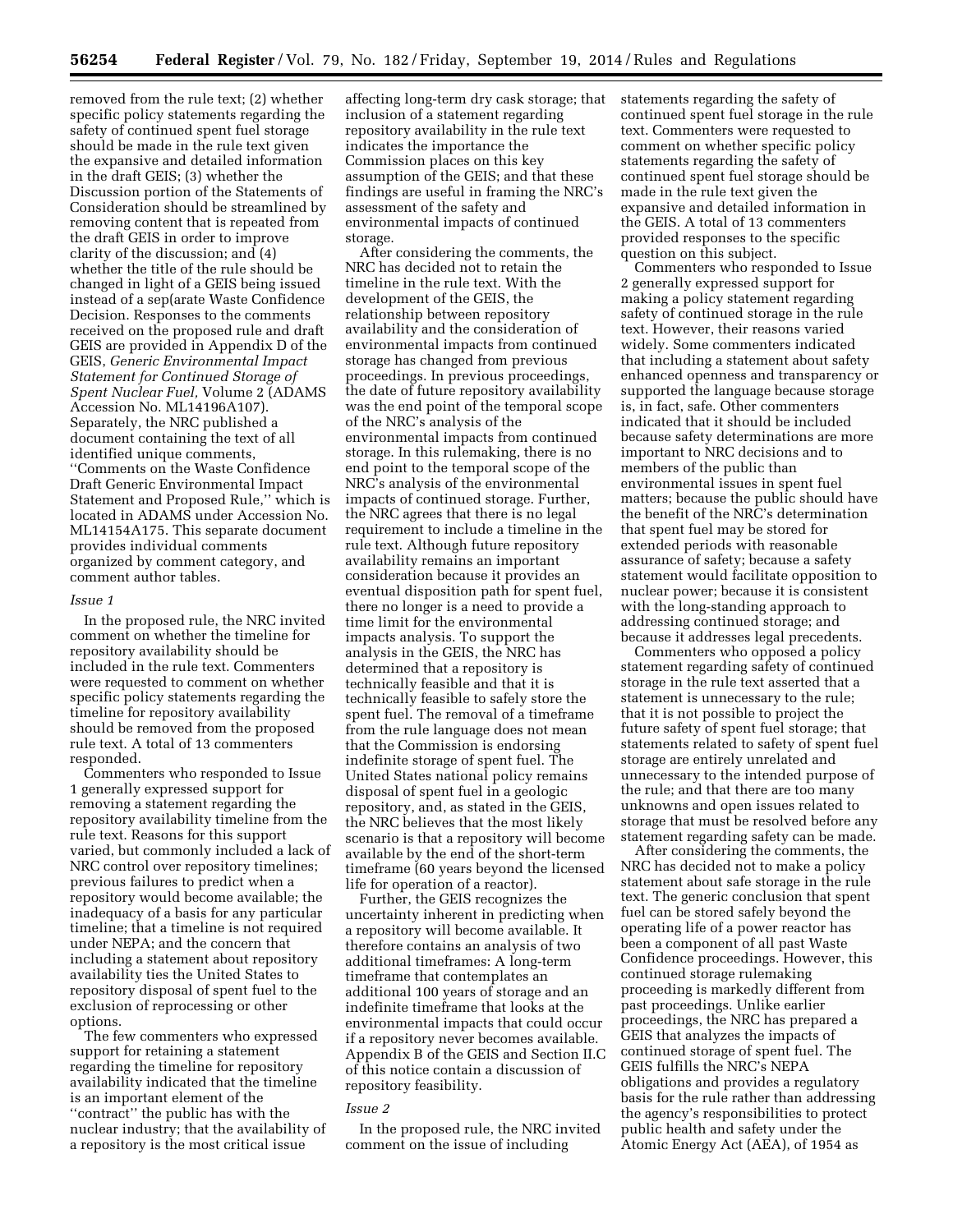amended. Further, Appendix B of the GEIS discusses the technical feasibility of continued safe storage. It is important to note that, in adopting revised 10 CFR 51.23 and publishing the GEIS, the NRC is not making a safety determination under the AEA to allow for the continued storage of spent fuel. AEA safety determinations associated with licensing of these activities are contained in the appropriate regulatory provision addressing licensing requirements and in the specific licenses for facilities. Further, there is not any legal requirement for the NRC to codify a generic safety conclusion in the rule text. By not including a safety policy statement in the rule text, the NRC does not imply that spent fuel cannot be stored safely. To the contrary, the analysis documented in the GEIS is predicated on the ability to store spent fuel safely over the short-term, longterm, and indefinite timeframes. This understanding is based upon the technical feasibility analysis in Appendix B of the GEIS and the NRC's decades-long experience with spent fuel storage and development of regulatory requirements for licensing of storage facilities that are focused on safe operation of such facilities, which have provided substantial technical knowledge about storage of spent fuel. Further, spent fuel is currently being stored safely at reactor and storage sites across the country, which supports the NRC's conclusion that it is feasible for spent fuel to be stored safely for the timeframes considered in the GEIS. Appendix B of the GEIS and Section II.C of this notice contain a discussion of the technical feasibility and regulatory framework that supports continued safe storage.

#### *Issue 3*

In the proposed rule, the NRC invited comment on the issue of streamlining the Statements of Consideration. Commenters were specifically requested to comment on whether the Discussion portion of the Statements of Consideration should be streamlined by removing content that is repeated from the draft GEIS to improve clarity of the discussion. A total of 13 commenters provided responses to the specific question on this subject.

Commenters who responded to Issue 3 provided both support and opposition for streamlining. Commenters who supported streamlining did so most frequently because it would improve clarity or because it would reduce redundancy. Other reasons included that lengthy **Federal Register** notices are burdensome to search and that

streamlining could remove anachronisms.

Commenters who opposed streamlining most commonly did so because the information in the Discussion section supports the rule or provides a plain-language explanation of matters in the rule. Other commenters opposed streamlining because it would introduce changes upon which the public has not been able to comment; because the Statements of Consideration should address findings that the NRC historically included as part of the Waste Confidence Decision; and because the **Federal Register** is more readily available to the public and is easier to search than the GEIS. Commenters indicated that the Statements of Consideration should contain enough information that it can be used as a stand-alone document.

After considering the comments and looking at ways to be more concise in presenting the information, the NRC has streamlined the Statements of Consideration where it is appropriate to do so without removing text necessary to explain the action that the NRC is taking. As noted in the comments, the **Federal Register** notice for the rule must contain enough information to explain the matters in the rule; however, it does not need to be a stand-alone document. The GEIS provides a regulatory basis for the rule and not everything in the GEIS needs to be addressed in the Statements of Consideration. Some redundancy with the GEIS remains to ensure adequate information is present to explain the nature and intent of the rule. After streamlining, the Statements of Consideration still contains sufficient information in plain language to provide the reader with an understanding of the nature and intent of the rule.

#### *Issue 4*

In the proposed rule, the NRC invited comment on changing the rule title. Commenters were requested to comment on whether the title of the rule should be changed in light of a GEIS being issued instead of a separate Waste Confidence Decision. A total of 13 commenters provided responses to the specific question on this subject.

Commenters who responded to Issue 4 expressed near-unanimous support for changing the title of the rule. Reasons for support, however, varied widely. Commenters indicated an array of reasons to support changing the rule name, including that the name is an anachronism; that the title is misleading and provides no useful description of the revised rule's purpose or intent; that the title shows a lack of transparency; that historical findings of confidence

have proven erroneous; that confidence does not exist; that the U.S. Court of Appeals for the District of Columbia Circuit invalidated confidence as a basis for the rule; that the title should be changed to reflect the evolving rulemaking process (no separate Waste Confidence Decision and reliance on the GEIS); and that confidence requires transfer of all fuel to dry casks and a defined and available end point. Many other commenters—who did not expressly respond to this issue expressed views that ''waste confidence'' is a confusing term or that it conveys a confidence that does not exist. Commenters noted that with a clearer title, the purpose and limited application of the rule would be more evident to members of the public who are not aware of the historical basis for the term ''waste confidence.'' Commenters suggested that the title should more accurately reflect the true Federal action of licensing and relicensing of reactors and ISFSIs and should accurately reflect the purpose of the analysis, evaluation, and conclusions of the study. Suggestions for a new title included ''Storage of SNF [Spent Nuclear Fuel] after Licensed Term of Operations'' and ''Storage of Spent Nuclear Fuel for the Period After License Term of Reactor Operation.''

Only one commenter who responded to this issue expressed opposition to revising the title. The commenter was opposed to changing the title because waste confidence is what the rulemaking has historically been about and the rule should still be about confidence that a repository will be available.

After considering the comments, the NRC has decided to change the title of the rule. The title of a rule should convey the nature and content of the rule. This rule represents a change in the format from past Waste Confidence proceedings. Because of the decades of experience with safely storing spent fuel and the fact that the Commission has issued a GEIS to support the rule, which provides a detailed analysis of the environmental impacts associated with continued storage, the nature of the rule has changed and the need for a separate Waste Confidence Decision no longer exists. The rule codifies the environmental impact of continued storage of spent fuel beyond the licensed life for operation of a reactor at 10 CFR 51.23(a). The rule is used in reactor and ISFSI licensing and relicensing proceedings to address the environmental impacts of storage of spent fuel for the period after the licensed life for operation of the reactor and before disposal. Including ''waste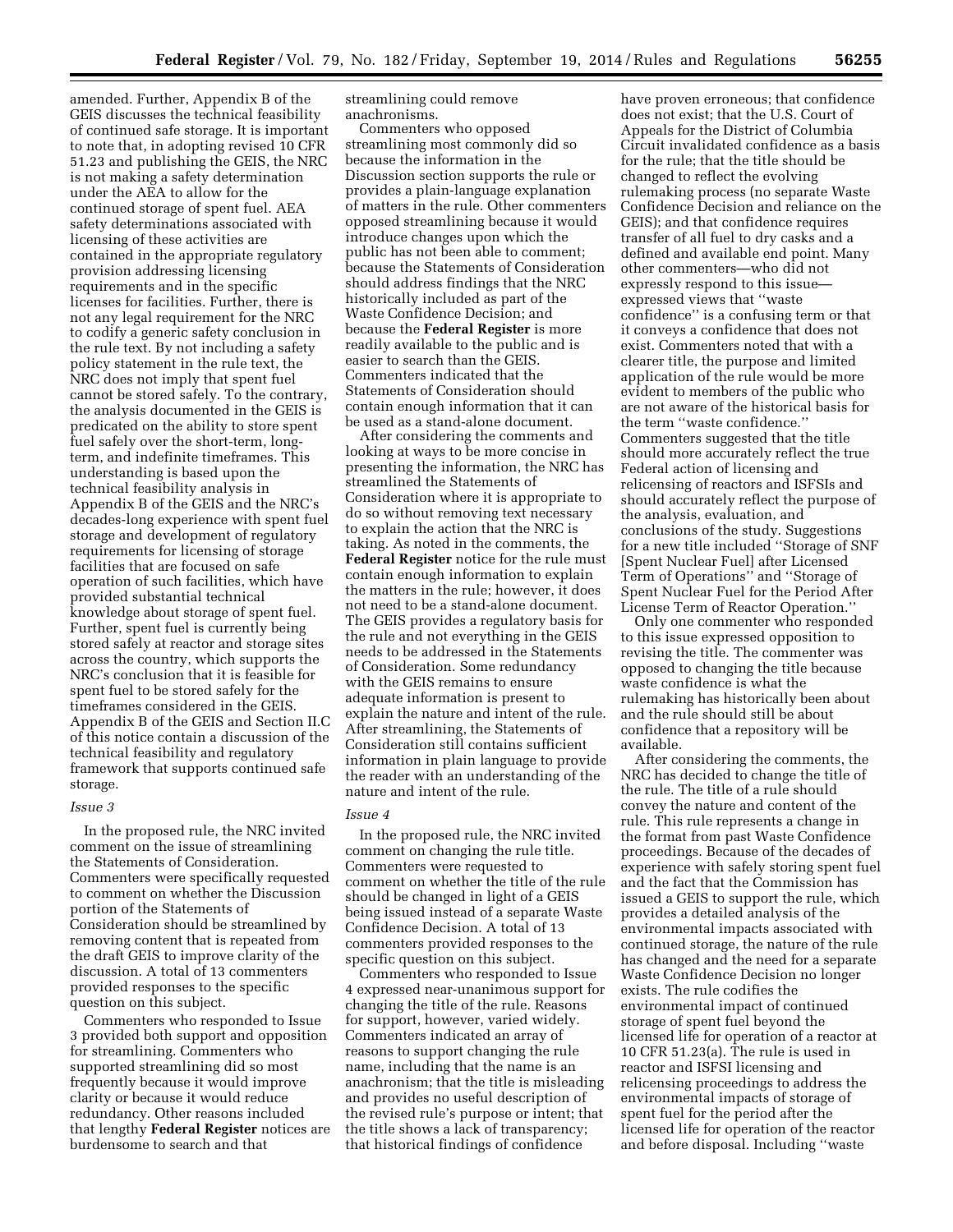confidence'' in the title of the proposed rule was intended to bridge past rulemakings on the topic to the current effort, recognizing that there is no separate Waste Confidence Decision included in the current proceeding. However, it is clear from the comments that using the historical term ''waste confidence'' in the title has caused some confusion. The NRC agrees that a title that more accurately reflects the content is more appropriate. Therefore, the NRC has changed the title of this notice to ''Continued Storage of Spent Nuclear Fuel.'' The title of the GEIS was also changed accordingly.

### **V. Discussion of Final Amendments by Section**

### *§ 51.23 Environmental Impacts of Continued Storage of Spent Nuclear Fuel Beyond the Licensed Life for Operation of a Reactor*

The heading of the section is revised to reflect that the section is no longer based on an EA and FONSI, but on an EIS and that environmental effects of continued storage are included in the section.

Paragraph (a) of 10 CFR 51.23 is revised to provide the Commission's generic determination of the environmental impacts on the continued storage of spent fuel. The amendments state that the Commission has generically determined that the environmental impacts of continued storage of spent nuclear fuel beyond the licensed life for operation of a reactor are those impacts identified in NUREG– 2157.

Paragraph (b) of 10 CFR 51.23 is revised to clarify that ISFSI renewals, reactor construction permits, and early site permits are included in the scope of the generic determination. The final rule also makes changes to improve readability and by providing additional clarity regarding the application of the generic determination in 10 CFR 51.23(a) in future NRC NEPA reviews. Provisions applicable to applicants and the NRC are separated to make it clear that applicants do not need to address continued storage and that for the NRC's NEPA documents the impact determinations in NUREG–2157 are deemed incorporated into EISs and will be considered in EAs, if the impacts of continued storage of spent fuel are relevant to the proposed action.

#### *§ 51.30 Environmental Assessment*

Paragraph (b) is revised to clarify that EAs will consider the generic impact determinations in NUREG–2157, if the impacts of continued storage of spent fuel are relevant to the proposed action. *§ 51.50 Environmental Report— Construction Permit, Early Site Permit, or Combined License Stage* 

Section 51.50 is revised to clarify that construction permits, early site permits, and combined licenses are included in the scope of the generic determination in § 51.23 and that the applicants' environmental reports do not need to discuss the impacts of continued storage.

## *§ 51.53 Postconstruction Environmental Reports*

Section 51.53 is revised to improve readability and to clarify that applicants' postconstruction environmental reports do not need to discuss the impacts of continued storage.

### *§ 51.61 Environmental Report— Independent Spent Fuel Storage Installation (ISFSI) or Monitored Retrievable Storage Installation (MRS) License*

Section 51.61 is revised to clarify that ISFSI renewals are included in the scope of the generic determination in § 51.23, to improve readability, and to clarify that an applicant's ISFSI environmental report does not need to discuss the impacts of continued storage.

#### *§ 51.75 Draft Environmental Impact Statement—Construction Permit, Early Site Permit, or Combined License*

Section 51.75 is revised to clarify that construction permits and early site permits are included in the scope of the generic determination in § 51.23 and that the impact determinations on continued storage that are in NUREG– 2157 are deemed to be incorporated into the draft EIS. Although footnote 5 is included in the regulatory text, it is not being amended but is included to meet an Office of the Federal Register publication requirement.

### *§ 51.80 Draft Environmental Impact Statement—Materials License*

Paragraph (b) is revised to clarify that ISFSI renewals are included in the scope of the generic determination in § 51.23 and to improve readability. Paragraph (b) is further revised to clarify that the impact determinations on continued storage that are in NUREG– 2157 are deemed to be incorporated into the EIS.

# *§ 51.95 Postconstruction Environmental Impact Statements*

Paragraphs (b), (c), and (d) are revised to clarify that the impact determinations on continued storage that are in

NUREG–2157 are deemed to be incorporated into the EIS or considered in the EA, if the impacts of continued storage of spent fuel are applicable to the proposed action.

## *§ 51.97 Final Environmental Impact Statement—Materials License*

Paragraph (a) is revised to clarify that ISFSI renewals are included in the scope of the generic determination in § 51.23 and to improve readability. Paragraph (a) is further revised to clarify that the impact determinations on continued storage that are in NUREG– 2157 are deemed to be incorporated into the EIS.

### *Table B–1—Summary of Findings on NEPA Issues for License Renewal of Nuclear Power Plants*

Table B–1 addresses the environmental impacts of license renewal activities by resource area. When the Commission issued the final rule on the environmental effects of license renewal (78 FR 37282; June 20, 2013), it was not able to rely on the Waste Confidence rule for two of the issues. The Commission noted that upon issuance of the GEIS and rule, the NRC would make any necessary conforming changes to the license renewal rule. This final rule revises these two Table B–1 finding column entries under the Waste Management section to address onsite storage and offsite radiological impact of disposal. The ''Offsite radiological impacts of spent nuclear fuel and high-level waste disposal'' issue is reclassified as a Category 1 issue with no impact level assigned and the finding column entry is revised to include reference to the existing radiation protection standards. For the ''Onsite storage of spent nuclear fuel'' issue, the finding column entry is revised to address the impacts of onsite storage during the license renewal term and during the continued storage period. Additionally, footnote 7 of Table B–1 is removed. Although footnotes 1, 2, and 3 are included in the regulatory text, they are not being amended but are included to meet an Office of the Federal Register publication requirement.

# **VI. Availability of Documents**

The documents identified in the following table are available to interested persons either through ADAMS or the Web address provided, as indicated.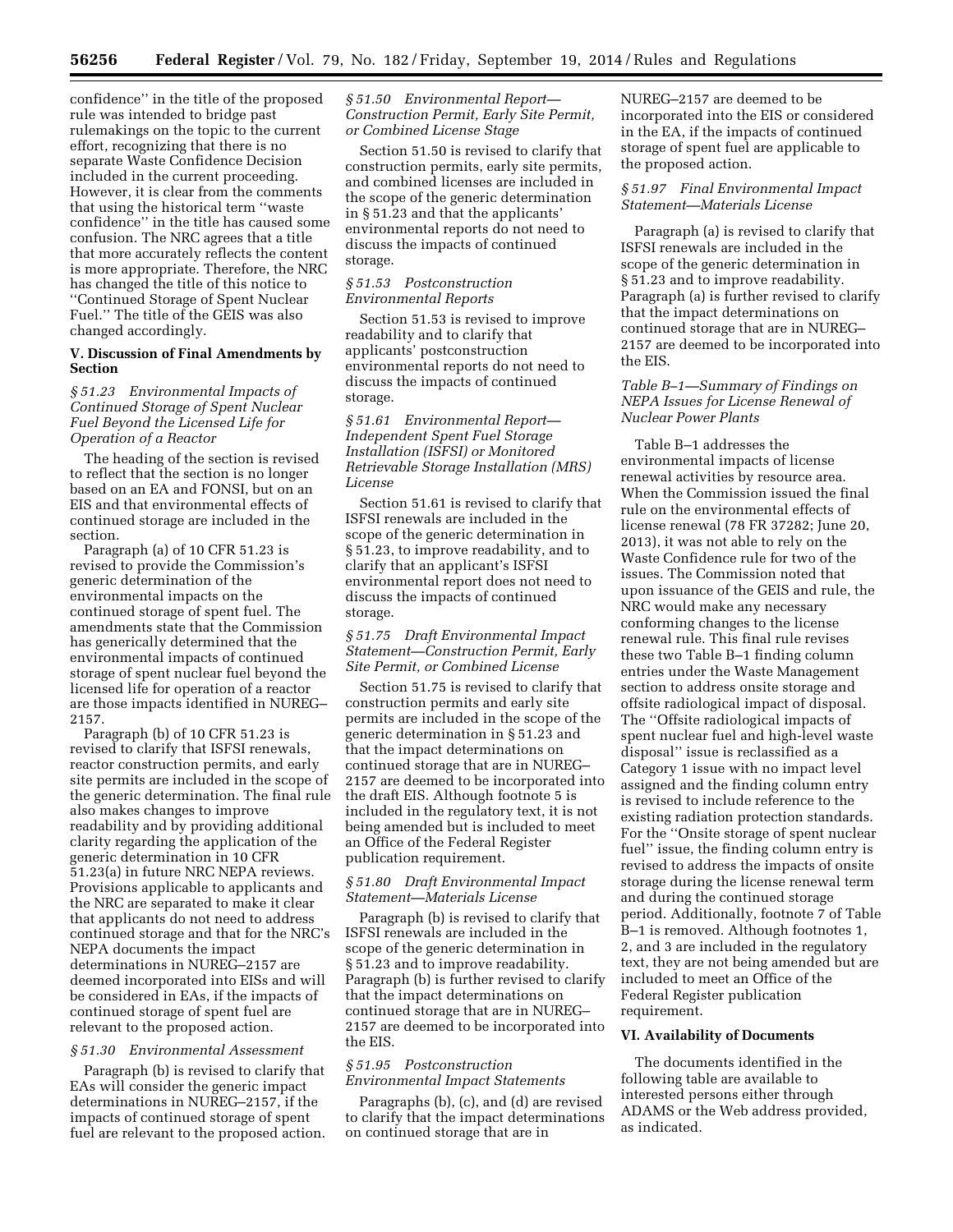| Document                                                                                                                                                                                                                                                                                         | <b>PDR</b>           | Web (www.regulations.gov unless otherwise<br>indicated) | <b>ADAMS</b> |
|--------------------------------------------------------------------------------------------------------------------------------------------------------------------------------------------------------------------------------------------------------------------------------------------------|----------------------|---------------------------------------------------------|--------------|
|                                                                                                                                                                                                                                                                                                  | <b>NRC Documents</b> |                                                         |              |
| <b>Federal Register</b> notice-Extension of Comment Period                                                                                                                                                                                                                                       | X                    |                                                         | ML13294A398. |
| (78 FR 66858; November 7, 2013).<br>Federal Register notice-Waste Confidence-Continued<br>Storage of Spent Nuclear Fuel; Proposed Rule (78 FR<br>56776; September 13, 2013).                                                                                                                     | X                    |                                                         | ML13256A004. |
| NUREG-2157, "Generic Environmental Impact Statement<br>for Continued Storage of Spent Nuclear Fuel" Vol. 1.                                                                                                                                                                                      | X                    |                                                         | ML14196A105. |
| NUREG-2157, "Generic Environmental Impact Statement<br>for Continued Storage of Spent Nuclear Fuel" Vol. 2.                                                                                                                                                                                      | X                    |                                                         | ML14196A107. |
| "Comments on the Waste Confidence Draft Generic Envi-<br>ronmental Impact Statement and Proposed Rule".                                                                                                                                                                                          | X                    |                                                         | ML14154A175. |
| Draft NUREG-2157, "Waste Confidence Generic Environ-<br>mental Impact Statement".                                                                                                                                                                                                                | X                    |                                                         | ML13224A106. |
| Federal Register notice announcing the 1977 Denial of<br>PRM-50-18 (42 FR 34391; July 5, 1977).                                                                                                                                                                                                  | X                    |                                                         | ML13294A161. |
| Federal Register notice announcing generic proceeding on<br>Waste Confidence (44 FR 61372, 61373; October 25,<br>1979).                                                                                                                                                                          | X                    |                                                         |              |
| Federal Register notice-1984 Waste Confidence Final<br>Rule (49 FR 34688; August 31, 1984).                                                                                                                                                                                                      | X                    |                                                         | ML033000242. |
| Federal Register notice-1984 Final Waste Confidence<br>Decision (49 FR 34658; August 31, 1984).                                                                                                                                                                                                  | Χ                    |                                                         | ML033000242. |
| Federal Register notice-1990 Waste Confidence Final<br>Rule (55 FR 38472; September 18, 1990).                                                                                                                                                                                                   | Χ                    |                                                         | ML031700063. |
| Federal Register notice-1990 Waste Confidence Deci-<br>sion (55 FR 38474; September 18, 1990).                                                                                                                                                                                                   | Χ                    |                                                         | ML031700063. |
| Federal Register notice-1999 Waste Confidence Deci-<br>sion Review (64 FR 68005; December 6, 1999).                                                                                                                                                                                              | X                    |                                                         | ML003676331. |
| Federal Register notice-"Licenses, Certifications, and<br>Approvals for Nuclear Power Plants" (72 FR 49352; Au-<br>gust 8, 2007).                                                                                                                                                                | X                    |                                                         | ML063060337. |
| Federal Register notice-2010 Waste Confidence Final<br>Rule (75 FR 81037; December 23, 2010).                                                                                                                                                                                                    | Χ                    |                                                         | ML103350175. |
| Federal Register notice-2010 Waste Confidence Deci-<br>sion Update (75 FR 81032; December 23, 2010).                                                                                                                                                                                             | Χ                    |                                                         | ML120970147. |
| Federal Register notice-License Renewal GEIS Final<br>Rule (78 FR 37282: June, 20, 2013).                                                                                                                                                                                                        | X                    |                                                         | ML13101A059. |
| COMSECY-12-0016-Approach for Addressing Policy<br>Issues Resulting from Court Decision to Vacate Waste<br>Confidence Decision and Rule (June 9, 2012).                                                                                                                                           | X                    |                                                         | ML12180A424. |
| SRM-COMSECY-12-0016-Approach for Addressing Pol-<br>icy Issues Resulting from Court Decision to Vacate<br>Waste Confidence Decision and Rule (September 6,<br>2012).                                                                                                                             | X                    |                                                         | ML12250A032. |
| Luminant Generation Co. LLC (Comanche Peak Nuclear<br>Power Plant, Units 3 and 4), et al., CLI-12-7, 75 NRC<br>379, 391-92 (March 16, 2012).                                                                                                                                                     | Χ                    |                                                         | ML12076A190. |
| NUREG 1947, "Final Supplemental Environmental Impact<br>Statement for Combined License (COLs) for Vogtle Elec-<br>tric Generating Plant Unit 3 and 4".                                                                                                                                           | X                    |                                                         | ML11076A010. |
| NUREG-1714, Volume 1, "Final Environmental Impact<br>Statement for the Construction and Operation of an Inde-<br>pendent Spent Fuel Storage Installation on the Reserva-<br>tion of the Skull Valley Band of Goshute Indians and the<br>Related Transportation Facility in Tooele County, Utah". | Χ                    |                                                         | ML020150170. |
| Exelon Generation Co., LLC (Early Site Permit for Clinton<br>ESP Site), LBP-04-17, 60 NRC 229, 246-47 (August 6,<br>$2004$ ).                                                                                                                                                                    | X                    |                                                         | ML042260071. |
| Dominion Nuclear North Anna, LLC (Early Site Permit for<br>North Anna ESP Site), LBP-04-18, 60 NRC 253, 268-<br>69 (August 6, 2004).                                                                                                                                                             | X                    |                                                         | ML042260064. |

# **Non-NRC Documents**

*NRDC* v. *NRC,* 582 F.2d 166 (2d Cir. 1978) ........................ ........................ *[http://scholar.google.com/scholar](http://scholar.google.com/scholar_case?case=1292280692394324643)*\_*case?case=*

*[1292280692394324643](http://scholar.google.com/scholar_case?case=1292280692394324643)*  Note: This link directs the reader to an unofficial copy of this case.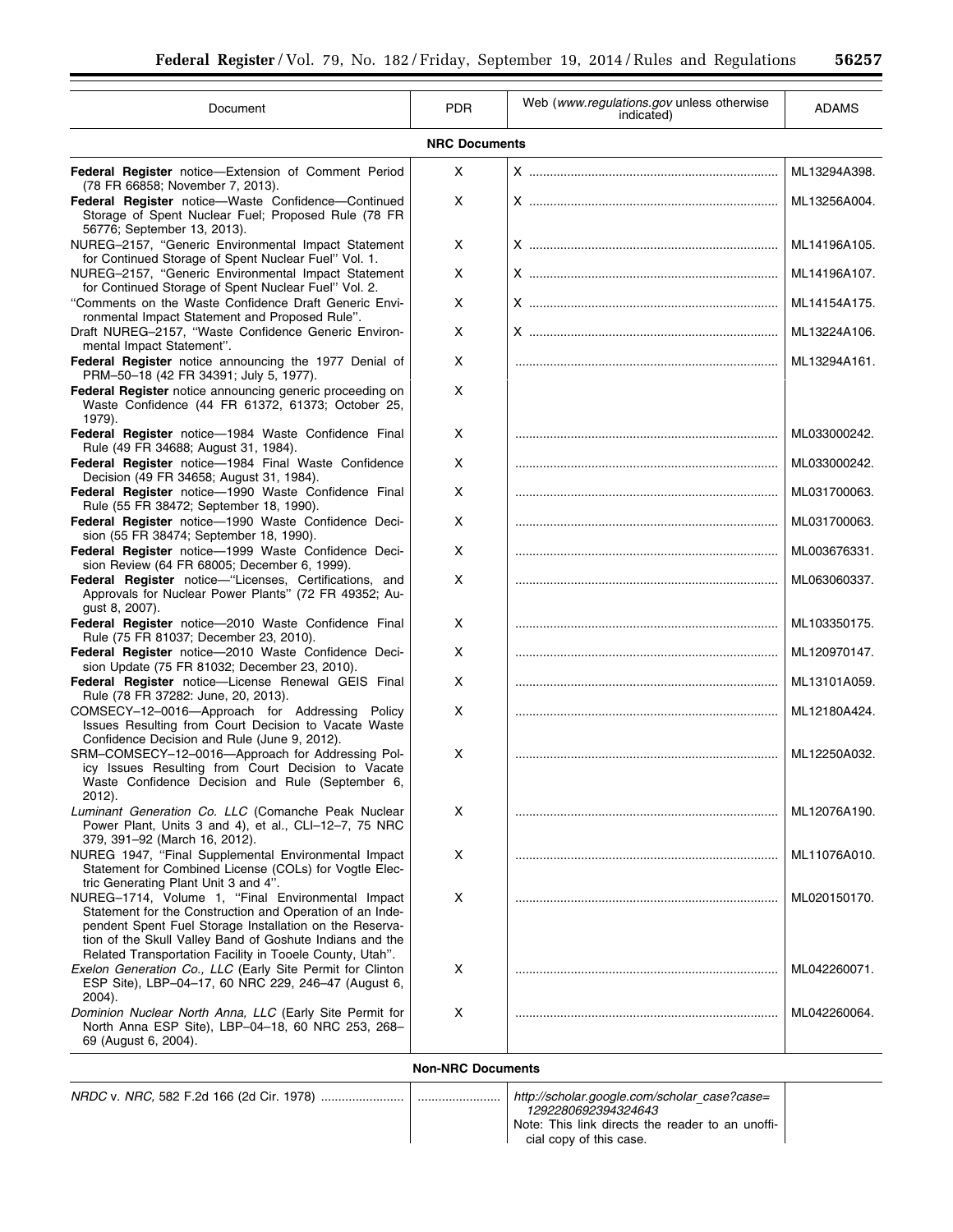| Document                                                                                                                                                  | <b>PDR</b> | Web (www.regulations.gov unless otherwise<br>indicated)                                                                                                                                                                                                                       | <b>ADAMS</b>                 |
|-----------------------------------------------------------------------------------------------------------------------------------------------------------|------------|-------------------------------------------------------------------------------------------------------------------------------------------------------------------------------------------------------------------------------------------------------------------------------|------------------------------|
| Minnesota v. NRC, 602 F.2d 412 (D.C. Cir. 1979)                                                                                                           |            | http://scholar.google.com/scholar_case?case=<br>15544749217851899941                                                                                                                                                                                                          |                              |
| Marsh v. Oregon Natural Resources Council, 490 U.S. 360,<br>374 (1989).                                                                                   |            | Note: This link directs the reader to an unoffi-<br>cial copy of this case.<br>http://scholar.google.com/scholar_case?case=<br>10887052189863115558&g<br>Note: This link directs the reader to an unoffi-                                                                     |                              |
| MD/DC/DE Broadcasters Ass'n v. FCC, 236 F.3d 13, 22<br>(D.C. Cir. 2001).                                                                                  |            | cial copy of this case.<br>http://scholar.google.com/scholar_case?case=<br>4929117322249877509&q=MD/DC/DE+<br>Broadcasters+Ass%27n+v.+FCC&hl=en&as<br>sdt=20000006                                                                                                            |                              |
| Village of Bensenville v. Federal Aviation Administration,<br>457 F.3d 52, 71-72 (D.C. Cir. 2006).                                                        |            | Note: This link directs the reader to an official<br>copy of the case.<br>http://scholar.google.com/scholar_case?case=<br>6559910666849441800&q=Village+of+<br>Benenville&hl=en&as sdt=20000003<br>Note: This link directs the reader to an unoffi-<br>cial copy of the case. |                              |
| New York v. NRC, 681 F.3d 471 (D.C. Cir. 2012)<br>DOE, Strategy for the Management and Disposal of Used<br>Nuclear Fuel and High-Level Radioactive Waste. | X          |                                                                                                                                                                                                                                                                               | ML12191A407.<br>ML13011A138. |

### **VII. Agreement State Compatibility**

Under the ''Policy Statement on Adequacy and Compatibility of Agreement State Programs,'' approved by the Commission on June 20, 1997, and published in the **Federal Register**  (62 FR 46517; September 3, 1997), this rule is classified as compatibility ''NRC.'' Compatibility is not required for Category ''NRC'' regulations. The NRC program elements in this category are those that relate directly to areas of regulation reserved to the NRC by the AEA or the provisions of Title 10 of the *Code of Federal Regulations,* and although an Agreement State may not adopt program elements reserved to the NRC, it may wish to inform its licensees of certain requirements via a mechanism that is consistent with a particular State's administrative procedure laws, but does not confer regulatory authority on the State.

### **IX. Voluntary Consensus Standards**

The National Technology Transfer and Advancement Act of 1995 (Pub. L. 104–113) requires that Federal agencies use technical standards that are developed or adopted by voluntary consensus standards bodies unless the use of such a standard is inconsistent with applicable law or otherwise impractical. In this final rule, the NRC is modifying its generic determination on the consideration of environmental impacts of continued storage of spent fuel beyond the licensed life for reactor operations. The NRC is not aware of any voluntary consensus standards that address the subject matter of this final rule. This action does not constitute the establishment of a standard that

contains generally applicable requirements.

## **X. Record of Decision**

The NRC has decided to adopt the proposed revision to 10 CFR 51.23 and additional conforming changes. This revision codifies the NRC's analyses and determinations regarding the environmental impacts of continued storage, which are documented in NUREG–2157. The NRC prepared NUREG–2157 in accordance with its NEPA guidance for preparation of an environmental impact statement, from scoping and issuance of the draft to receipt and consideration of public comments in the final generic environmental impact statement. The NRC has concluded that these analyses and determinations meet the NRC's NEPA obligations with respect to continued storage and thereby provide a regulatory basis for this revision to 10 CFR 51.23. Section 51.23(a) adopts into regulation the generic environmental impact determinations of NUREG–2157, and section 51.23(b) provides that the environmental impacts disclosed in NUREG–2157 will be deemed incorporated into future EISs and considered in future EAs, if the impacts of continued storage are relevant to the proposed action, to be considered by the decision-makers in those proceedings.

The NRC's considerations in reaching this decision to adopt a rule are discussed in more detail in the following sections of NUREG–2157: The proposed action in Section 1.4, the purpose of and need for the proposed action in Section 1.5, the no-action alternative and options in Section 1.6,

the alternatives considered and eliminated in Section 1.6.2, and the costs and benefits of the proposed action and options under the no action alternative in Chapter 77 with supporting information in Appendix H. These portions of the GEIS inform the public and decision-makers of the environmental implications of this action.

The NRC's rulemaking action provides efficient processes for use in NRC licensing proceedings and reviews to address the environmental impacts of continued storage, consistent with the historic efficiencies provided by prior rules codified at 10 CFR 51.23. In COMSECY–12–0016, the NRC considered a number of alternative options and tracks to provide processes to address these environmental impacts in licensing and to preserve the efficiencies historically provided by 10 CFR 51.23. As documented in the SRM for COMSECY–12–0016, the Commission chose to pursue this combination of a rulemaking to revise 10 CFR 51.23 and a generic environmental impact statement to provide a regulatory basis for that rulemaking. As discussed in Section 1.6 of NUREG–2157, none of the options under the no-action alternative

<sup>7</sup>The inclusion of a cost-benefit analysis for the proposed action in Chapter 7 is consistent with NRC guidance for preparation of an environmental impact statement. The costs of continued storage activities and facilities are disclosed in Chapter 2, while the benefit that accrues from the specific action resulting in the need to store spent fuel (i.e., production of electrical power) will be discussed in the environmental assessment or impact statement prepared in connection with the request for authorization of that action, which will incorporate the impact determinations of NUREG–2157.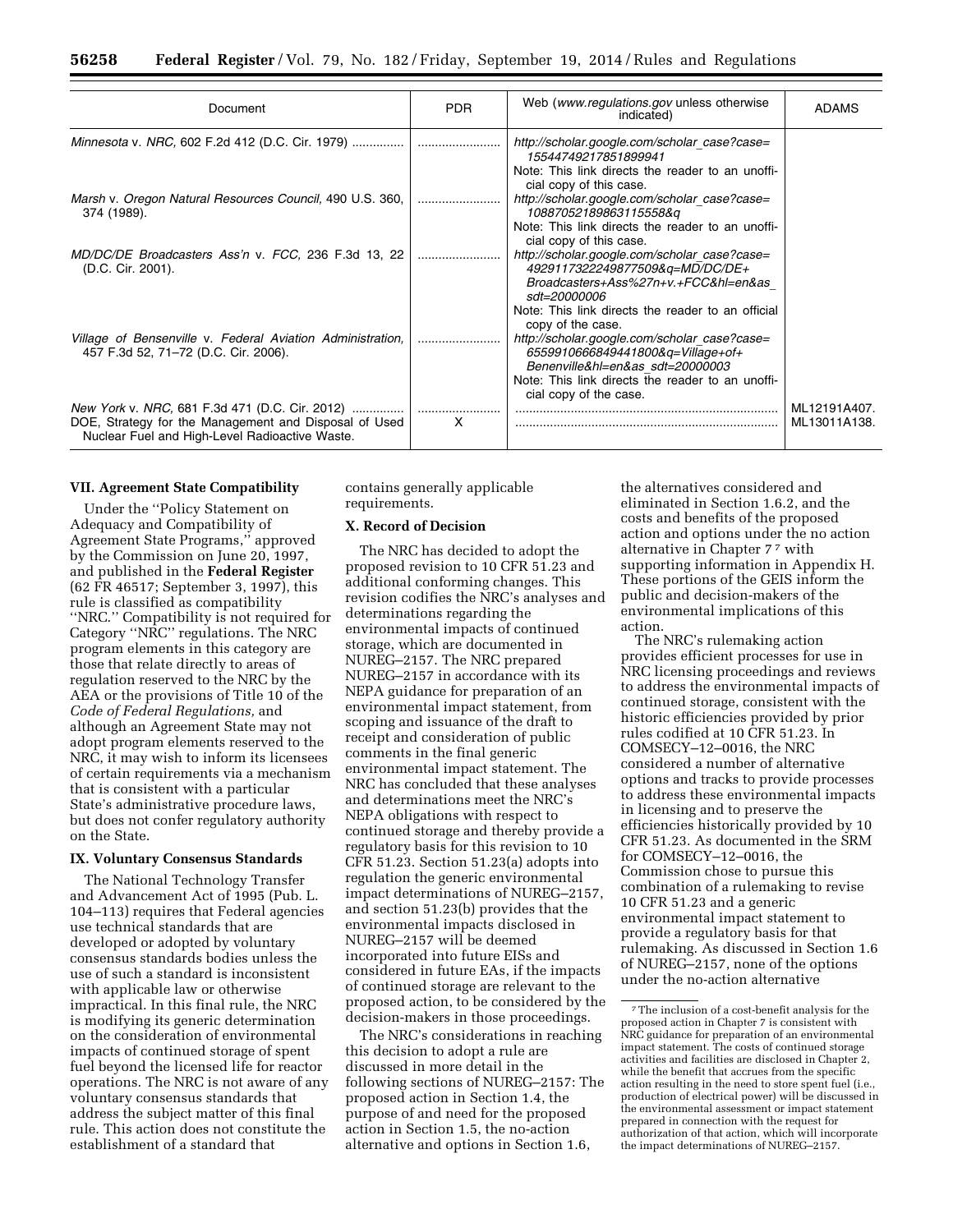considered in the generic environmental impact statement could achieve the NRC's purpose of preserving the efficiency of its licensing proceedings with respect to the analysis of the impacts of continued storage; the only alternative left was no action. In the event of no action, NEPA would nonetheless require the NRC to consider the environmental impacts of continued storage for many future licensing actions. In Section 1.6, the NRC considered options for meeting that obligation without this rulemaking. The adopted rulemaking action and the options under the no action alternative are all administrative in nature and have no significant environmental impacts. Therefore, there is no environmentally preferable alternative and there is no environmental harm caused by this rulemaking action for the NRC to avoid or minimize.

The costs and benefits of this rulemaking and the various options in the event of no action are discussed in Chapter 7 of NUREG–2157. As that discussion indicates, the primary advantage of this rulemaking is that costs are significantly lower than the costs of the NRC's options in the case of no action. The NRC's other options each incur costs associated with repetitive site-specific licensing proceedings for issues related to the environmental impacts of continued storage as well as other potentially large, unquantified costs. The NRC's adoption of the rule is consistent with Council on Environmental Quality (CEQ) guidance regarding efficiency and timeliness under NEPA (77 FR 14473). The NRC acknowledges that some—but not all members of the public view as benefits that (1) these no action options would provide the opportunity to challenge impact determinations in individual licensing proceedings without a waiver under 10 CFR 2.335 and (2) some proceedings may include site-specific reviews of the environmental impacts of continued storage. However, the NRC concludes that the cost savings and efficiency afforded by this rulemaking outweigh those perceived benefits and notes that the waiver provision in 10 CFR 2.335 would permit challenge to the application of this rule in appropriate circumstances. The NRC has therefore decided to issue this rule to avoid significant and unnecessary costs in conformity with the CEQ policy favoring efficiency in agency environmental reviews.

As this discussion indicates, this rulemaking is procedural in nature and has no significant environmental impacts. In addition, this rulemaking is an amendment to 10 CFR part 51 that

relates to procedures for filing and reviewing requests for licensing actions. Therefore, the adoption of this rule qualifies for the categorical exclusion under 10 CFR 51.22(c)(3)(i) from the requirement to prepare an environmental assessment or impact statement. Nonetheless, the NRC has provided substantial information about this action in NUREG–2157, and the NRC is now issuing this record of decision.

### **XI. Paperwork Reduction Act Statement**

This final rule does not contain new or amended information collection requirements subject to the Paperwork Reduction Act of 1995 (44 U.S.C. 3501 et seq.). Existing information collection requirements were approved by the Office of Management and Budget, control number 3150–0021.

#### *Public Protection Notification*

The NRC may not conduct or sponsor, and a person is not required to respond to, a request for information or an information collection requirement unless the requesting document displays a currently valid Office of Management and Budget control number.

### **XII. Regulatory Analysis**

A regulatory analysis has not been prepared for this regulation because this regulation does not establish any requirements that would place a burden on licensees. A cost-benefit analysis of the alternative options considered by the NRC was prepared as part of the GEIS (Chapter 7). If continued storage must be assessed in site-specific licensing actions, the primary costs are incurred by the NRC and licensees and license applicants. Licensees and license applicants ultimately shoulder the majority of costs incurred to the NRC in the course of licensing actions through the NRC's license-fee program. Costs also accrue through the NRC's adjudicatory activities, which affect the NRC, licensees, license applicants, and petitioners or participants in the proceeding. The GEIS contains an estimate that it could cost \$27.3 million in constant dollars to address continued storage in site-specific proceedings.

## **XIII. Regulatory Flexibility Certification**

In accordance with the Regulatory Flexibility Act of 1980 (5 U.S.C. 605(b)), the NRC certifies that this rule does not have a significant economic impact on a substantial number of small entities. The final rule modifies the generic determination regarding the

consideration of environmental impacts of continued storage. This generic determination provides that the impact determinations from NUREG–2157 will be incorporated into EISs, EAs, or any other analysis prepared in connection with certain actions. The final rule affects only the licensing of nuclear power plants or ISFSIs. Entities seeking or holding NRC licenses for these facilities do not fall within the scope of the definition of ''small entities'' set forth in the Regulatory Flexibility Act or the size standards established by the NRC (10 CFR 2.810).

#### **XIV. Plain Writing**

The Plain Writing Act of 2010 (Pub. L. 111–274) requires Federal agencies to write documents in a clear, concise, and well-organized manner. The NRC has written this document to be consistent with the Plain Writing Act as well as the Presidential Memorandum, ''Plain Language in Government Writing,'' published June 10, 1998 (63 FR 31885).

## **XV. Backfitting and Issue Finality**

The NRC has determined that the backfit rules (§§ 50.109, 70.76, 72.62, or 76.76) and the issue finality provisions in 10 CFR part 52 do not apply to this final rule because this amendment does not involve any provisions that will either impose backfits as defined in 10 CFR chapter I, or represent noncompliance with the issue finality of provisions in 10 CFR part 52. Therefore, a backfit analysis is not required for this final rule, and the NRC did not prepare a backfit analysis for this final rule.

#### **XVI. Congressional Review Act**

In accordance with the Congressional Review Act of 1996 (5 U.S.C. 801–808), the NRC has determined that this action is not a major rule and has verified this determination with the Office of Information and Regulatory Affairs of the Office of Management and Budget.

### **List of Subjects in 10 CFR Part 51**

Administrative practice and procedure, Environmental impact statement, Nuclear materials, Nuclear power plants and reactors, Reporting and recordkeeping requirements.

For the reasons set out in the preamble and under the authority of the Atomic Energy Act of 1954, as amended; the Energy Reorganization Act of 1974, as amended; and 5 U.S.C. 552 and 553; the NRC is adopting the following amendments to 10 CFR part 51.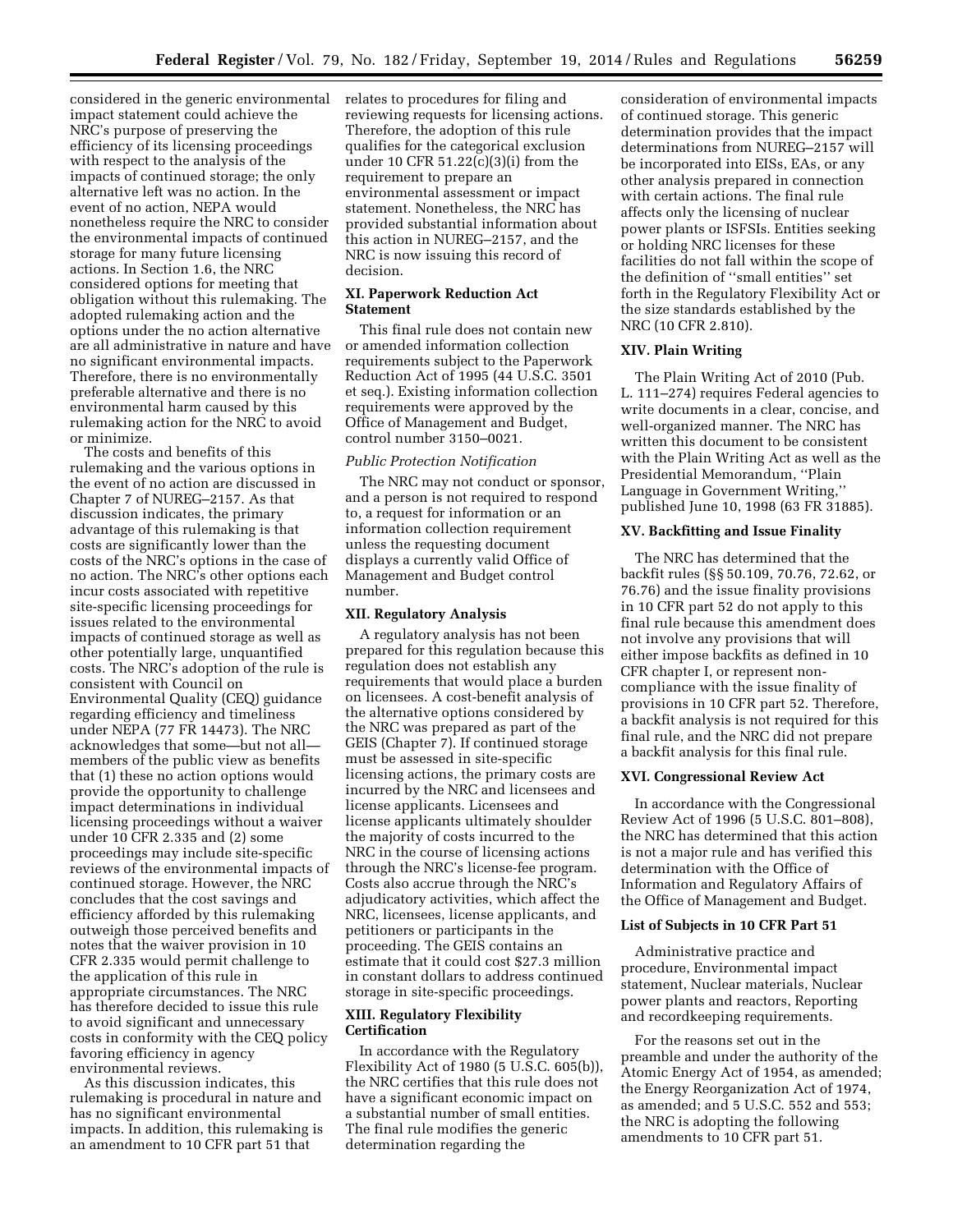\* \* \* \* \*

### **PART 51—ENVIRONMENTAL PROTECTION REGULATIONS FOR DOMESTIC LICENSING AND RELATED REGULATORY FUNCTIONS**

■ 1. The authority citation for part 51 continues to read as follows:

**Authority:** Atomic Energy Act sec. 161, 1701 (42 U.S.C. 2201, 2297f); Energy Reorganization Act secs. 201, 202, 211 (42 U.S.C. 5841, 5842, 5851); Government Paperwork Elimination Act sec. 1704 (44 U.S.C. 3504 note). Subpart A also issued under National Environmental Policy Act secs. 102, 104, 105 (42 U.S.C. 4332, 4334, 4335); Pub. L. 95–604, Title II, 92 Stat. 3033– 3041; Atomic Energy Act sec. 193 (42 U.S.C. 2243). Sections 51.20, 51.30, 51.60, 51.80. and 51.97 also issued under Nuclear Waste Policy Act secs. 135, 141, 148 (42 U.S.C. 10155, 10161, 10168). Section 51.22 also issued under Atomic Energy Act sec. 274 (42 U.S.C. 2021) and under Nuclear Waste Policy Act sec. 121 (42 U.S.C. 10141). Sections 51.43, 51.67, and 51.109 also issued under Nuclear Waste Policy Act sec. 114(f) (42 U.S.C. 10134(f)).

■ 2. In § 51.23, revise the section heading and paragraphs (a) and (b) to read as follows:

#### **§ 51.23 Environmental impacts of continued storage of spent nuclear fuel beyond the licensed life for operation of a reactor.**

(a) The Commission has generically determined that the environmental impacts of continued storage of spent nuclear fuel beyond the licensed life for operation of a reactor are those impacts identified in NUREG–2157, ''Generic Environmental Impact Statement for Continued Storage of Spent Nuclear Fuel.''

(b) The environmental reports described in §§ 51.50, 51.53, and 51.61 are not required to discuss the environmental impacts of spent nuclear fuel storage in a reactor facility storage pool or an ISFSI for the period following the term of the reactor operating license, reactor combined license, or ISFSI license. The impact determinations in NUREG–2157 regarding continued storage shall be deemed incorporated into the environmental impact statements described in §§ 51.75, 51.80(b), 51.95, and 51.97(a). The impact determinations in NUREG–2157 regarding continued storage shall be considered in the environmental assessments described in §§ 51.30(b) and 51.95(d), if the impacts of continued storage of spent fuel are relevant to the proposed action. \* \* \* \* \*

■ 3. In § 51.30, revise paragraph (b) to read as follows:

## **§ 51.30 Environmental assessment.**

\* \* \* \* \*

(b) As stated in § 51.23, the generic impact determinations regarding the continued storage of spent fuel in NUREG–2157 shall be considered in the environmental assessment, if the impacts of continued storage of spent fuel are relevant to the proposed action.

 $\blacksquare$  4. In § 51.50, revise paragraphs (a), (b)(2), and (c) introductory text to read as follows:

#### **§ 51.50 Environmental report construction permit, early site permit, or combined license stage.**

(a) *Construction permit stage.* Each applicant for a permit to construct a production or utilization facility covered by § 51.20 shall submit with its application a separate document, entitled ''Applicant's Environmental Report—Construction Permit Stage,'' which shall contain the information specified in §§ 51.45, 51.51, and 51.52. Each environmental report shall identify procedures for reporting and keeping records of environmental data, and any conditions and monitoring requirements for protecting the non-aquatic environment, proposed for possible inclusion in the license as environmental conditions in accordance with § 50.36b of this chapter. As stated in § 51.23, no discussion of the environmental impacts of the continued storage of spent fuel is required in this report.

(b) \* \* \*

(2) The environmental report may address one or more of the environmental effects of construction and operation of a reactor, or reactors, which have design characteristics that fall within the site characteristics and design parameters for the early site permit application, provided however, that the environmental report must address all environmental effects of construction and operation necessary to determine whether there is any obviously superior alternative to the site proposed. The environmental report need not include an assessment of the economic, technical, or other benefits (for example, need for power) and costs of the proposed action or an evaluation of alternative energy sources. As stated in § 51.23, no discussion of the environmental impacts of the continued storage of spent fuel is required in this report.

\* \* \* \* \* (c) *Combined license stage.* Each applicant for a combined license shall submit with its application a separate document, entitled ''Applicant's Environmental Report—Combined License Stage.'' Each environmental

report shall contain the information specified in §§ 51.45, 51.51, and 51.52, as modified in this paragraph. For other than light-water-cooled nuclear power reactors, the environmental report shall contain the basis for evaluating the contribution of the environmental effects of fuel cycle activities for the nuclear power reactor. Each environmental report shall identify procedures for reporting and keeping records of environmental data, and any conditions and monitoring requirements for protecting the non-aquatic environment, proposed for possible inclusion in the license as environmental conditions in accordance with § 50.36b of this chapter. The combined license environmental report may reference information contained in a final environmental document previously prepared by the NRC staff. As stated in § 51.23, no discussion of the environmental impacts of the continued storage of spent fuel is required in this report.

■ 5. In § 51.53, revise paragraphs (b), (c)(2), and (d) to read as follows:

\* \* \* \* \*

#### **§ 51.53 Postconstruction environmental reports.**

\* \* \* \* \* (b) *Operating license stage.* Each applicant for a license to operate a production or utilization facility covered by § 51.20 shall submit with its application a separate document entitled ''Supplement to Applicant's Environmental Report—Operating License Stage,'' which will update ''Applicant's Environmental Report— Construction Permit Stage.'' Unless otherwise required by the Commission, the applicant for an operating license for a nuclear power reactor shall submit this report only in connection with the first licensing action authorizing fullpower operation. In this report, the applicant shall discuss the same matters described in §§ 51.45, 51.51, and 51.52, but only to the extent that they differ from those discussed or reflect new information in addition to that discussed in the final environmental impact statement prepared by the Commission in connection with the construction permit. No discussion of need for power, or of alternative energy sources, or of alternative sites for the facility, is required in this report. As stated in § 51.23, no discussion of the environmental impacts of the continued storage of spent fuel is required in this report.

 $(c) * * * *$ 

(2) The report must contain a description of the proposed action, including the applicant's plans to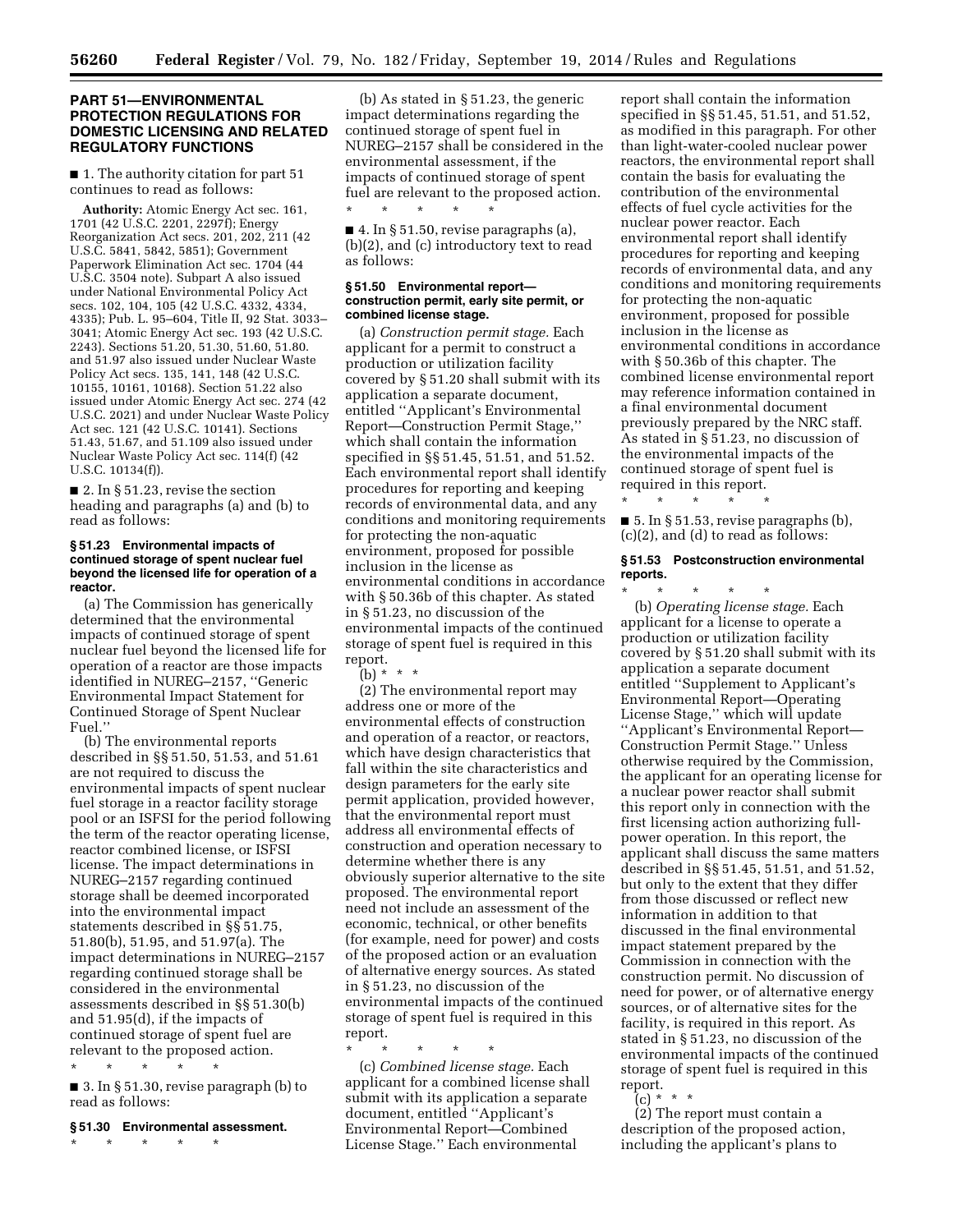modify the facility or its administrative control procedures as described in accordance with § 54.21 of this chapter. This report must describe in detail the affected environment around the plant, the modifications directly affecting the environment or any plant effluents, and any planned refurbishment activities. In addition, the applicant shall discuss in this report the environmental impacts of alternatives and any other matters described in § 51.45. The report is not required to include discussion of need for power or the economic costs and economic benefits of the proposed action or of alternatives to the proposed action except insofar as such costs and benefits are either essential for a determination regarding the inclusion of an alternative in the range of alternatives considered or relevant to mitigation. The environmental report need not discuss other issues not related to the environmental effects of the proposed action and the alternatives. As stated in § 51.23, no discussion of the environmental impacts of the continued storage of spent fuel is required in this report.

\* \* \* \* \*

(d) *Postoperating license stage.* Each applicant for a license amendment authorizing decommissioning activities for a production or utilization facility either for unrestricted use or based on continuing use restrictions applicable to the site; and each applicant for a license amendment approving a license termination plan or decommissioning plan under § 50.82 of this chapter either for unrestricted use or based on continuing use restrictions applicable to the site; and each applicant for a license or license amendment to store spent fuel at a nuclear power reactor after expiration of the operating license for the nuclear power reactor shall submit with its application a separate document, entitled ''Supplement to Applicant's Environmental Report— Post Operating License Stage,'' which will update ''Applicant's Environmental Report—Operating License Stage,'' as appropriate, to reflect any new information or significant environmental change associated with the applicant's proposed decommissioning activities or with the applicant's proposed activities with respect to the planned storage of spent fuel. As stated in § 51.23, no discussion of the environmental impacts of the continued storage of spent fuel is required in this report. The '''Supplement to Applicant's

Environmental Report—Post Operating License Stage''' may incorporate by reference any information contained in

'''Applicants Environmental Report— Construction Permit Stage.''

■ 6. Revise § 51.61 to read as follows:

#### **§ 51.61 Environmental report independent spent fuel storage installation (ISFSI) or monitored retrievable storage installation (MRS) license.**

Each applicant for issuance of a license for storage of spent fuel in an independent spent fuel storage installation (ISFSI) or for the storage of spent fuel and high-level radioactive waste in a monitored retrievable storage installation (MRS) pursuant to part 72 of this chapter shall submit with its application to: ATTN: Document Control Desk, Director, Office of Nuclear Material Safety and Safeguards, a separate document entitled ''Applicant's Environmental Report—ISFSI License'' or ''Applicant's Environmental Report— MRS License,'' as appropriate. If the applicant is the U.S. Department of Energy, the environmental report may be in the form of either an environmental impact statement or an environmental assessment, as appropriate. The environmental report shall contain the information specified in § 51.45 and shall address the siting evaluation factors contained in subpart E of part 72 of this chapter. As stated in § 51.23, no discussion of the environmental impacts of the continued storage of spent fuel in an ISFSI is required in this report.

 $\blacksquare$  7. In § 51.75, revise paragraphs (a), (b), and (c) introductory text to read as follows:

#### **§ 51.75 Draft environmental impact statement—construction permit, early site permit, or combined license.**

(a) *Construction permit stage.* A draft environmental impact statement relating to issuance of a construction permit for a production or utilization facility will be prepared in accordance with the procedures and measures described in §§ 51.70, 51.71, 51.72, and 51.73. The contribution of the environmental effects of the uranium fuel cycle activities specified in § 51.51 shall be evaluated on the basis of impact values set forth in Table S–3, Table of Uranium Fuel Cycle Environmental Data, which shall be set out in the draft environmental impact statement. With the exception of radon-222 and technetium-99 releases, no further discussion of fuel cycle release values and other numerical data that appear explicitly in the table shall be required.<sup>5</sup>

The impact statement shall take account of dose commitments and health effects from fuel cycle effluents set forth in Table S–3 and shall in addition take account of economic, socioeconomic, and possible cumulative impacts and other fuel cycle impacts as may reasonably appear significant. As stated in § 51.23, the generic impact determinations regarding the continued storage of spent fuel in NUREG–2157 shall be deemed incorporated into the environmental impact statement.

(b) *Early site permit stage.* A draft environmental impact statement relating to issuance of an early site permit for a production or utilization facility will be prepared in accordance with the procedures and measures described in §§ 51.70, 51.71, 51.72, 51.73, and this section. The contribution of the environmental effects of the uranium fuel cycle activities specified in § 51.51 shall be evaluated on the basis of impact values set forth in Table S–3, Table of Uranium Fuel Cycle Environmental Data, which shall be set out in the draft environmental impact statement. With the exception of radon-222 and technetium-99 releases, no further discussion of fuel cycle release values and other numerical data that appear explicitly in the table shall be required.<sup>5</sup> The impact statement shall take account of dose commitments and health effects from fuel cycle effluents set forth in Table S–3 and shall in addition take account of economic, socioeconomic, and possible cumulative impacts and other fuel cycle impacts as may reasonably appear significant. As stated in § 51.23, the generic impact determinations regarding the continued storage of spent fuel in NUREG–2157 shall be deemed incorporated into the environmental impact statement. The draft environmental impact statement must include an evaluation of alternative sites to determine whether there is any obviously superior alternative to the site proposed. The draft environmental impact statement must also include an evaluation of the environmental effects of construction and operation of a reactor, or reactors, which have design characteristics that fall within the site characteristics and design parameters for the early site permit application, but only to the extent addressed in the early site permit environmental report or otherwise necessary to determine whether there is any obviously superior alternative to the site proposed. The draft environmental impact statement must not include an

<sup>5</sup> Values for releases of Rn-222 and Tc-99 are not given in the table. The amount and significance of Rn-222 releases from the fuel cycle and Tc-99 releases from waste management or reprocessing activities shall be considered in the draft

environmental impact statement and may be the subject of litigation in individual licensing proceedings.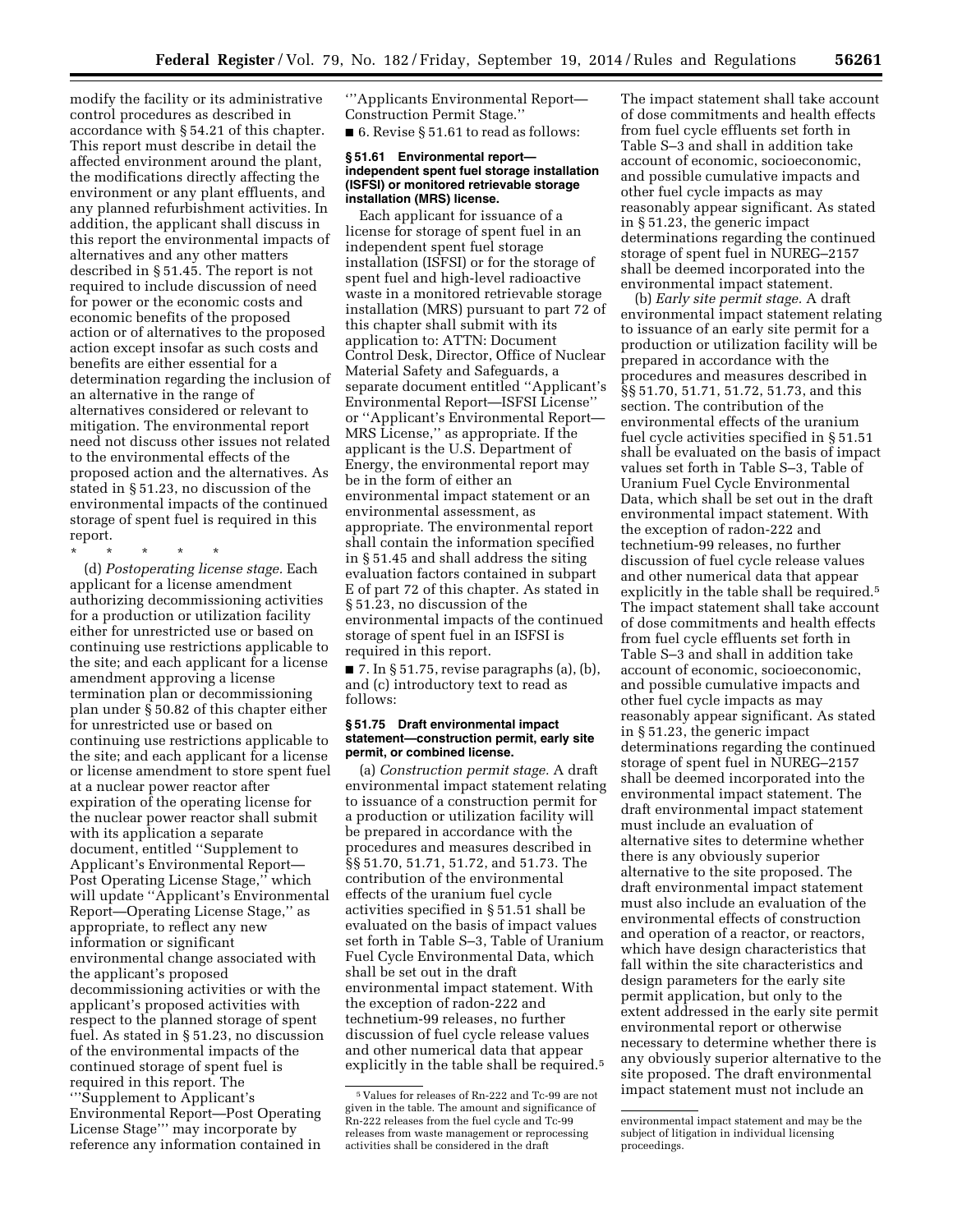assessment of the economic, technical, or other benefits (for example, need for power) and costs of the proposed action or an evaluation of alternative energy sources, unless these matters are addressed in the early site permit environmental report.

(c) *Combined license stage.* A draft environmental impact statement relating to issuance of a combined license that does not reference an early site permit will be prepared in accordance with the procedures and measures described in §§ 51.70, 51.71, 51.72, and 51.73. The contribution of the environmental effects of the uranium fuel cycle activities specified in § 51.51 shall be evaluated on the basis of impact values set forth in Table S–3, Table of Uranium Fuel Cycle Environmental Data, which shall be set out in the draft environmental impact statement. With the exception of radon-222 and technetium-99 releases, no further discussion of fuel cycle release values and other numerical data that appear explicitly in the table shall be required.<sup>5</sup> The impact statement shall take account of dose commitments and health effects from fuel cycle effluents set forth in Table S–3 and shall in addition take account of economic, socioeconomic, and possible cumulative impacts and other fuel cycle impacts as may reasonably appear significant. As stated in § 51.23, the generic impact determinations regarding the continued storage of spent fuel in NUREG–2157 shall be deemed incorporated into the environmental impact statement. \* \* \* \* \*

 $\blacksquare$  8. In § 51.80, revise paragraph (b)(1) to read as follows:

### **§ 51.80 Draft environmental impact statement—materials license.**

\* \* \* \* \* (b)(1) *Independent spent fuel storage installation (ISFSI).* As stated in § 51.23, the generic impact determinations regarding the continued storage of spent fuel in NUREG–2157 shall be deemed incorporated in the environmental impact statement.

\* \* \* \* \*

\* \* \* \* \*

 $\blacksquare$  9. In § 51.95, revise paragraphs (b), (c)(2), and (d) to read as follows:

#### **§ 51.95 Postconstruction environmental impact statements.**

(b) *Initial operating license stage.* In connection with the issuance of an operating license for a production or utilization facility, the NRC staff will

prepare a supplement to the final environmental impact statement on the construction permit for that facility, which will update the prior environmental review. The supplement will only cover matters that differ from the final environmental impact statement or that reflect significant new information concerning matters discussed in the final environmental impact statement. Unless otherwise determined by the Commission, a supplement on the operation of a nuclear power plant will not include a discussion of need for power, or of alternative energy sources, or of alternative sites, and will only be prepared in connection with the first licensing action authorizing full-power operation. As stated in § 51.23, the generic impact determinations regarding the continued storage of spent fuel in NUREG–2157 shall be deemed incorporated into the environmental impact statement.  $(c) * *$ 

(2) The supplemental environmental impact statement for license renewal is not required to include discussion of need for power or the economic costs and economic benefits of the proposed action or of alternatives to the proposed action except insofar as such benefits and costs are either essential for a determination regarding the inclusion of an alternative in the range of alternatives considered or relevant to mitigation. In addition, the supplemental environmental impact statement prepared at the license renewal stage need not discuss other issues not related to the environmental effects of the proposed action and the alternatives. The analysis of alternatives in the supplemental environmental impact statement should be limited to the environmental impacts of such alternatives and should otherwise be prepared in accordance with § 51.71 and appendix A to subpart A of this part. As stated in § 51.23, the generic impact determinations regarding the continued storage of spent fuel in NUREG–2157 shall be deemed incorporated into the supplemental environmental impact statement.

\* \* \* \* \*

(d) *Postoperating license stage.* In connection with the amendment of an operating or combined license authorizing decommissioning activities at a production or utilization facility covered by § 51.20, either for unrestricted use or based on continuing use restrictions applicable to the site, or

with the issuance, amendment or renewal of a license to store spent fuel at a nuclear power reactor after expiration of the operating or combined license for the nuclear power reactor, the NRC staff will prepare a supplemental environmental impact statement for the post operating or post combined license stage or an environmental assessment, as appropriate, which will update the prior environmental documentation prepared by the NRC for compliance with NEPA under the provisions of this part. The supplement or assessment may incorporate by reference any information contained in the final environmental impact statement—for the operating or combined license stage, as appropriate, or in the records of decision prepared in connection with the early site permit, construction permit, operating license, or combined license for that facility. The supplement will include a request for comments as provided in § 51.73. As stated in § 51.23, the generic impact determinations regarding the continued storage of spent fuel in NUREG–2157 shall be deemed incorporated into the supplemental environmental impact statement or shall be considered in the environmental assessment, if the impacts of continued storage of spent fuel are applicable to the proposed action.

■ 10. In § 51.97, revise paragraph (a) to read as follows:

#### **§ 51.97 Final environmental impact statement—materials license.**

(a) *Independent spent fuel storage installation (ISFSI).* As stated in § 51.23, the generic impact determinations regarding the continued storage of spent fuel in NUREG–2157 shall be deemed incorporated into the environmental impact statement.

\* \* \* \* \*

■ 11. In appendix B to subpart A of part 51, footnote 7 is removed from Table B– 1 and the entries for ''Onsite storage of spent nuclear fuel'' and ''Offsite radiological impacts of spent nuclear fuel and high-level waste disposal'' under the ''Waste Management'' section of the table are revised to read as follows:

### **Appendix B to Subpart A— Environmental Effect of Renewing the Operating License of a Nuclear Power Plant**

\* \* \* \* \*